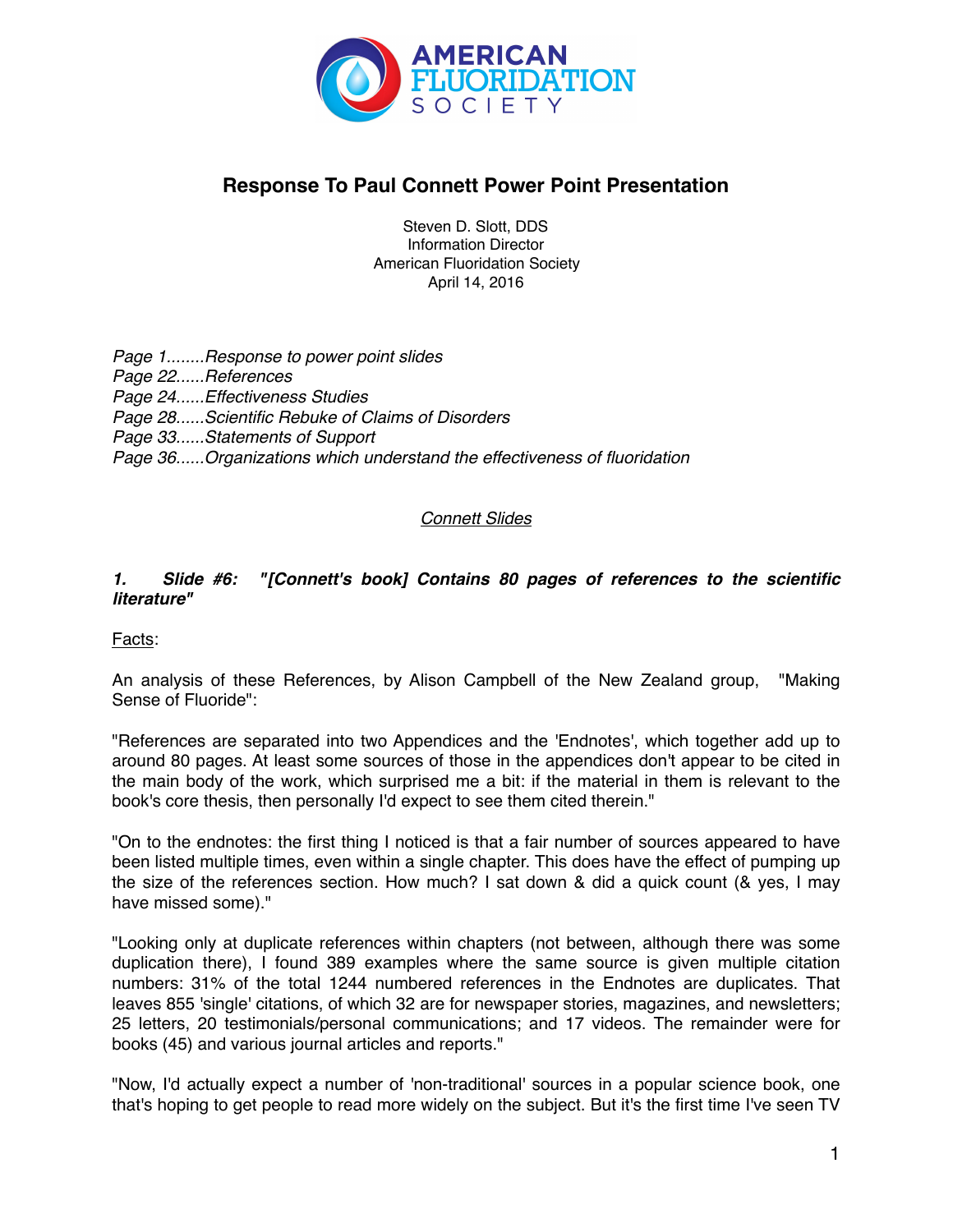programs/videos, letters, and newspaper articles described as 'scientific literature'. (This is not to say anything about the content of the book, because I've only started looking through it. But it does show the commenters' claims to be somewhat hyperbolic.)  $\sim$  Alison Campbell"

# <https://www.facebook.com/fluoridewater/posts/6056246594758822>.

# *2. Slide #8: "Poor Medical Practice"*

# Facts:

There is no "medical practice" involved in fluoridation. In the early part of the last century, researchers observed that, in areas of high fluoride content in the water, teeth were more resistant to decay. Along with this, however, were noted brown stains and mottling of the teeth. The researchers set out to determine if there was a concentration level of this naturally occurring fluoride at which the dental decay resistance would occur without the brown stains and mottling. After years of observing the incidence of dental decay in regions with varying levels of fluoride in the water, the researchers determined the concentration of 1 part per million to be the level at which significant dental decay resistance would occur, without the staining and mottling. In 1962, the US Public Health Service made this optimal concentration an official recommendation. It was set initially as a range of 0.7 ppm to 1.2 ppm in order to allow for different levels of water consumption due to climate differences. In 2015, due to recent scientific evidence that there no longer exists such a difference in water consumption, and to the greater availability of fluoride now than when the optimal level was initially set, the range was eliminated, with the optimal being reset to simply the low end of that range, 0.7 ppm.

Fluoridation is nothing but the attainment of maximum benefit of a mineral which has always existed in water, while strictly maintaining the concentration of that mineral well below the threshold of adverse effects. Ironically, as cessation of fluoridation does not result in cessation of ingestion of fluoride in water, those who advocate against this measure are advocating for removal of the benefit, and removal of strict controls over the concentration level, while accomplishing nothing in regard to any of the perceived adverse effects they constantly seek to attribute to ingestion of fluoride in water. In the United States, fluoride is maintained at a level of 0.7 ppm in fluoridated systems, while non-fluoridated systems are bound only by the EPA mandated maximum allowable level of 4.0 ppm.

# *3. Slide 8: "An inappropriate and inefficient practice"*

# Facts:

A. There is nothing inappropriate about ensuring the attainment of maximum benefit of a mineral we ingest in our water, fluoridated or not, while maintaining the concentration of that mineral well below the threshold of adverse effects.

B. i) Countless peer-reviewed scientific studies clearly demonstrate the effectiveness of fluoridation in preventing dental decay in entire populations. ii) In the entire 71 year history of fluoridation, there have been no proven adverse effects. iii) Peer-reviewed science has demonstrated there to be no adverse effects on the environment from optimally fluoridated water iv) At less than \$1 per person, per year for fluoridation, there is no dental decay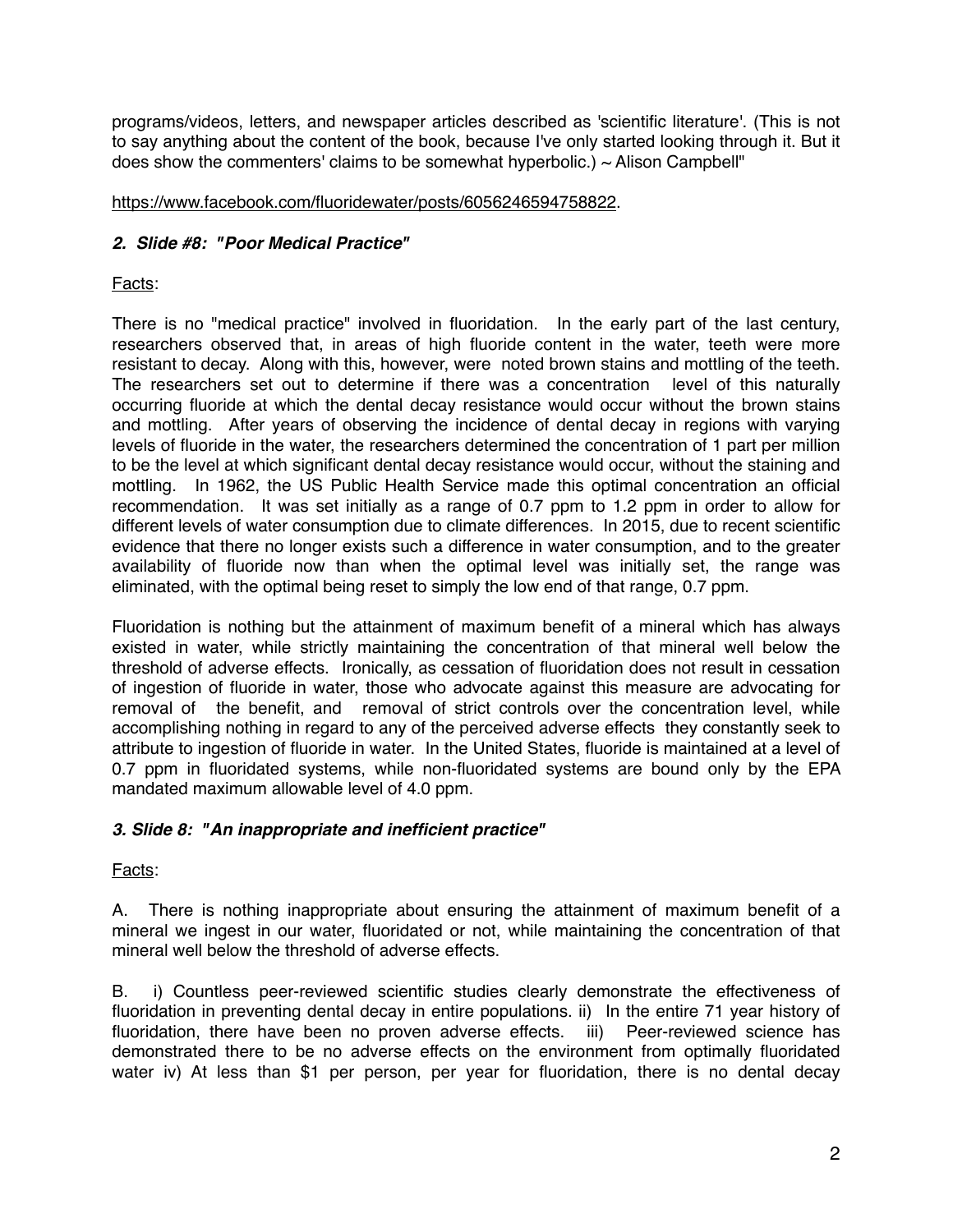preventive measure which even approaches the cost-effectiveness of fluoridation in the prevention of dental decay in entire population. **(1)**

Water fluoridation does exactly what it is supposed to do, with no adverse effects, in the most cost-effective manner possible. It is therefore difficult to ascertain how anyone could deem this practice to be "inefficient".

### *4. Slide #8: "The Chemicals Used"*

Facts:

The substance most widely utilized to fluoridate water systems is hydrofluorosilic acid (HFA). HFA is a co-product of the process which extracts the other co-product, phosphoric acid, from naturally occurring phosphorite rock. Phosphoric acid is used in soft drinks we consume and in fertilizers which become incorporated into foods that we eat. The HFA co-product is carefully diluted to an 23% aqueous solution which is utilized to fluoridate water systems. To irrationally fear one co-product of this process is to irrationally fear the other.

Once introduced into drinking water, due to the pH of that water  $(-7)$ , the HFA is immediately and completely hydrolyzed (dissociated). The products of this hydrolysis are fluoride ions identical to those which have always existed in water, and trace contaminants in barely detectable amounts that are so far below US EPA mandated maximum allowable levels of safety that it is not even a certainly that those detected aren't those that already exist in water naturally. After this point, HFA no longer exists in that water. It does not reach the tap. It is not ingested. It is therefore of no concern, whatsoever. **(2)**

There are no detectable levels of "radioactive isotopes and solvents" in fluoridated water at the tap. The amount of heavy metals, which includes arsenic, are in barely detectable amounts far below US EPA mandated maximum allowable levels of safety.

A complete list of the contents of fluoridated water at the tap including precise amounts of any detected contaminants and the EPA maximum allowable level for each may be found in the "Fact Sheet on Fluoridation Chemicals" on the website of NSF International. **(3)**

http://www.nsf.org/newsroom/nsf-fact-sheet-on-fluoridation-chemicals



Antifluoridationists claim that HFA is "scrubbed from the smokestacks of fertilizer factories". In actuality, a "scrubber" is sophisticated equipment which precipitates, useful substances out of gases. These substances would otherwise be wasted. To the left is a "scrubber" utilized in the process of extracting HFA from phosphorite rock. It "scrubs" the gases passing through.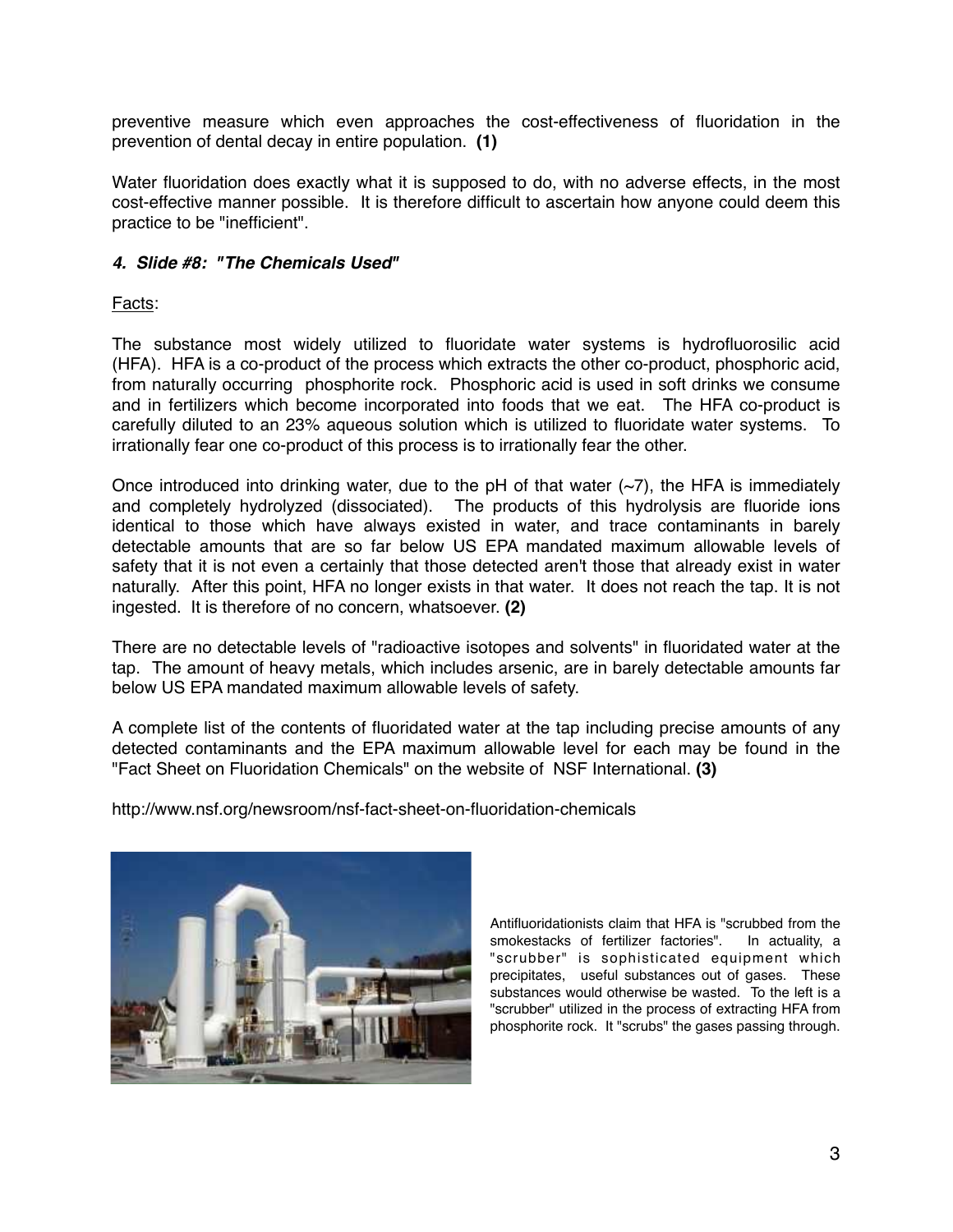# *5. Slide #8: "Who is in charge?"*

Facts:

A. In the United States, the US EPA has sole jurisdiction over the contents of drinking water supplies. All drinking water at the tap must meet stringent, EPA mandated quality certification requirements under Standard 60 of NSF International. Standard 60 mandates that no contaminant be present in water at the tap in excess of 10% of the EPA maximum allowable level of safety (MCL) for that contaminant. Fluoridated water at the tap easily meets all Standard 60,requirements. **(3)**

B. In the United States, the US Department of Health and Human Services has oversight of the fluoridation program. US DHHS monitors the safety and effectiveness of the program, and establishes the official optimum level recommendation.

C. The decision to fluoridate or not is made by appropriate officials on the state and local level. The addition of fluoride and monitoring of the concentration level is performed by water treatment personnel on the local level, just as they do for chlorine and the myriad other substances routinely added to public water supplies. Decisions at all levels must be made in strict compliance with all local, state, and federal regulations.

# *6. Slide #8: "An experimental program"*

Facts:

With hundreds of millions of people in various parts of the world having chronically ingested optimally fluoridated water over the past 71 years, obtaining significant reductions in dental decay in the process, with no proven adverse effects......the public health initiative of water fluoridation can hardly be credibly termed an "experimental program".

### *7. Slide #8: "The evidence that fluoride is ineffective"***.**

Facts:

A. There is no such "evidence" which is credible. A list of effectiveness studies is provided at the end of this document

B. The graph of "WHO data"which Connett claims to demonstrate an equal decline in caries incidence in fluoridated and non-fluoridated countries, is actually a graph created by "FAN" personnel which misrepresents WHO data. What they did was to cherry-pick a couple of data points for each country, out of clusters of data points all over the page, connected the dots and claimed that to be a "trend" for each country. New Zealand chemist, Ken Perrott, PhD, provides a detailed explanation of this "FAN" misrepresentation of scientific data:

[https://openparachute.wordpress.com/2015/08/12/fluoridation-connetts-naive-used-of-who-data](https://openparachute.wordpress.com/2015/08/12/fluoridation-connetts-naive-used-of-who-data-debunked/)debunked/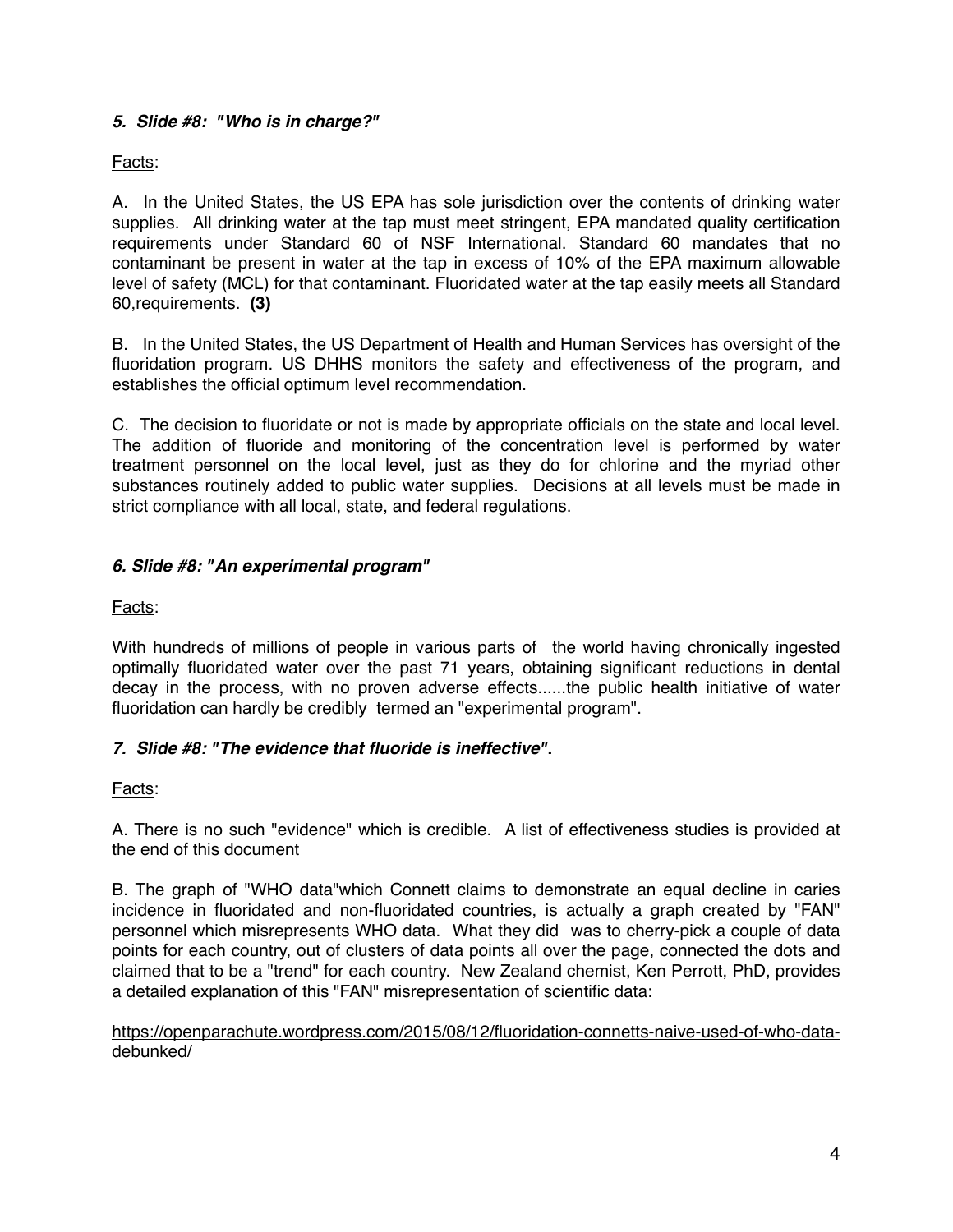### *8. Slide 9: "The Evidence of harm"*

### Facts:

Peer-reviewed studies are provided at the end of this document which refute claims of association of various disorders with optimally fluoridated water.

In regard to studies probably cited by Connett:

A. "Harvard Study": Connett generally refers to what he proclaims to be a long list of human and animal studies which demonstrate IQ loss associated with fluoridated water. The studies to which he refers are either of no relevance to fluoride at the optimal level, or they are the infamous "27 Chinese studies" of the review by Grandjean and Choi, erroneously termed the "Harvard Study" by antifluoridationists. The only association of Harvard with this review is the fact that Grandjean and Choi both hold adjunct faculty positions with the Harvard School of Public Health.

The "reduced IQ studies" are a reference to a 2011 review of 27 Chinese studies dug out of obscure Chinese journals by researchers Phillippe Grandjean and Anna Choi. These studies were of the effects of high levels of fluoride (as high as 11.5 ppm) in the well-water of various Chinese, Mongolian, and Iranian villages.

After excluding studies which were so seriously flawed that they did not even warrant review, Grandjean and Choi ended up with 27 in their review. By their own admission these studies had key information missing, inadequate control for confounders, and questionable methodologies. These 27 studies were so seriously flawed that Grandjean and Choi were led to issue a public statement in March, 2012 that the studies should not be used to judge water fluoridation in the US. This obviously has not stopped "FAN" from doing so anyway.

"These results do not allow us to make any judgment regarding possible levels of risk at levels of exposure typical for water fluoridation in the U.S. On the other hand, neither can it be concluded that no risk is present. We therefore recommend further research to clarify what role fluoride exposure levels may play in possible adverse effects on brain development, so that future risk assessments can properly take into regard this possible hazard."

--Anna Choi, research scientist in the Department of Environmental Health at HSPH, lead author, and Philippe Grandjean, adjunct professor of environmental health at HSPH, senior author **(4)**

B. "UK hyperthyroid study" Connett also refers to the recent hypothyroid study of Stephen Peckham, which has been widely discredited in the scientific literature. Stephen Peckham is a long-time antifluoridationist who is the former chair of the British antifluoridationist faction, "Hampshire Against Fluoride". This clear conflict of interest aside, his study has been widely criticized for having poor methodology, inadequate controls for variables, and reaching a conclusion that is not supported by his data or the peer-reviewed scientific literature.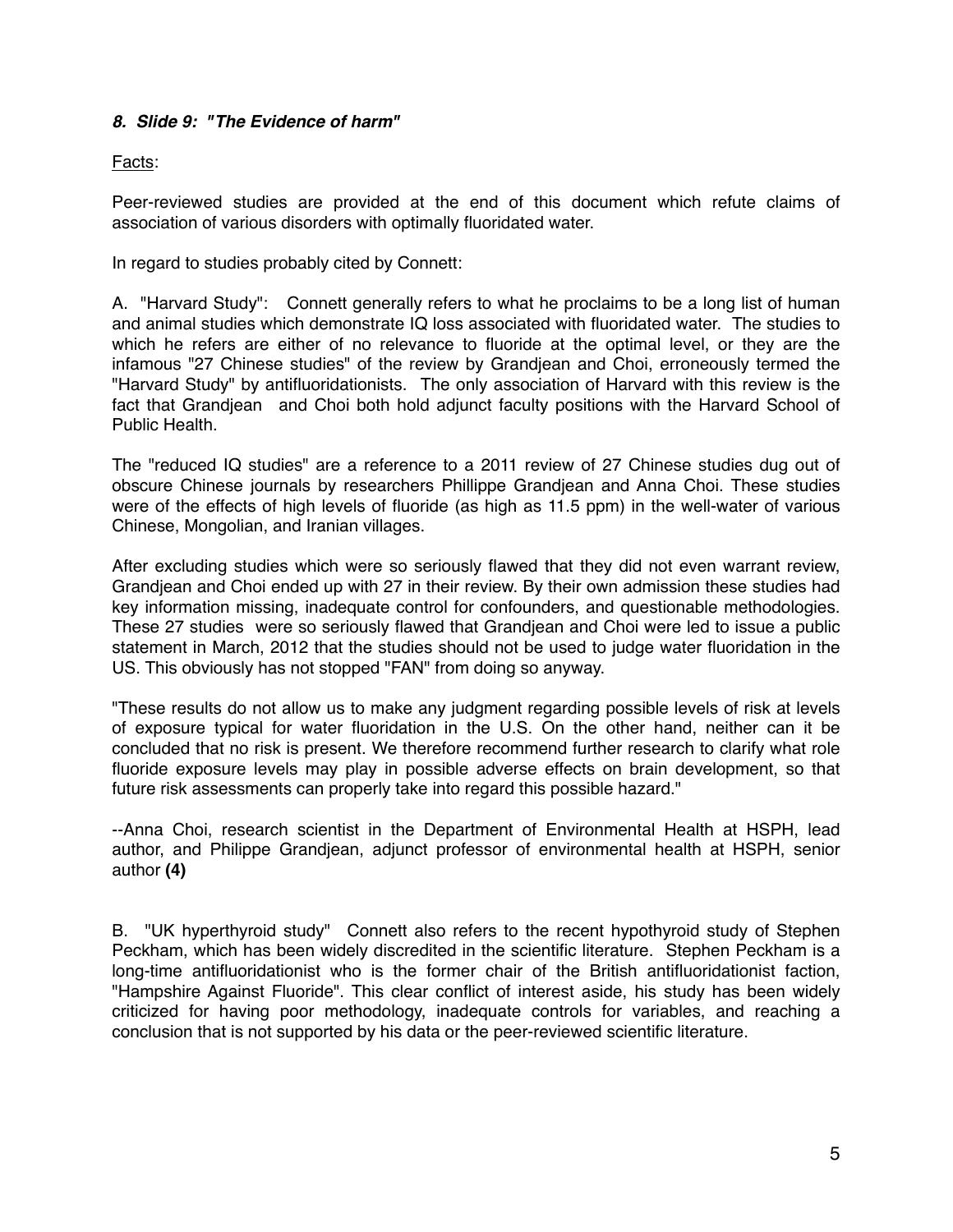Warren and Saraiva conclude:

"In summary, this study [Peckham] is an ecologic one that has several significant flaws, making it almost meaningless with regard to assessing any possible association between water fluoridation and hypothyroidism. As such, this study provides no evidence of a causal relationship between water fluoride concentration and hypothyroidism." **(5)**

Grimes concludes:

"A major weakness of this study is the fact that other potential confounding factors have not been taken into account; this makes the conclusions regarding the community health utility of water fluoridation problematic. The strong conclusion of the paper by Peckham et al is not supported by the published literature" **(6)**

C. "Malin ADHD study" Another study Referenced by Connett is the ADHD study by Malin, et al. Like Peckham, this study has been widely discredited in the scientific literature for its poor methodology, inadequate control for confounders, and conclusion not supported by the peerreviewed science. A clear demonstration of the inadequate control by Malin is the 2015 Huber, et al study. Utilizing the same data as did Malin, Huber concluded the correlation of ADHD to be with elevation at which the children resided, not with fluoridation. **(7)**

### From Fluoride Science:

"It's an ecological study design with 51 observations (50 states & DC), and is not appropriate to test a hypothesis. ADHD prevalence was based on self-reported data, and hence had a potential of misclassification of disorder status. State-wide fluoridation measures were used. Individuals' exposure to fluoridation were not measured. Due to ecological assessment of exposure to fluoride in drinking water and the use of prevalence data of self-reported ADHD and water fluoridation from different years, the findings are at high risk for ecological fallacy. Authors did not adjust for important confounders (smoking, low birth weight, age, sex etc.). Moreover, authors' poor literature review and skewed interpretation of literature concerning fluoride and neurodevelomental defects may have introduced bias." **(8)**

### *9. Slide 10: "NRC 2006"*

Facts:

Connett plucks out-of context information from this report, which is not relevant to fluoride at the optimal level, and presents it as evidence against fluoridation.

The 2006 NRC Committee on Fluoride in Drinking Water was charged to evaluate the adequacy of the EPA primary and secondary MCLs for fluoride, 4.0 ppm and 2.0 ppm respectively, to protect against adverse effects. The final recommendation of this Committee was for the primary MCL to be lowered from 4.0 ppm. The sole reasons cited by the Committee for this recommendation were the risk of severe dental fluorosis, bone fracture, and skeletal fluorosis, with chronic ingestion of water with a fluoride content of 4.0 ppm or greater. Nothing else. Had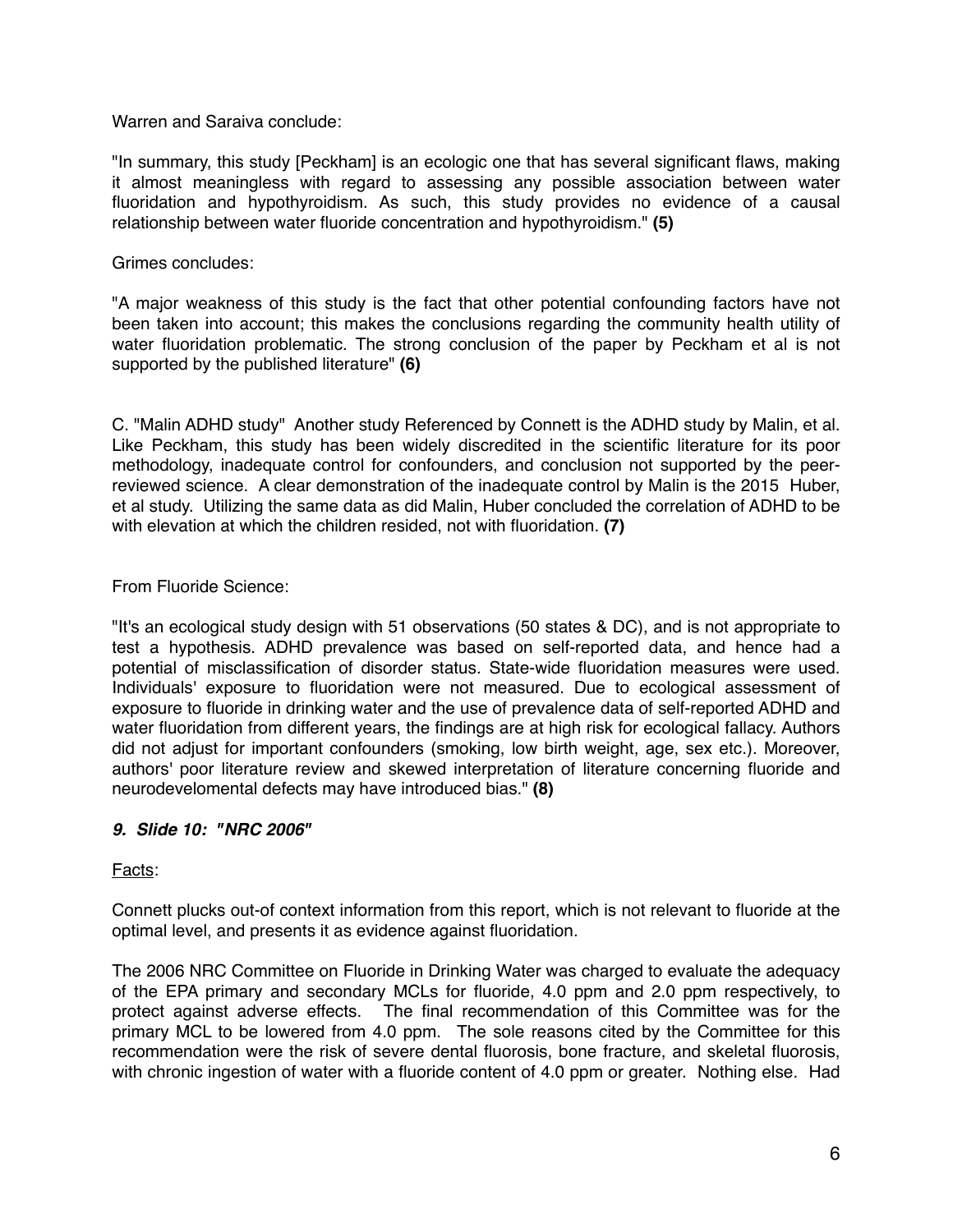this Committee deemed there to be any other concerns with fluoride at this level, it would have been responsible for stating so and recommending accordingly. It did not.

Additionally, the NRC Committee made no recommendation to lower the secondary MCL of 2.0 ppm. Water is fluoridated at 0.7 ppm. one third the level which the 2006 NRC Committee on Fluoride in Drinking Water made no recommendation to lower. **(9)**

In March of 2013, Dr. John Doull, Chair of the 2006 NRC Committee on Fluoride in Drinking Water made the following statement:

"I do not believe there is any valid, scientific reason for fearing adverse health conditions from the consumption of water fluoridated at the optimal level"

---John Doull, MD, PhD, Chair of the National Academy of Sciences, National Research Council 2006 Committee Report on Fluoride in Drinking Water. **(10)**

### *10. Slide 11: "Margin of Safety"*

Facts:

A. The fact that hundreds of millions of individuals have chronically ingested optimally fluoridated water over the past 71 years, with no proven adverse effects provides the best possible evidence that the "margin of safety" between the minuscule amount of fluoride in optimally fluoridated water, and the threshold of adverse effects is entirely adequate.

B. Dose of fluoride associated with fluoridated water in combination with all other normal sources of daily fluoride intake is not an issue. Simply put, water is fluoridated at 0.7 mg/liter (ppm=mg/liter). Thus, for every liter of fluoridated water consumed, the "dose" of fluoride intake is 0.7 mg. The average daily water consumption by an adult is 2-3 liters per day. The US CDC estimates that of the total daily intake, or "dose", of fluoride from all sources including dental products, 75% is from the water.

The US Institute of Medicine has established that the daily upper limit for fluoride intake from all sources, for adults, before adverse effects will occur, short or long term, is 10 mg. as can be noted from a simple math equation, before the daily upper limit of fluoride intake could be attained in association with optimally fluoridated water, water toxicity would be the concern, not fluoride.

The range of safety between the minuscule few parts per million fluoride that are added to existing fluoride levels in your water, is so wide that "dose" is not an issue.

The daily upper limit is considerably less for infants and children aged 0-8 years, but only due to the risk of mild dental fluorosis during these teeth developing years. After age 8, the teeth have developed, dental fluorosis is no longer possible, and the daily upper limit jumps to 10 mg thereafter. Mild dental fluorosis is a barely detectable effect which causes no adverse effect on cosmetics, form, function, or health of teeth. **(11)**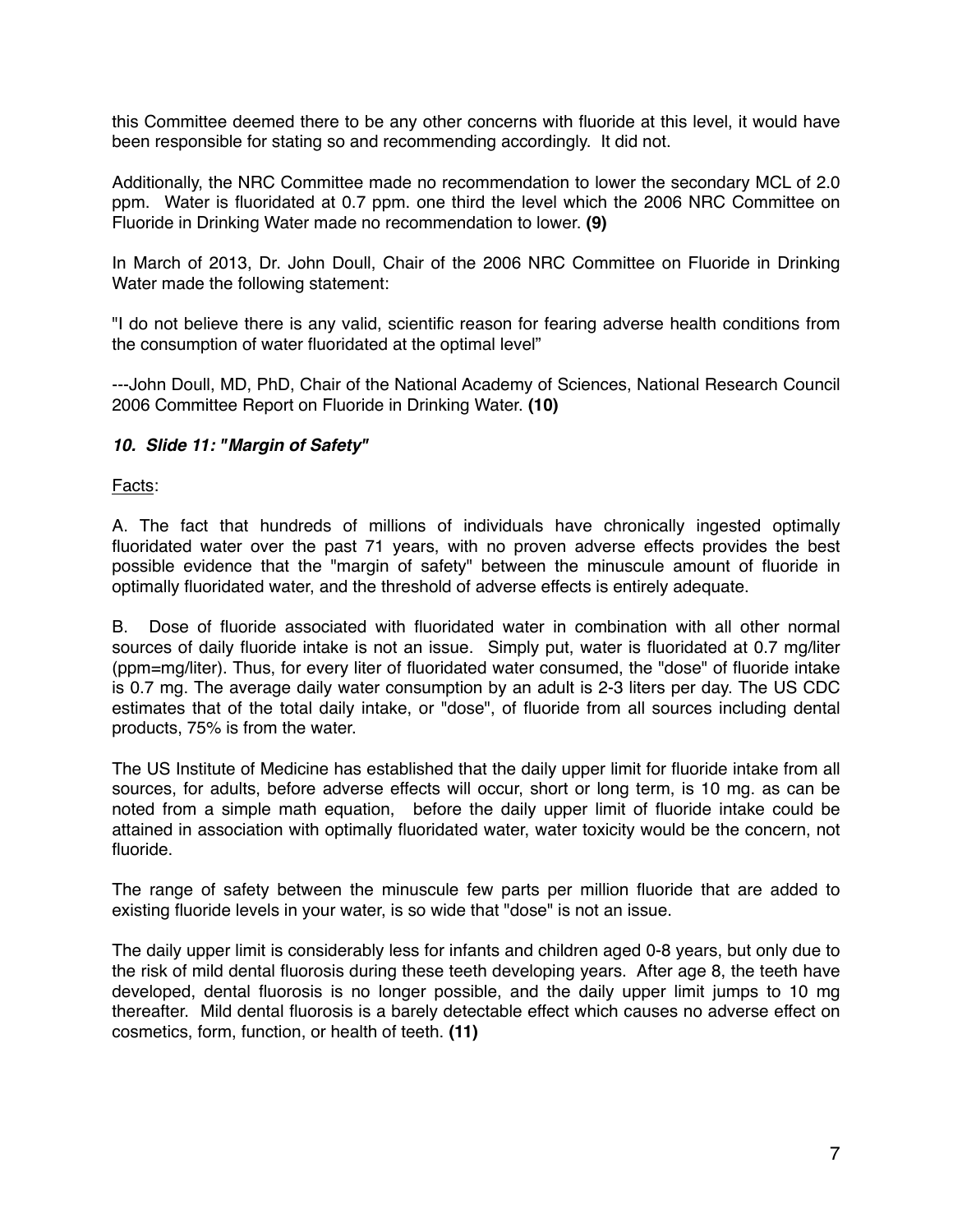# *11. Slide 11: "The Precautionary Principle"*

# Facts:

The "Precautionary Principle" applies when there is no scientific consensus of the safety of an initiative in question. Water fluoridation is supported by those such as the past 5 US Surgeons General, the Deans of the Harvard Schools of Medicine, Dentistry, and Public Health, Health Canada, the Canadian Dental Association, the US CDC, the US Institute of Medicine, the American Dental Association, the American Medical Association, the world Health Organization, the American Academy of Pediatrics, and over 150 of the most highly respected healthcare and healthcare-related organizations in the world. Clearly there is scientific consensus of the safety of water fluoridation. **(12)**

The "Precautionary Principle" does not apply to this public health initiative.

# *12. Slide 11: "Weak and Inadequate Science"*

Facts:

A. Connett attempts to put responsibility onto fluoridation proponents to disprove the litany of unsubstantiated health claims antifluoridationists constantly put forth. It is not the responsibility of anyone to do so. In the absence of valid evidence that there is a problem, it is invalid science to demand proof that there is not. Connett can provide no valid, peer-reviewed scientific evidence that fluoride at the optimal level at which water is fluoridated is in any manner unsafe. Therefore, it is invalid science for him to demand proof that it is not unsafe.

Antifluoridationists are requesting the sudden cessation of a public health initiative which has benefited hundreds of millions of individuals over the past 71 years, with no proven adverse effects. It is therefore their responsibility to provide valid facts and evidence to support that request, not the other way around. They cannot provide any such evidence.

B. Antifluoridationists misrepresent the recent Cochrane Review as "evidence" to support their claims of inadequate science. In actuality, the 2015 Cochrane Review was an update of the 2000 York Review, neither of which reported any evidence to support antifluoridationist claims of adverse effects of optimal level fluoride, or of ineffectiveness. Being an update of York, Cochrane utilized the same narrow parameters for studies it chose to review, as did York. Of the over 4600 fluoride studies considered by Cochrane, it identified but 155 which fit within its narrow parameters. This immediately excluded thousands of quality, peer-reviewed crosssectional and observational studies on fluoride which Cochrane chose not to review.

Within the 155 studies Cochrane chose to review, it deemed the majority to fall within the parameters it had established for them to be considered at high risk of bias. It did not state that the studies were biased, nor invalid. Cochrane also concluded that within these 155 studies there was insufficient information for them to assess effectiveness of fluoridation for adults, or across socio-economic strata.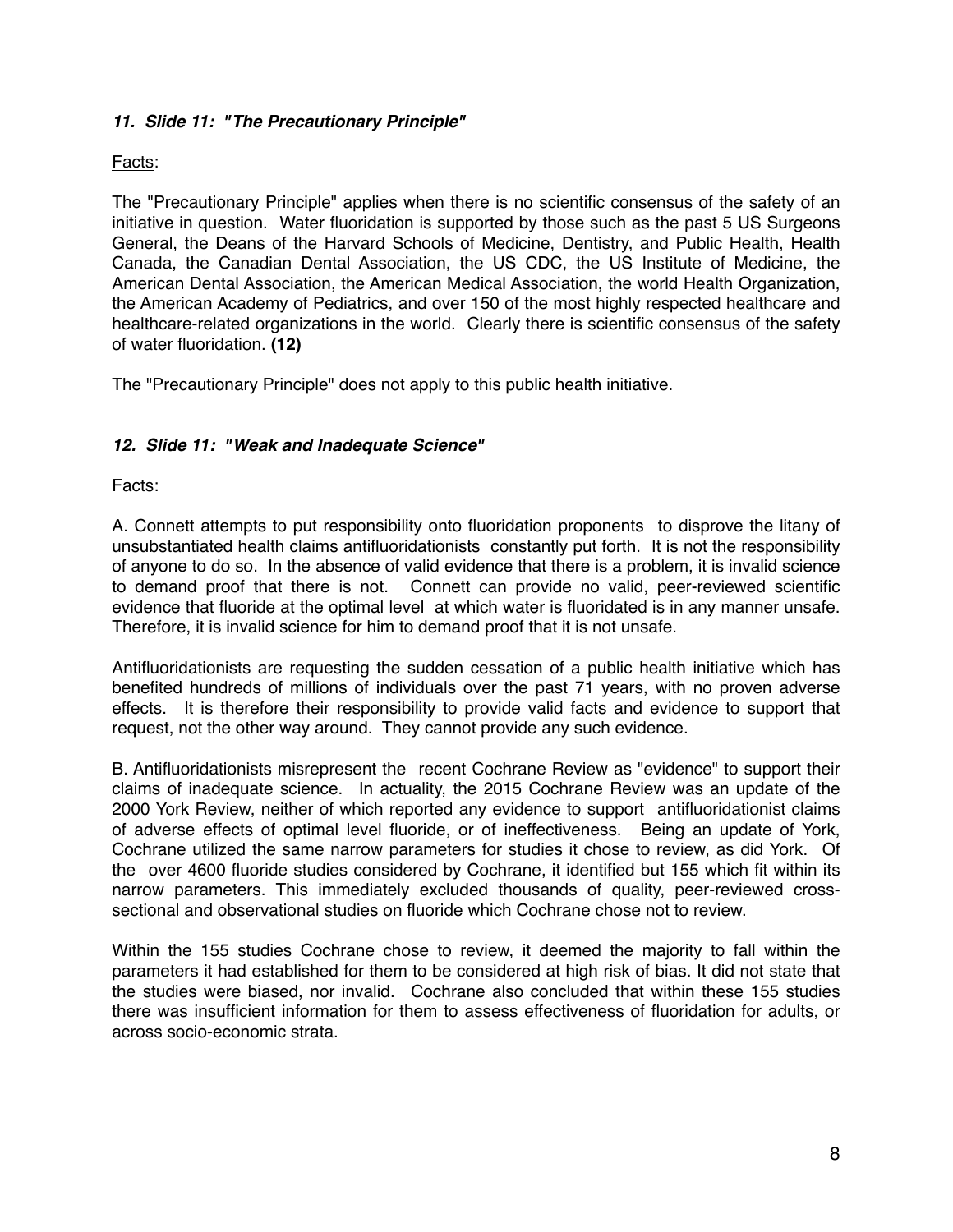Additionally, while Cochrane assessed the quality of the 155 studies against the "gold standard" randomized controlled trials, as did York, Cochrane recognized and reported the infeasibility of performing RCTs on large, population-based public health initiatives such as fluoridation, and that for this reason, RCTs would never be done for water fluoridation. Cochrane recognized the unfairness of grading observational studies on fluoridation against RCTs, and advised that decisions on fluoridation be made taking into account all factors, not simply scientific studies.

From Cochrane 2015:

"However, there has been much debate around the appropriateness of GRADE when applied to public health interventions, particularly for research questions where evidence from randomised controlled trials is never going to be available due to the unfeasibility of conducting such trials. Community water fluoridation is one such area."

and

"However, we accept that the terminology of 'low quality' for evidence may appear too judgmental. We acknowledge that studies on water fluoridation, as for many public health interventions, are complex to undertake and that researchers are often constrained in their study design by practical considerations. For many public health interventions, the GRADE framework will always result in a rating of low or very low quality. Decision makers need to recognise that for some areas of research, the quality of the evidence will never be 'high' and that, as for any intervention, the recommendation for its use depends not just upon the quality of the evidence but also on factors such as acceptability and cost-effectiveness (Burford 2012)." **(13)**

### *13. Slide 11; "Promoters Strategies and Tactics.......self-Serving Governmental Reviews.......A Response to Pro-Fluoridation Claims........The Promoters' Motivations"*

Facts:

In all likelihood this is all nothing but Connett's unsubstantiated skewed personal opinions and erroneous assumptions.

# *14. Slide 14: "The Use of Endorsements"*

Facts:

There is not one, single, credible organization in the world which opposes fluoridation. Connett attempts to compensate for this by marginalizing the overwhelming support for water fluoridation from respected science and healthcare.

Over 150 of the most highly respected healthcare and healthcare-related organizations in the world fully recognize the safety and effectiveness of water fluoridation. One can be certain that those such as America's Pediatricians and Family physicians do not make statements in support of any public health initiative without a thorough understanding of the credible science. In fact the American Academy of Family Physicians performed their own systematic review in 2013.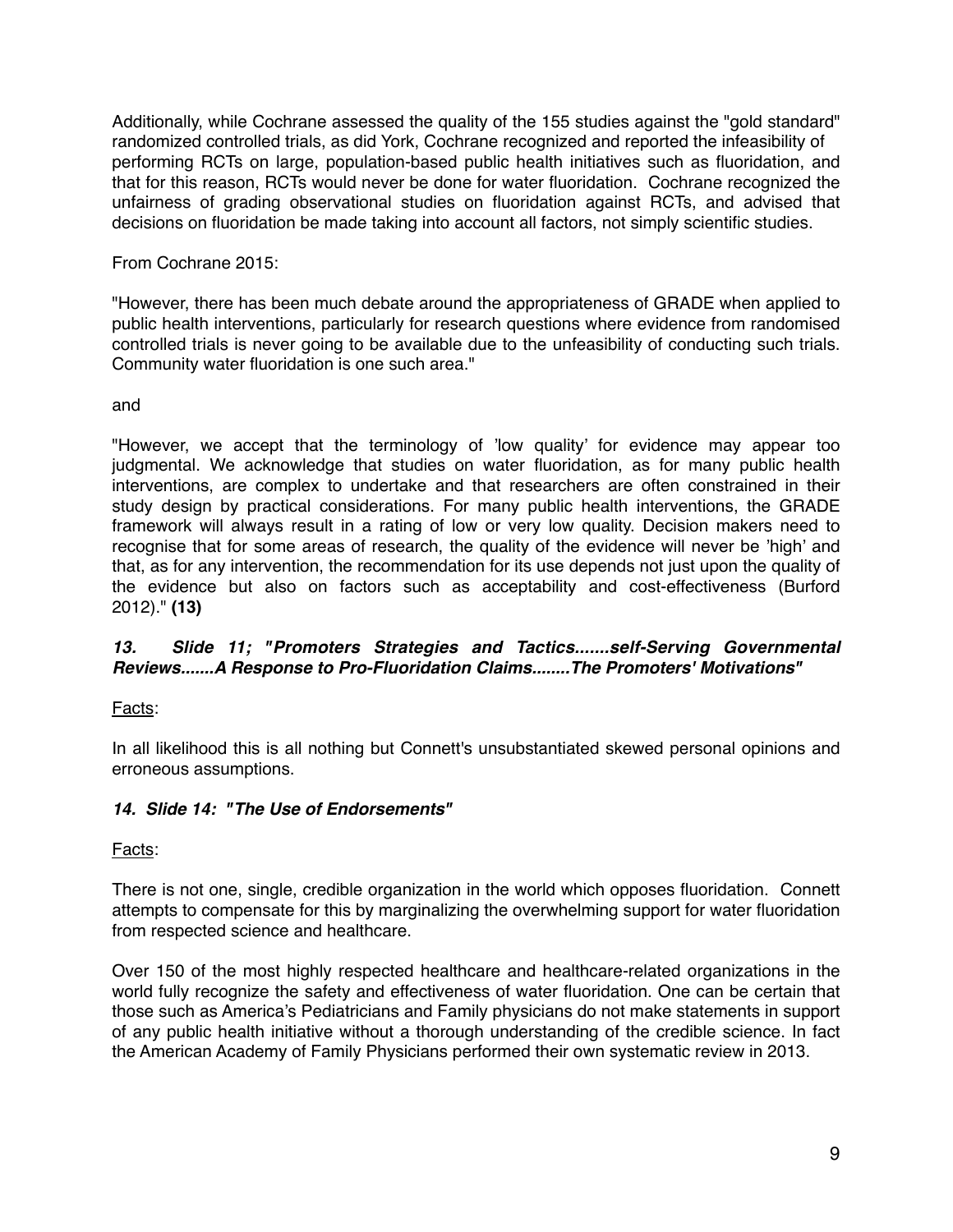To claim that such organizations would blindly support any public health initiative about which there were any credible concerns with safety and/or effectiveness.....is ludicrous.

A list of supporting organizations is provided at the end of this document.

# *15. Slide 14: "over 97% of Europe does not fluoridate its water."*

# Facts:

There are myriad reasons why different countries may not fluoridate their water systems, few, if any, related to concerns with safety or effectiveness.. These include such reasons as logistics of water systems rendering fluoridation cost-prohibitive, use of fluoridated salt and/or milk problems in lieu of water fluoridation, existing fluoride levels in water supplies already at or above the optimal level, and equal access to comprehensive dental care by all citizens.

The following is an outline of the situation with fluoridation throughout the world taken from a recent issue of the newsletter of the New Zealand National Fluoride Information Service:

"Countries with widespread water fluoridation programmes include Australia, the United States of America, Canada, the United Kingdom, Ireland, Spain, Israel, Brazil, Brunei, Chile, Argentina, Colombia, Hong Kong, South Korea, Singapore and Malaysia. Countries with limited water fluoridation programmes include Vietnam, Fiji, Papua New Guinea, and South Korea."

"Several countries are unable to introduce water fluoridation programmes due to technical, financial or sociocultural reasons. As an alternative, both salt and milk have been found to be reliable and convenient vehicles for increasing fluoride intake to an optimal level for hard to reach and low socio-economic communities. Studies have found them to be as effective as community water fluoridation schemes."

"Some European, Latin American, and Caribbean countries, including France, Switzerland, Germany, Costa rica, Colombia and Jamaica currently use fluoridated salt schemes. Mexico and most Latin American and Caribbean countries (apart from Argentina, Brazil, Chile and French Guyana) have or have had salt fluoridation programmes."

"A smaller number of countries currently have fluoridated milk programmes, including Bulgaria, Chile, China, Peru, Russia, Thailand and the United Kingdom"

"Some country regions have optimal amounts of naturally occurring fluoride which provides good protection for oral health. examples of countries supplied with naturally fluoridated water at or around the optimum level needed to prevent dental decay include the United Kingdom (estimated 329,000 people), United States of America (estimated 10,078,000 people) Canada (estimated 300,000 people) and Australia (estimated 144,000 people)."

"It is estimated that 39.5 million people around the world have access to naturally fluoridated water at the optimal level although variations from one community to another over time make it difficult to calculate an accurate total."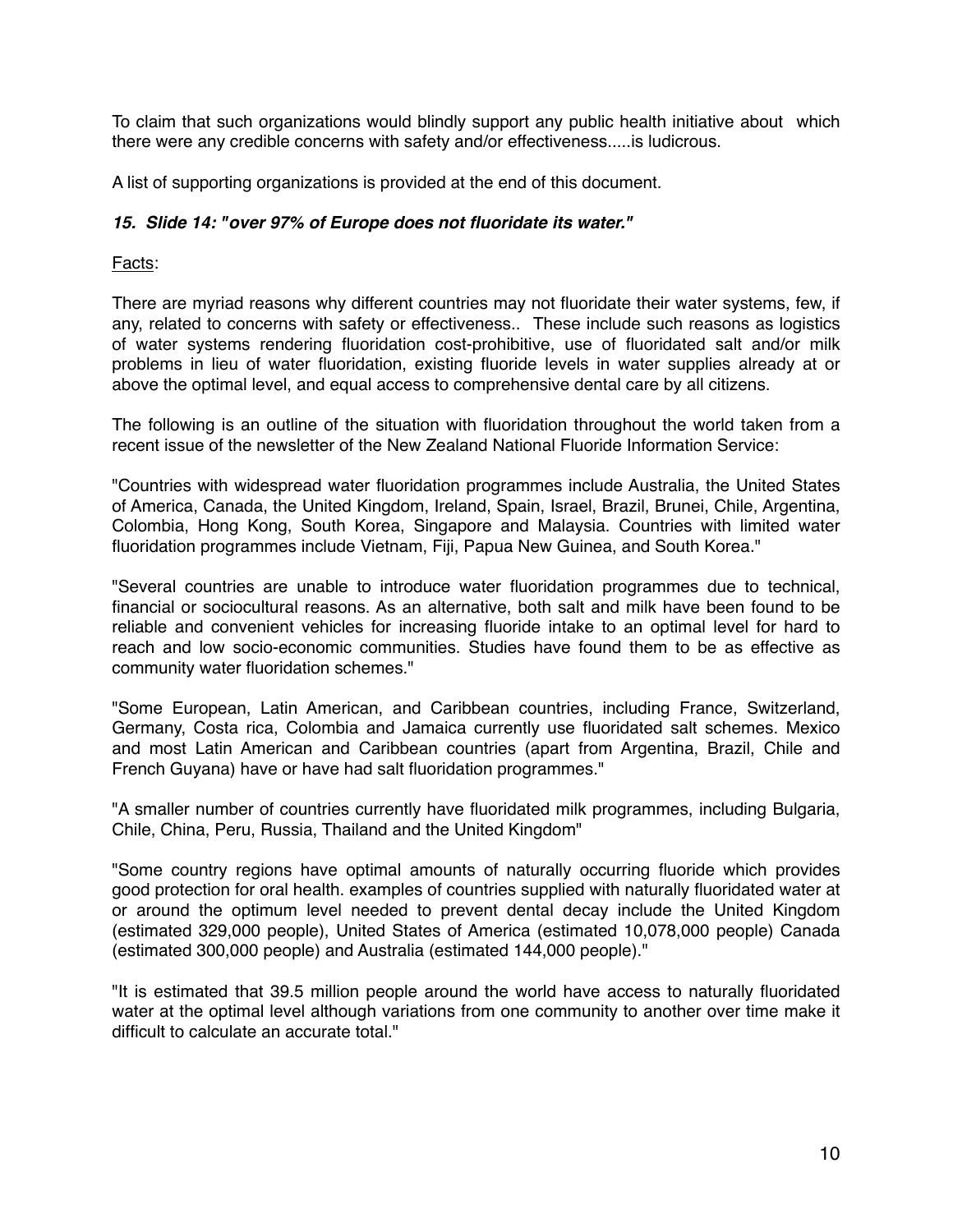# *16. Slides #17 and 18: "Tooth Decay Trends in Fluoridated and Non-fluoridated Countries"*

### Facts:

This is the graph created by "FAN" personnel which misrepresents WHO data. This was discussed in item #7 above.

### *17. Slide #19: "The Use of Dummy Reviews"*

Facts:

This is nothing but a slanderous attack by Connett on highly respected organizations such as the Irish Expert Body on Fluorides and Health, the Australian National Health and Medical Research Council, and Health Canada. He has no grounds whatsoever for the allegations he levels against the integrity of these organizations.

#### *18. Slide 20: "Health Canada panel.....4 of which were dentists and well-known to be profluoridation! These included Dr. Jay Kumar, one of USA's most well-known fluoridation promoters".*

# Facts:

 A. On a panel to review a dental/healthcare issue, whom exactly does Connett propose should comprise the membership....lawyers and accountants?

B. Given that dentistry fully understands and supports fluoridation, yes, dentists will be in favor of fluoridation. Connett's implication that dentists should be excluded from a panel to review a dental/healthcare issue because they know and understand the issue could not be any more absurd.

C. Dr. Jay Kumar is a highly respected dental researcher with peer-reviewed research on fluoridation published in respected scientific journals. He is the former Acting Dental Director, New York Department of Public Health, a member of the 2006 NRC Committee on Fluoride In Drinking Water, current Dental Director, California Department of Public Health, and dedicated public health dental leader.

# *19. Slides #23-27: "Use of Outright Propaganda Techniques"*

### Facts:

Given the misinformation, misrepresented science, and brazen fear-mongering with unsubstantiated claims about this disorder and that constantly employed by Connett and his group, this claim he levels against fluoridation proponents is completely outrageous. The devastating effects of untreated dental decay are very real, and very well documented. The speculation, personal opinions, and unsubstantiated claims made by Connett are not.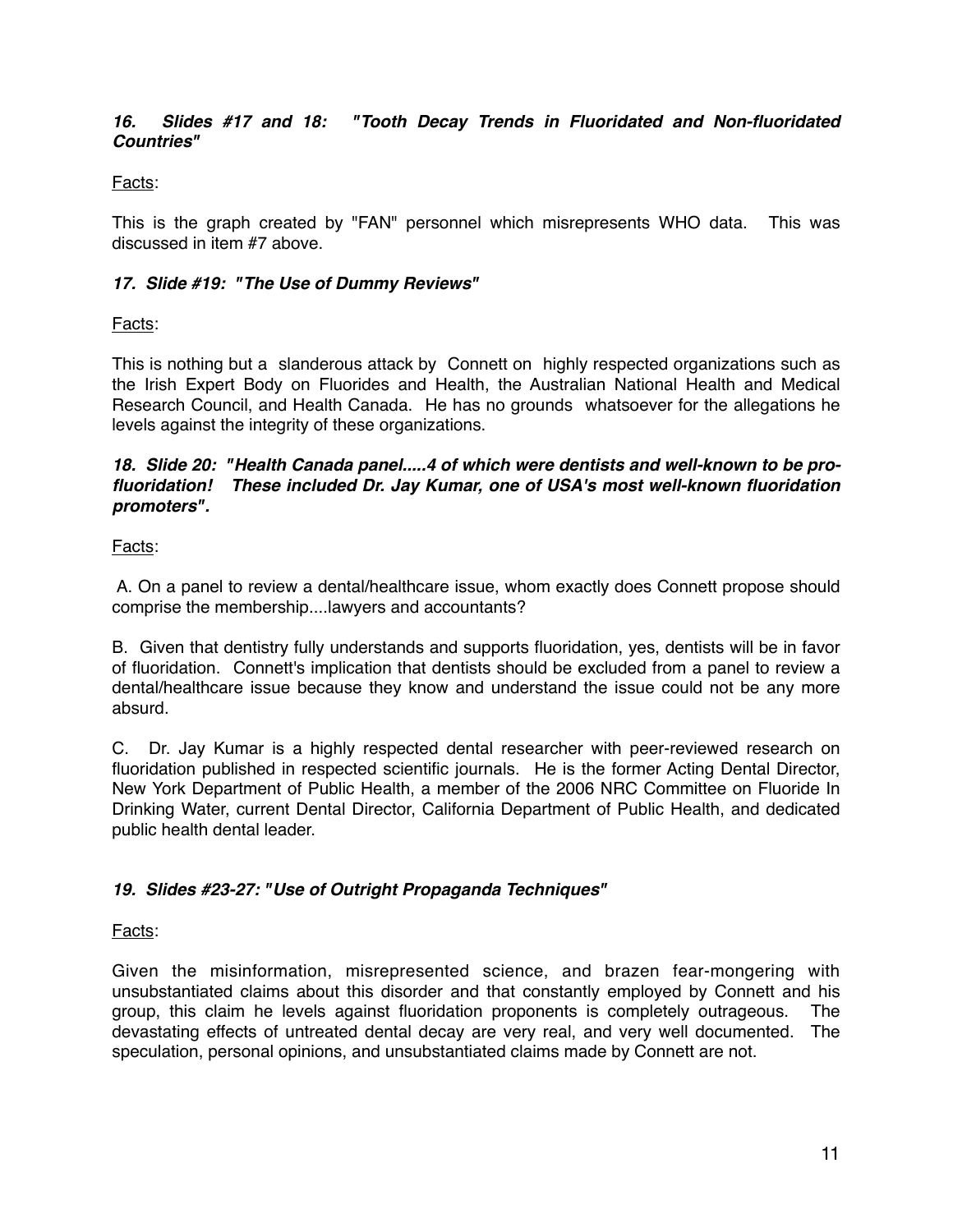# *20. Slide #27: "Mother's Milk protects our babies from early exposure to fluoride"*

### Facts:

With this argument, Connett has anointed himself the sole arbiter of what "nature intends". By Connett's "logic", "mother's milk" protects against early exposure to iron, vitamin K and vitamin D, as well. As "mother's milk" is deficient in these nutrients to the point of requiring supplements for breast-fed infants, it seems that Connett's nature intends for our babies to be anemic, freebleeders who develop Ricketts.

# *21. Slides #28 and 29: "fluoride toxicity to infants"*

# Facts:

Neither Connett nor anyone else can produce any valid, peer-reviewed scientific evidence of toxicity or adverse effect of any nature to infants, from optimal level fluoride.

### *22. Slide #32: "This [2006 NRC Report] shows that bottle-fed babies are exceeding the US EPA's safe reference dose for fluoride (0.06 mg/kg body weight per day).*

### Facts:

The only concerns stated in the final recommendation of the 2006 NRC Committee in regard to fluoride at the level of 4.0 ppm were risk of severe dental fluorosis, bone fracture, and skeletal fluorosis, with chronic consumption of water with a fluoride content of 4.0 ppm or greater. Severe dental fluorosis does not occur attributable to a fluoride concentration in water of 2.0 ppm or below. In the 74.7% fluoridated US, skeletal fluorosis is so rare as to be nearly nonexistent, and there is no valid, peer-reviewed evidence of bone fracture attributable to optimally fluoridated water. **(9)**

### *23. Slide #35:, "Some Health Concerns......damage to enamel, bone, pineal gland, thyroid, neurotoxicity."*

### Facts:

There is no valid, peer-reviewed scientific claims to support any of these claims of purported "health concerns" in association with optimally fluoridated water.

A. Mild dental fluorosis is the only dental fluorosis which may be attributable to optimally fluoridated water. Mild dental fluorosis is not "damage to enamel". It is simply a barely detectable effect which causes no adverse effects on cosmetics, form, function, or health of teeth. Was this effect a cause of "damage to enamel", the 2006 NRC Committee would have considered this to be an adverse health effect. The only dental fluorosis considered by this Committee to be an adverse health effect is severe. Severe dental fluorosis does not occur attributable to fluoride concentration of 2.0 ppm or lower. **(9)**

B. There is no valid evidence of any adverse effect on the pineal gland by optimal level fluoride.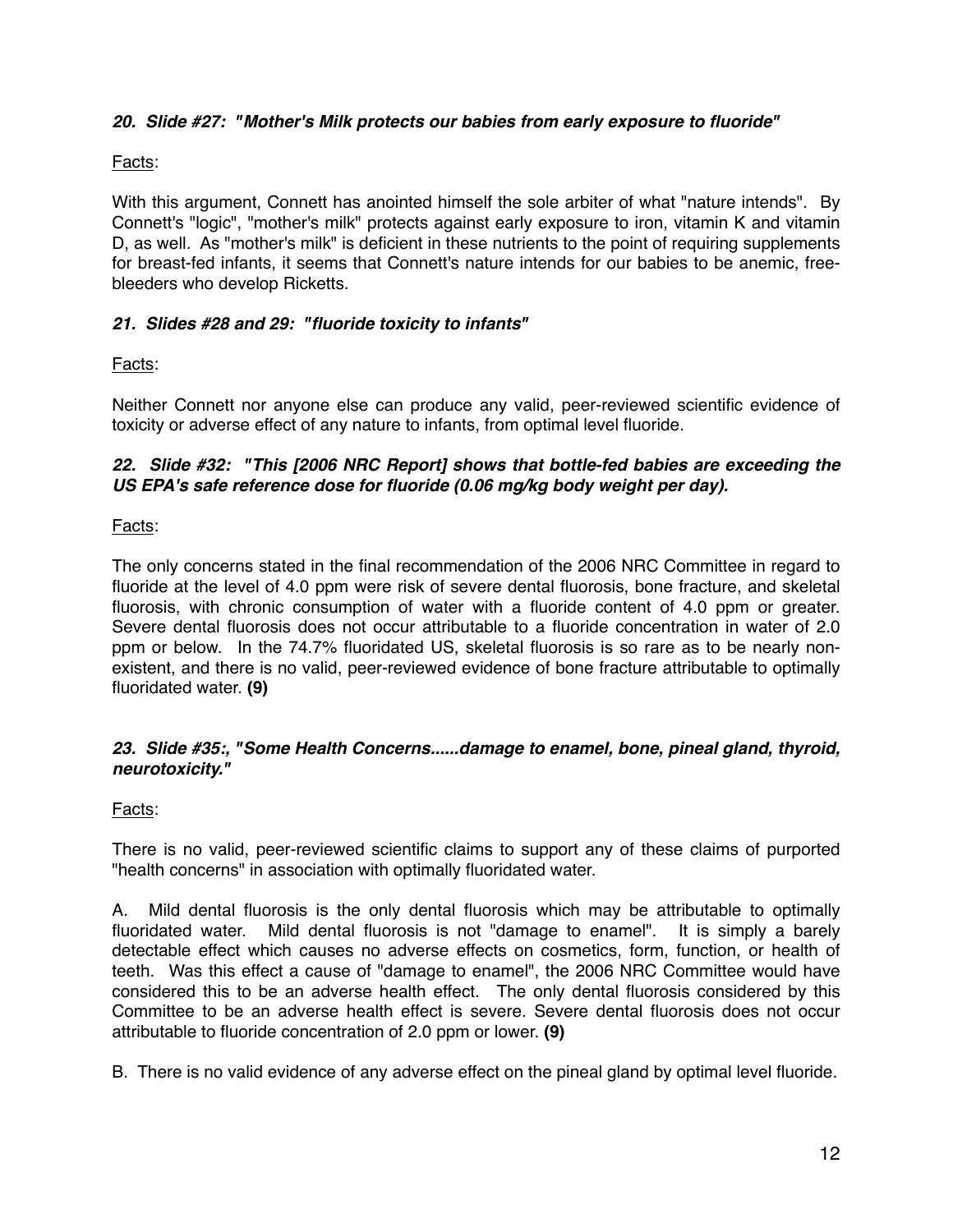C. There is no valid evidence of adverse effect on the thyroid from optimal level fluoride.

A statement from the British Fluoridation Society, approved by the British Thyroid Association:

"The available medical and scientific evidence suggests an absence of an association between water fluoridation and thyroid disorders."

"Many major reviews of the relevant scientific literature around the world support this conclusion. Of particular importance are:"

"an exhaustive review conducted in 1976 by an expert scientific committee of the Royal College of Physicians of England;"

"a systematic review in 2000 by the NHS Centre for Reviews and Dissemination at the University of York; and,"

"a 2002 review by an international group of experts for the International Programme on Chemical Safety (IPCS), under the joint sponsorship of the World Health Organisation (WHO), the United Nations Environment Programme (UNEP), and the International Labour Organisation (ILO)."

"None has found any credible evidence of an association between water fluoridation and any disorder of the thyroid." **(14)**

D. There is no valid, peer-reviewed scientific evidence of neurotoxicity of optimal level fluoride, Connett's discredited Chinese studies notwithstanding.

In a 2015 paper published in the American Journal of Public Health, Broadbent, et al concluded:

"These findings do not support the assertion that fluoride in the context of CWF programs is neurotoxic. Associations between very high fluoride exposure and low IQ reported in previous studies may have been affected by confounding, particularly by urban or rural status." **(15)**

### *24***.** *Slide #38: "41% of ALL American children aged 12-15 (average from both fluoridated and non-fluoridated communities) had dental fluorosis"*

### Facts:

This "41%" is in reference to a 2010 CDC study by Beltran-Aguilar utilizing data from the National Health and Nutrition Examination Survey, 1999-2004 and the 1986-1987 National Survey of Oral Health in U.S. School Children, in which 41% of adolescents examined were observed to show signs of dental fluorosis.

This 41% was composed of 37.1% with mild to very mild dental fluorosis, both of which are barely detectable, benign effects requiring no treatment, and which have no effect on cosmetics, form, function, or health of teeth....with the other 3.8% being those with moderate dental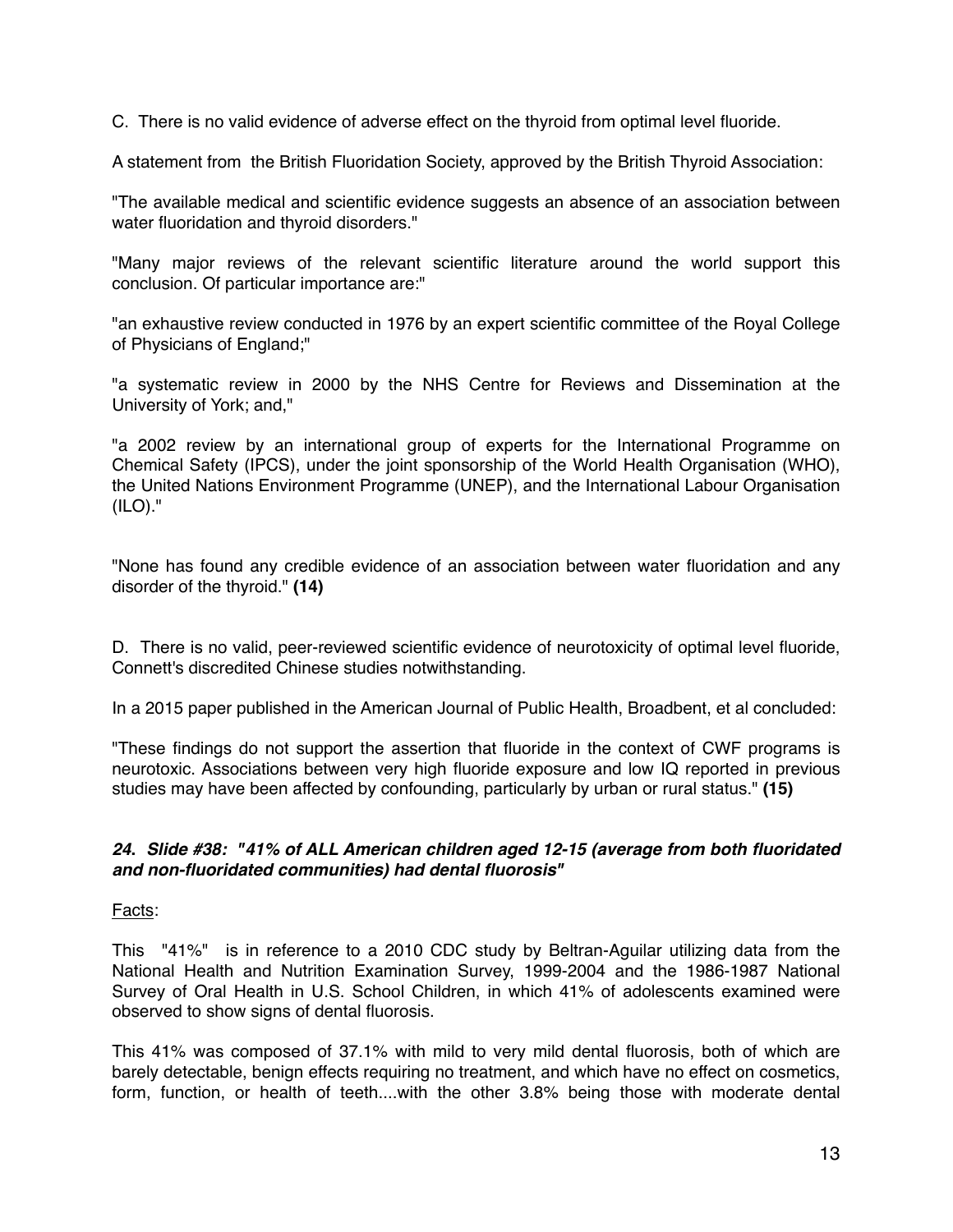fluorosis, attributable to improper ingestion of toothpaste and/or exposure to abnormally high levels of environmental or well-water fluoride during the teeth forming years of 0-8. The amount of severe dental fluorosis noted was negligible.

The hypocrisy of this argument is that while Connett laments concern about benign, barely detectable mild dental fluorosis he callously ignores the lifetimes of extreme pain, debilitation, development of serious medical conditions, loss of teeth, and life-threatening infection directly resultant of untreated dental decay which can be, and is, prevented by water fluoridation. **(16)**

Mild Dental Fluorosis:



Four typical cases of mild fluorosis, seen in children participating in the Iowa Fluoride Study. (Images from ADA)

[----http://www.ada.org/en/](http://www.ada.org/en/member-center/oral-health-topics/fluorosis) member-center/oral-healthtopics/fluorosis

As can be noted from the ADA images, mild dental fluorosis is barely detectable. It is frequently not even known to those who have this effect unless it is pointed out to them by a dental professional.

Rozier, et al found that mild dental fluorosis had no negative effect on oral health-related quality of life (OHRQol) in North Carolina schoolchildren and their families, while dental decay did have a negative impact on OHRQol of this group. **(17)**

# *25. Slide #45: "Fluoride Level in Soil and Foliage in Cornwall, Ont. 1998"*

Facts:

A. Fluoride has always existed naturally in the environment. It would be surprising not to find it in "soil and foliage".

B. Peer-reviewed science has demonstrated there to be no adverse effect on the environment from optimally fluoridated water.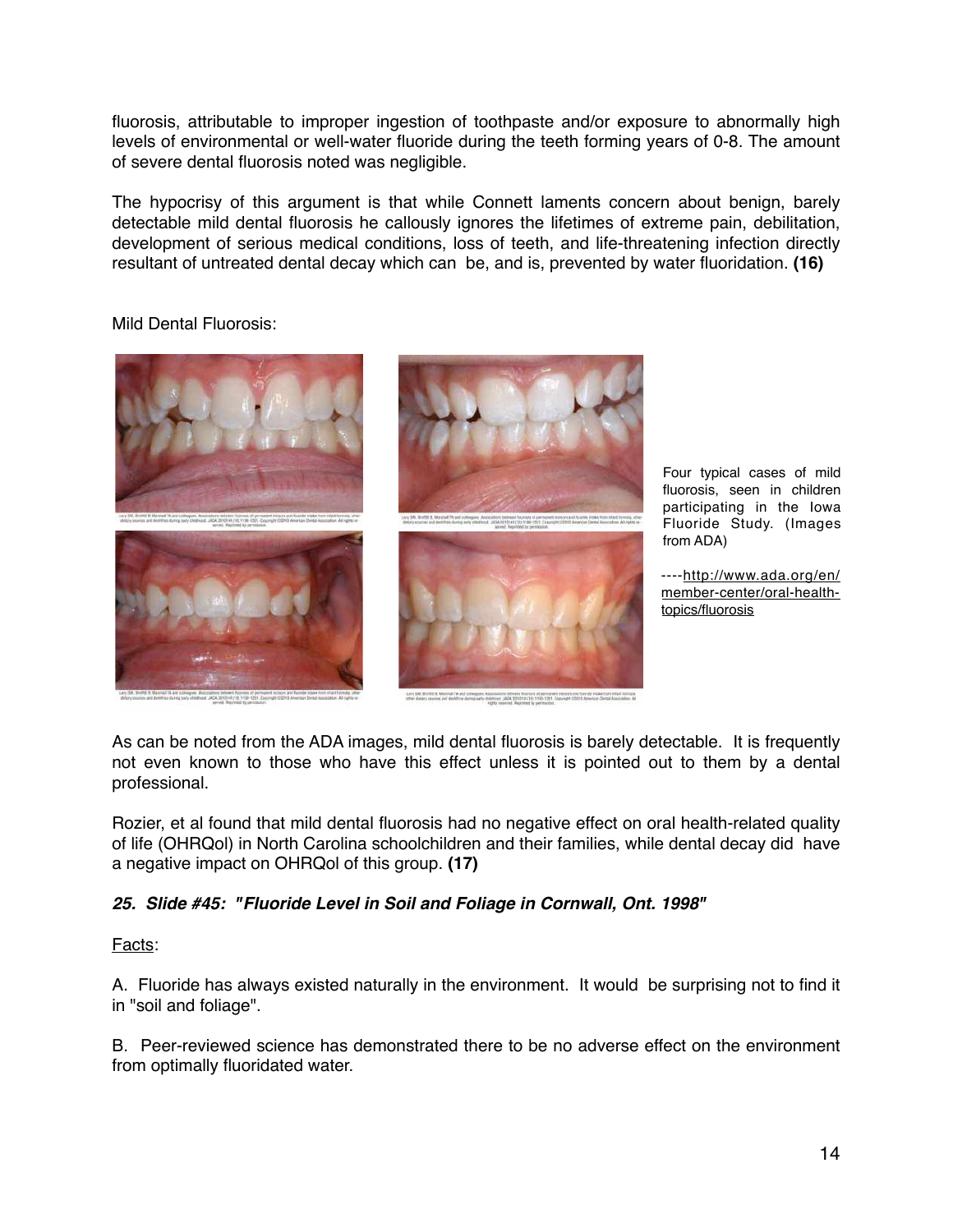Pollick concluded:

"Fluoridated water losses during use, dilution of sewage by rain and groundwater infiltrate, fluoride removal during secondary sewage treatment, and diffusion dynamics at effluent outfall combine to eliminate fluoridation related environmental effects. In a literature review, Osterman found no instance of municipal water fluoridation causing recommended environmental concentrations to be exceeded, although excesses occurred in several cases of severe industrial water pollution not related to water fluoridation. Osterman found that overall river fluoride concentrations theoretically would be raised by 0.001-0.002 mg/l, a value not measurable by current analytic techniques. All resulting concentrations would be well below those recommended for environmental safety." **(1) (18)**

# *26. Slide #50: "Peckham study"*

Facts:

This is in reference to the widely discredited Peckham study discussed in item #8B above.

# *27. Slide #52: "Fluoride is neurotoxic. There are are over 300 animal and human studies that indicate that fluoride is neurotoxic. See www.FluorideAction"*

# Facts*:*

A. All substances known to man are toxic at improper levels, including plain water. There is no valid, peer-reviewed scientific evidence that optimal level fluoride is neurotoxic.

B. "Fluorideaction" is a redirect to "fluoridealert", the biased website of Connett's "fluoride action network". Connett seems not to understand that because a study has the word "fluoride" located in it somewhere does not make it relevant to optimally fluoridated water. He also seems not to understand that providing a link to his own webpage full of study titles, is valid evidence of nothing.

# *28. Slide #57: "The Harvard Meta-analysis"*

Facts:

As discussed previously, this was not a Harvard study. It was a literature review conducted by two researchers who happen to be adjunct members of the faculty of the Harvard School of Public Health. The studies reviewed were conducted in regions of China, Mongolia, and Iran which have high levels of fluoride in groundwater and in the environment, due in large part to pollution from coal factories which release high levels of fluoride into the air, water, and ground.

From a recent news article:

"More than 80 percent of the water from underground wells used by farms, factories and households across the heavily populated plains of China is unfit for drinking or bathing because of contamination from industry and farming, according to new statistics that were reported by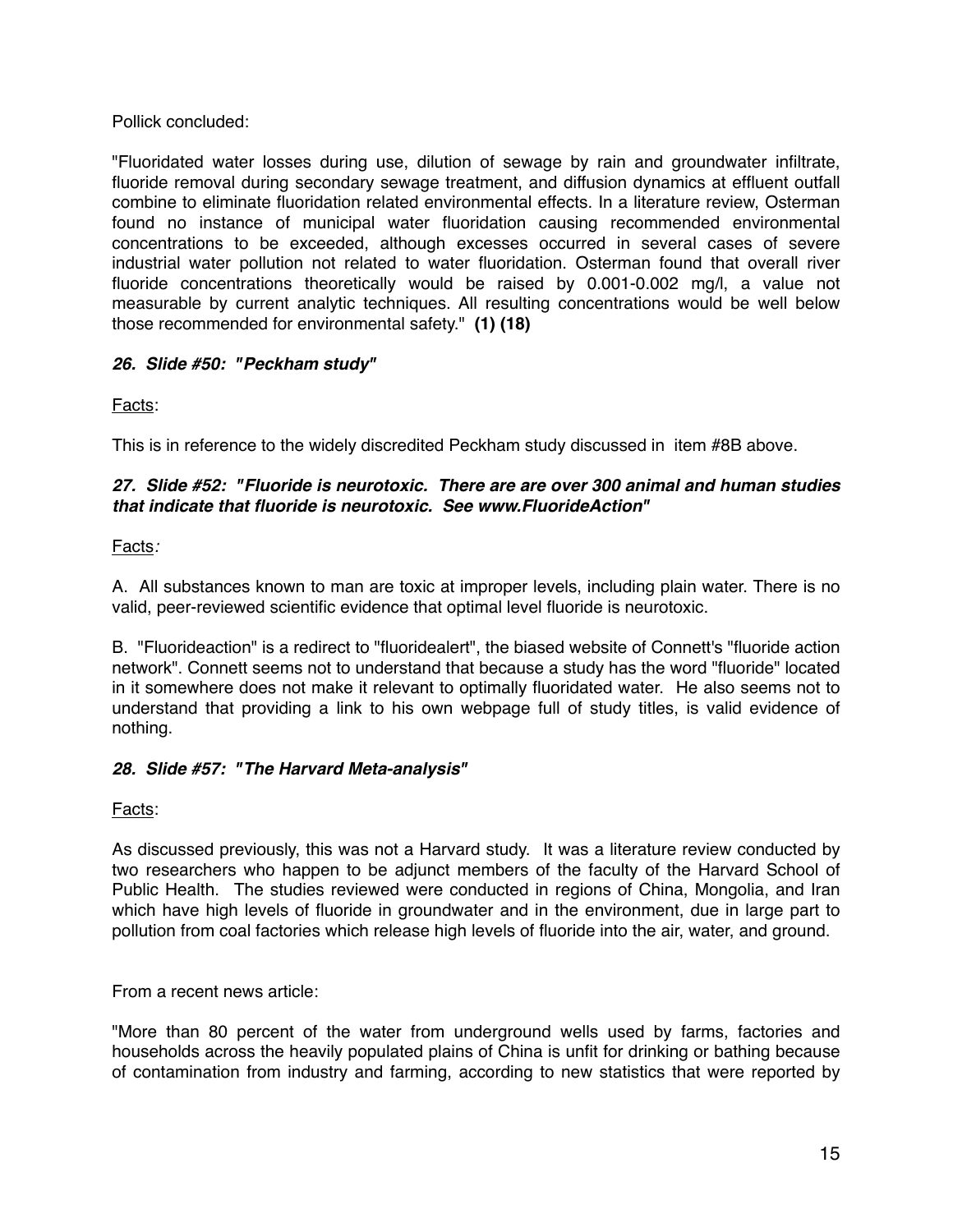Chinese media on Monday, raising new alarm about pollution in the world's most populous country."

"The latest study found that 32.9 percent of wells tested across areas mostly in Northern and Central China had Grade 4 quality water, meaning that it was fit only for industrial uses, National Business Daily said. An additional 47.3 percent of wells were even worse, Grade 5. The contaminants included manganese, fluoride and triazoles, a set of compounds used in fungicides. In some areas, there was pollution caused by heavy metals." **(19)**

This meta-analysis was a 2011 review of 27 Chinese studies dug out of obscure Chinese journals by researchers Phillippe Grandjean and Anna Choi. These studies were of the effects of high levels of fluoride (as high as 11.5 ppm) in the well-water of various Chinese, Mongolian, and Iranian villages.

As Grandjean and Choi are members of the faculty of the Harvard School of Public Health, antifluoridationists erroneously refer to this study as the "Harvard Study". After excluding studies which were so seriously flawed that they did not even warrant review, Grandjean and Choi ended up with 27 in their review. By their own admission these studies had key information missing, inadequate control for confounders, and questionable methodologies. These 27 studies were so seriously flawed that Grandjean and Choi were led to issue a public statement in March, 2012 that the studies should not be used to judge water fluoridation in the US. This obviously has not stopped "FAN" from doing so anyway.

"These results do not allow us to make any judgment regarding possible levels of risk at levels of exposure typical for water fluoridation in the U.S. On the other hand, neither can it be concluded that no risk is present. We therefore recommend further research to clarify what role fluoride exposure levels may play in possible adverse effects on brain development, so that future risk assessments can properly take into regard this possible hazard."

--Anna Choi, research scientist in the Department of Environmental Health at HSPH, lead author, and Philippe Grandjean, adjunct professor of environmental health at HSPH, senior author **(4)**

Given that the lead reviewers state that these studies are inadequate to use for judging fluoridated water in the US, it is a mystery why Connett constantly attempts to do so anyway.

### *29. Slide 72: "ADHD study"*

Facts:

This is in reference to the widely discredited Malin study discussed in item #8C above.

### *30. Slide #76: "What primary studies can you cite that al***ł***ow you to confidently ignore the evidence of fluoride's neurotoxicity? See the 300+ studies on fluorideaction"*

Facts:

A. Connett's claim that there are "300+ studies." is meaningless. He properly cites not one of them. Providing a link to his own website on which are posted a litany of study titles is valid evidence of nothing.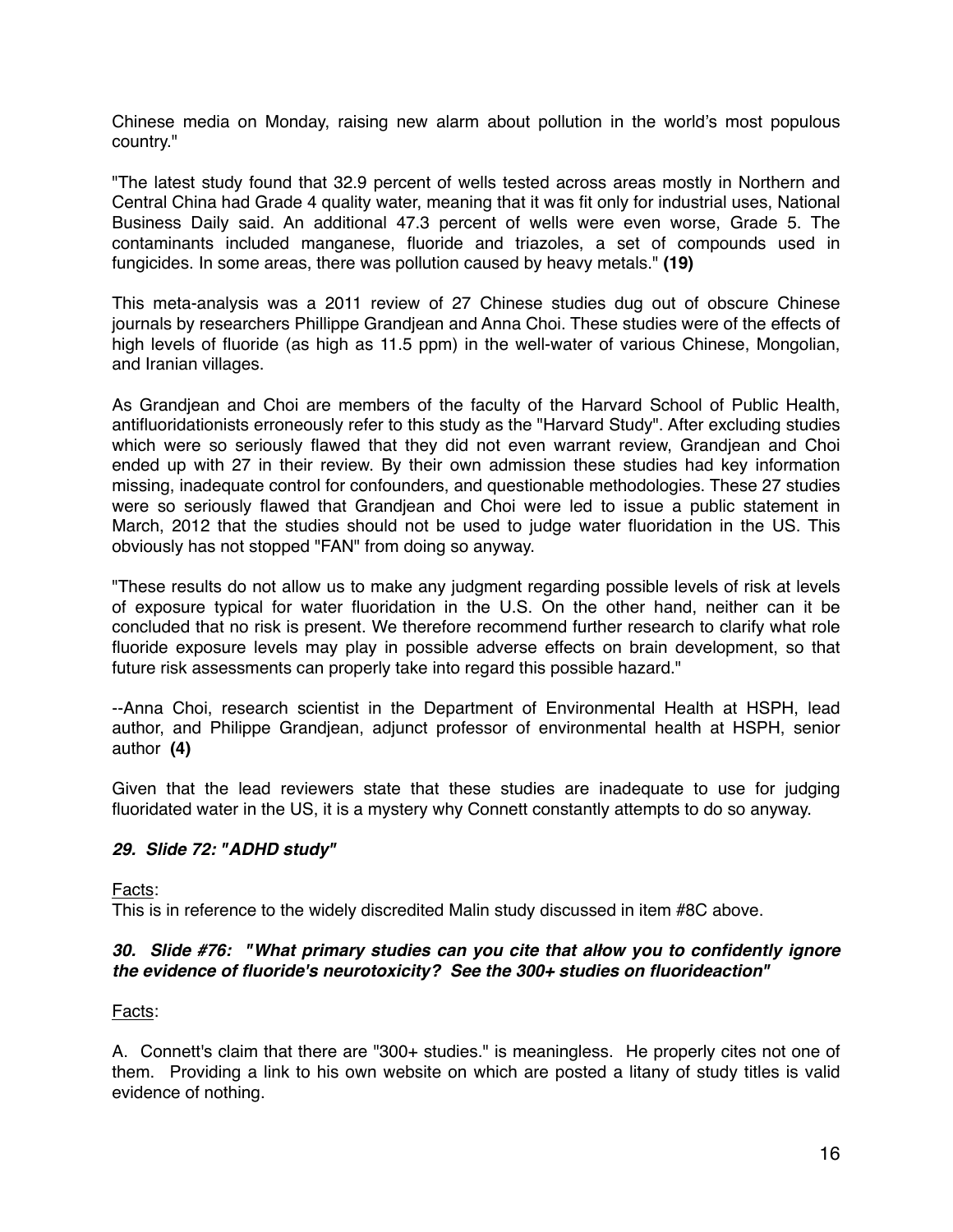B. In regard to "primary studies" which are indeed valid and relevant:

Broadbent:

"Conclusions.

These findings do not support the assertion that fluoride in the context of CWF programs is neurotoxic. Associations between very high fluoride exposure and low IQ reported in previous studies may have been affected by confounding, particularly by urban or rural status." **(15)**

### *31. Slide #77: "How can you claim that fluoridation is safe when there is no margin of safety to protect all our children from lowered IQ?*

Facts:

There is no valid, peer-reviewed scientific evidence of any "lowered IQ" associated with optimally fluoridated water.

# 32. Slide #78: "Phillippe Grandjean: Fluoride seems to fit in with lead, mercury, and *other poisons that cause chemical brain drain.*

Facts:

Yes, fluoride has been on the EPA list of neurotoxins for years. On that same list are such commonly ingested substances as aspartame (sweetener), ethanol (beer and other alcoholic beverages), salicylate (aspirin), caffeine, and nicotine. Fluoride at the optimal level at which water is fluoridated is no more neurotoxic than are these other substances at their proper use levels.

### *33. Slide #86: Scottish Childsmile program"*

Facts*:*

Childsmile does not even come close to being a viable replacement for water fluoridation.

From the British Fluoridation Society:

 "The Scottish ChildSmile Program, while a good initiative, is saving no money. This program involves a supervised toothbrushing program in schools, twice yearly fluoride varnish applications in selected areas, and various education initiatives. The total number of children involved is 120,000. The total annual cost of the program is £15 million . This equals £125 per child per year."

"By contrast, the entire fluoridation programme currently serving 6 million people in England is costing around £2.1 million a year and is benefiting everyone with natural teeth, regardless of age, education or socio-economic status. Importantly, it is benefiting all children. The cost per person of fluoridation in England is therefore around 35 pence per annum."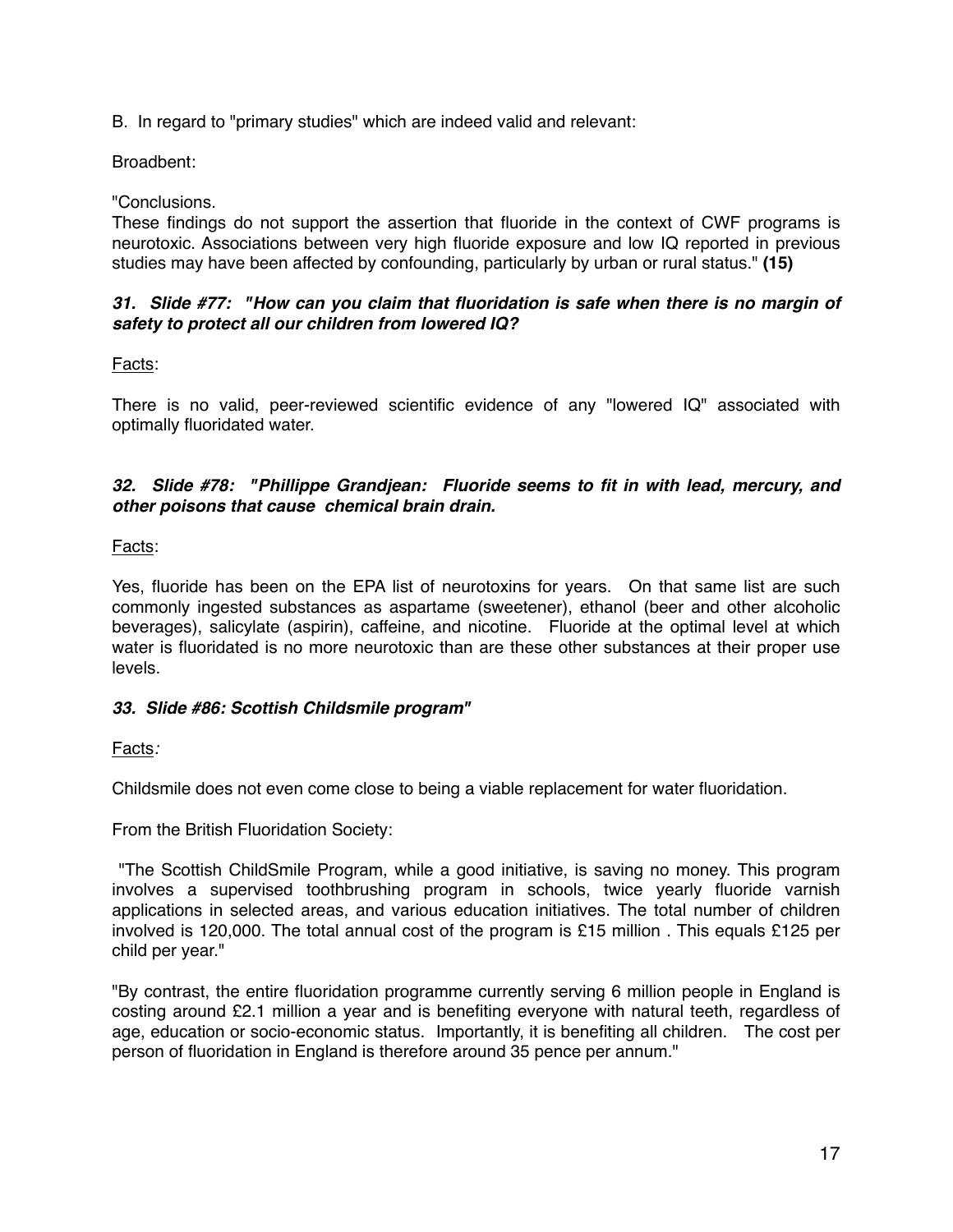"The fact that the British Dental Association in Scotland has recently come out publicly to call for Scottish communities to move towards introducing water fluoridation undermines the arguments of anti-fluoridation groups, whether in the United States or in the UK, that Childsmile is an adequate substitute for water fluoridation. The professional body representing dentists in Scotland does not see it that way."

"Childsmile is drastically more expensive than fluoridation, restricted to 120,000 school children, is dependent upon compliance of those children, has decay reduction no greater than fluoridation, and does not appear to have reduced SES inequalities." **(20)**

# *34. Slide #89: "In short, our kids need......"*

# Facts:

Connett hasn't the qualifications, credentials, or knowledge to make any credible recommendation on what "our kids", or anyone else needs, in regard to oral health. His naive, simplistic "solutions" assume that the overwhelming problem with untreated dental decay can be easily resolved just by telling everyone to eat better and brush their teeth. Yes, the bacteria causing dental decay feed on sugar. This is not news. Educational efforts on the role of nutrition in the prevention of dental decay have been ongoing for decades, as has education in proper home oral healthcare techniques, and other preventive measures. This will never cease. However, obviously it is not enough. Tens of millions of people suffer lifetimes of extreme pain, debilitation, black discoloration and loss of teeth, development of serious medical conditions, and life-threatening infection from untreated dental decay. We need all of the help we can get, and much more, if we are ever to make any inroads into this problem.

Constant efforts to undermine the most cost-effective means we have available to prevent significant amounts of dental decay in entire populations, is certainly not the way to proceed in dealing with the problem of untreated dental decay.

### *35. Slide #91: "The scientific evidence that swallowing fluoride causes a significant reduction in tooth decay is very weak"*

### Facts:

Countless, peer-reviewed scientific studies clearly demonstrate the effectiveness of fluoridation in the reduction of dental decay in entire populations. A list of such studies is provided at the end of this document.

### *36. Slide #92: "After 70 years there has been NO individual-based Randomized Controlled Trial (RCT) for water fluoridation!*

### Facts:

.....and there never will be. RCTs are completely infeasible for large population-based public health initiatives, a fact fully recognized by the 2015 Cochrane Review. Cochrane acknowledged the unfairness of judging observational studies of public health initiatives against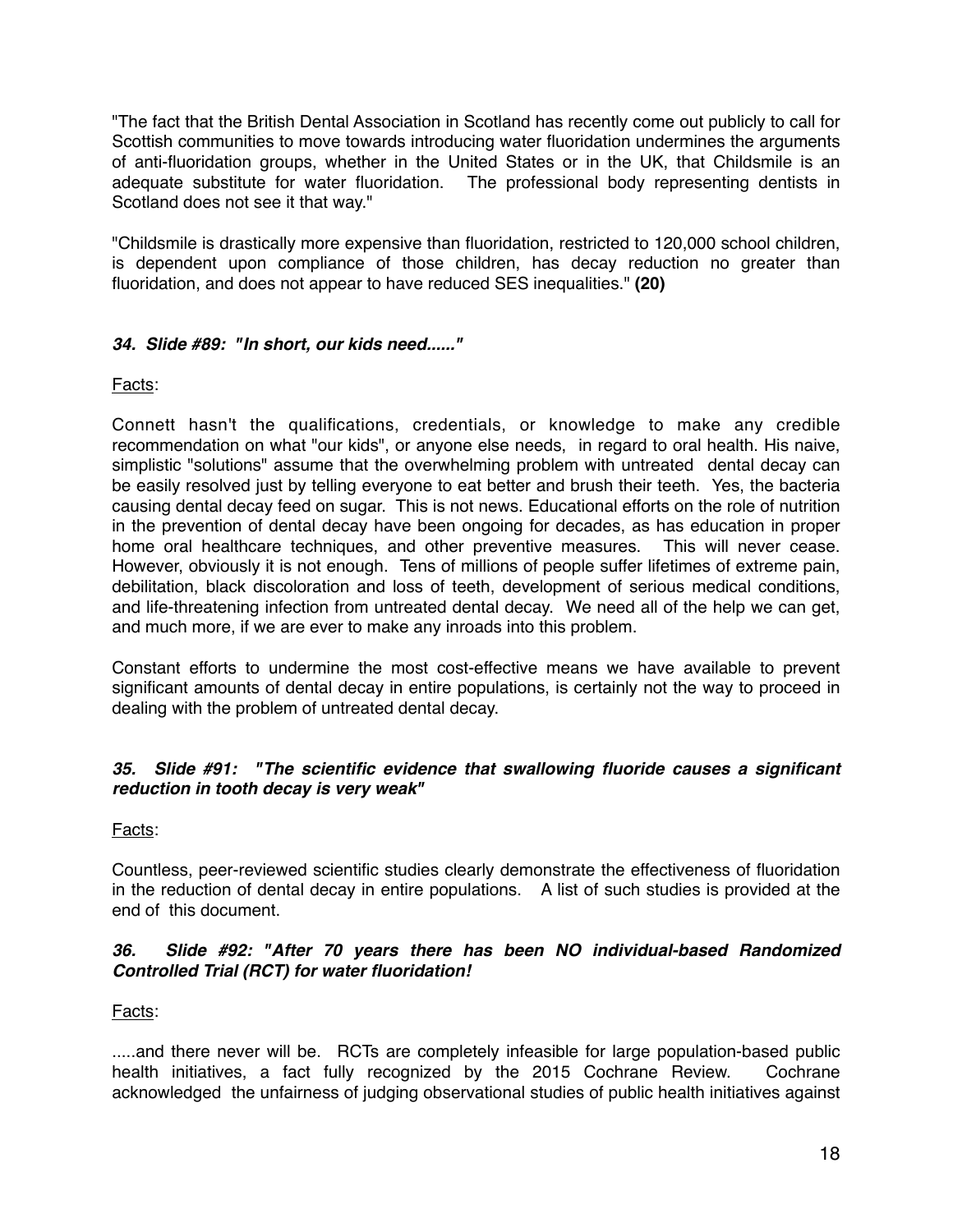the "gold standard" RCT, and understood that peer-reviewed observational studies are the best that will ever be attained for fluoridation. These observational studies are fully recognized by respected science and healthcare as being valid sources of information on fluoridation.

From Cochrane 2015:

"However, there has been much debate around the appropriateness of GRADE when applied to public health interventions, particularly for research questions where evidence from randomised controlled trials is never going to be available due to the unfeasibility of conducting such trials. Community water fluoridation is one such area."

"The quality of the evidence, when GRADE criteria are applied, is judged to be low. However, we accept that the terminology of 'low quality' for evidence may appear too judgmental. We acknowledge that studies on water fluoridation, as for many public health interventions, are complex to undertake and that researchers are often constrained in their study design by practical considerations. For many public health interventions, the GRADE framework will always result in a rating of low or very low quality. Decision makers need to recognise that for some areas of research, the quality of the evidence will never be 'high' and that, as for any intervention, the recommendation for its use depends not just upon the quality of the evidence but also on factors such as acceptability and cost-effectiveness (Burford 2012). In order to overcome some of the concerns around the use of GRADE within this review, a decision was made to omit the GRADE terminology of 'low quality' and discuss the findings in terms of our confidence level." **(21)**

# *37. Slides #95-98: "The Cochrane Review"*

Facts:

This review has been misrepresented by Connett and his group since it was first released.

The Cochrane Review was an update of the 2000 York Review. As such, Cochrane set narrow parameters for fluoridation studies it would review, consistent with the parameters originally set by York. It then culled the scientific literature and found 155 studies, out of 4,600 fluoride studies considered, which fit within its parameters. This immediately excluded well over 4,000 quality, peer-reviewed fluoridation studies. Within the 155 studies Cochrane chose to review, it deemed the majority to fall within the parameters it had established for them to be considered at high risk of bias. It did not state that the studies were biased, nor invalid.

The Cochrane Review deemed that within the 155 studies it chose to review, there was insufficient data for Cochrane to assess the effectiveness of fluoridation on adults, its effective across SES, or the effect of cessation of fluoridation. It did not state that the science did not support any of this, simply that within the restricted number of studies it chose to review, there was insufficient data for Cochrane to offer an assessment of these aspects.

From Cochrane:

"Data suggest that the introduction of water fluoridation resulted in a 35% reduction in decayed, missing or filled baby teeth and a 26% reduction in decayed, missing or filled permanent teeth. It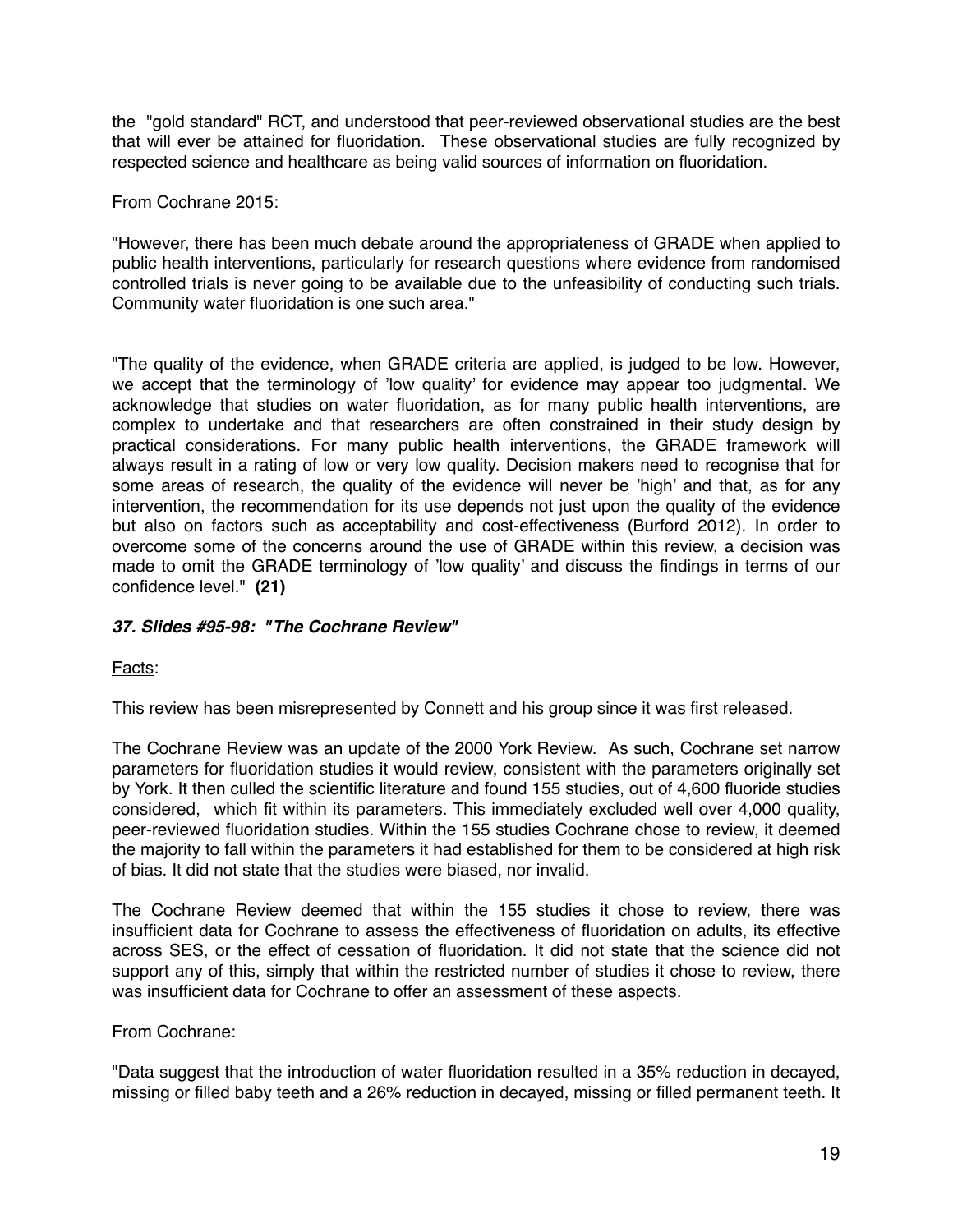also increased the percentage of children with no decay by 15%. Although these results indicate that water fluoridation is effective at reducing levels of tooth decay in children's baby and permanent teeth, the applicability of the results to current lifestyles is unclear because the majority of the studies were conducted before fluoride toothpastes and the other preventative measures were widely used in many communities around the world."

"There was insufficient information available to find out whether the introduction of a water fluoridation programme changed existing differences in tooth decay across socioeconomic groups."

"There was insufficient information available to understand the effect of stopping water fluoridation programmes on tooth decay. No studies met the review's inclusion criteria that investigated the effectiveness of water fluoridation for preventing tooth decay in adults, rather than children."

"The researchers calculated that, in areas with a fluoride level of 0.7 ppm in the water, approximately 12% of the people evaluated had fluorosis that could cause concern about their appearance." **(21)**

# *38. Slides #99-100: "Calgary Study"*

# Facts:

The allegations made by Connett and his followers about the McLaren study of fluoridation cessation in Calgary are slanderous and completely without merit.

What Connett falsely claims was "key data omitted" from McLaren was less sensitive data from a 2009-2010 survey which McLaren had utilized in a previous study which had also demonstrated adverse effect of cessation. The 2009-2010 data utilized decayed, missing, and filled *teeth* as its parameters, rather than the more sensitive decayed, missing, and filled *surfaces* which McLaren measured in the more recent study. Comparing DMFT with DMFS is apples and oranges. In addition, in the more recent study, McLaren had the advantage of having data from a similar Canadian city, Edmonton, which had not ceased fluoridation, to use as control group for Calgary, which had ceased fluoridation. The 2009-2010 data was for Calgary only. There was no data for Edmonton in that survey. Thus, no valid comparison could be made. Given the unsuitability of the 2009-2010 data, McLaren had to go back to data from a 2004-2005 survey in order to obtain DMFS data for both Calgary and Edmonton, which could then be compared against the 2014 DMFS data for Calgary and Edmonton.

In making such outlandish claims about the McLaren study, Connett demonstrates that he either has no real understanding of scientific study, that he hasn't bothered to read the McLaren study, or that he is intentionally spreading what he knows to be false information about this study.

### *39. Slide 106: "Not one of the people recommending that fluoride be added to Cornwall's water accepts any legal or fiscal responsibility for any harm that may occur."*

Facts:

Water fluoridation is a widely accepted public health initiative that is utilized in 74.7% of the United States. Local governing bodies which act in what they believe to be in the best interests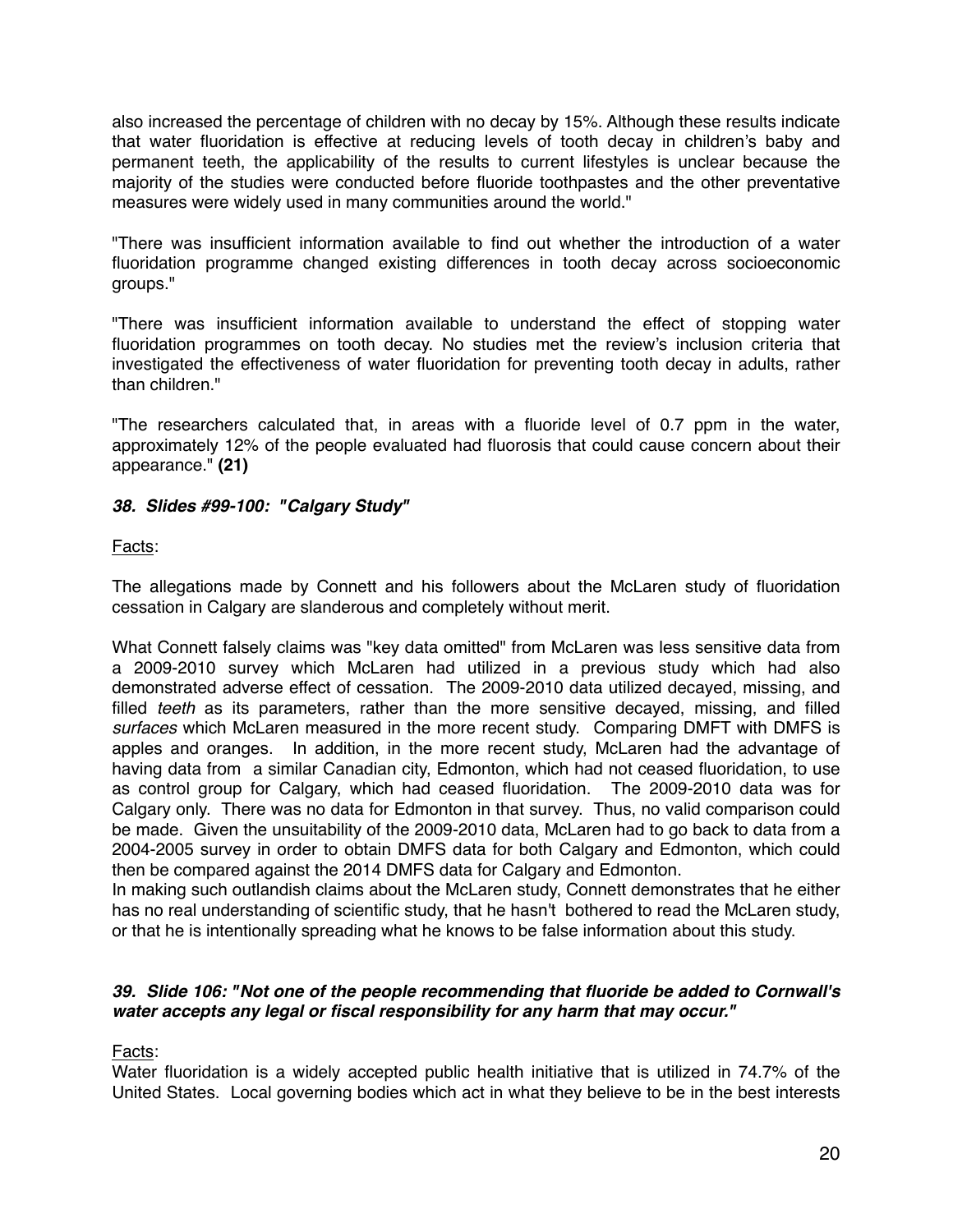of their constituencies, approving initiatives which have wide ranging acceptance in similar communities, and who have exercised due diligence in ascertaining the safety and effectiveness of such initiatives....have fulfilled their responsibilities.

Those on whom decision-makers rely for appropriate recommendations are not expected to "accept any legal or fiscal responsibility". If one accepts Connett's "logic" then it is noticeable that he does not "accept any legal or fiscal responsibility" for the lifetimes of devastating, astronomically expensive, effects resultant of untreated dental decay which can be, and is, prevented by the public health initiative he seeks to undermine through the constant, intentional dissemination of misinformation. There is far more legal and fiscal liability for one who acts as irresponsibly and callously as does Connett than for any who perform due diligence and act responsibly in accord with widely accepted practices.

In the 71 year history of fluoridation,with antifluoridationists having threatened frivolous legal action since the very beginning, no court of last resort has ever affirmed antifluoridationist contentions.

In the highly litigious, 74.7% fluoridated United States, was there any validity to threats of legal action against fluoridation there would have been a constant flow of such lawsuits having been tried and/or settled. There have been none. Why? Because water fluoridation is nothing but the simple adjustment of the concentration level of a mineral which has always existed in water.

### *40. Slide #106: "Councillors would need to have extensive scientific backgrounds and a lot of time to study the literature to reach a position one way or the other that they can support with scientific confidence"*

Facts:

Yes. This is precisely why councillors must rely on the best available information and recommendations from those best qualified to render appropriate ones.

Thus, the question is.....

On whose recommendations do the councillors wish to rely? Those of a retired Chemistry professor, "senior advisor" to a New York activist faction, who has no healthcare education, training, or experience, who pushes sales of his book at every opportunity, who constantly attempts to steer people to the filtered and edited information on the biased website of his activist faction instead of to reliable, respected sources, and who has been clearly demonstrated to have presented patently false, misleading information, and misrepresented science to those councillors?............or

On the recommendations of the local healthcare community, healthcare professionals, public health officers, and leading healthcare providers, experts, and organizations all of whom have the best interests of the community, and the peer-reviewed science solidly supporting their recommendations?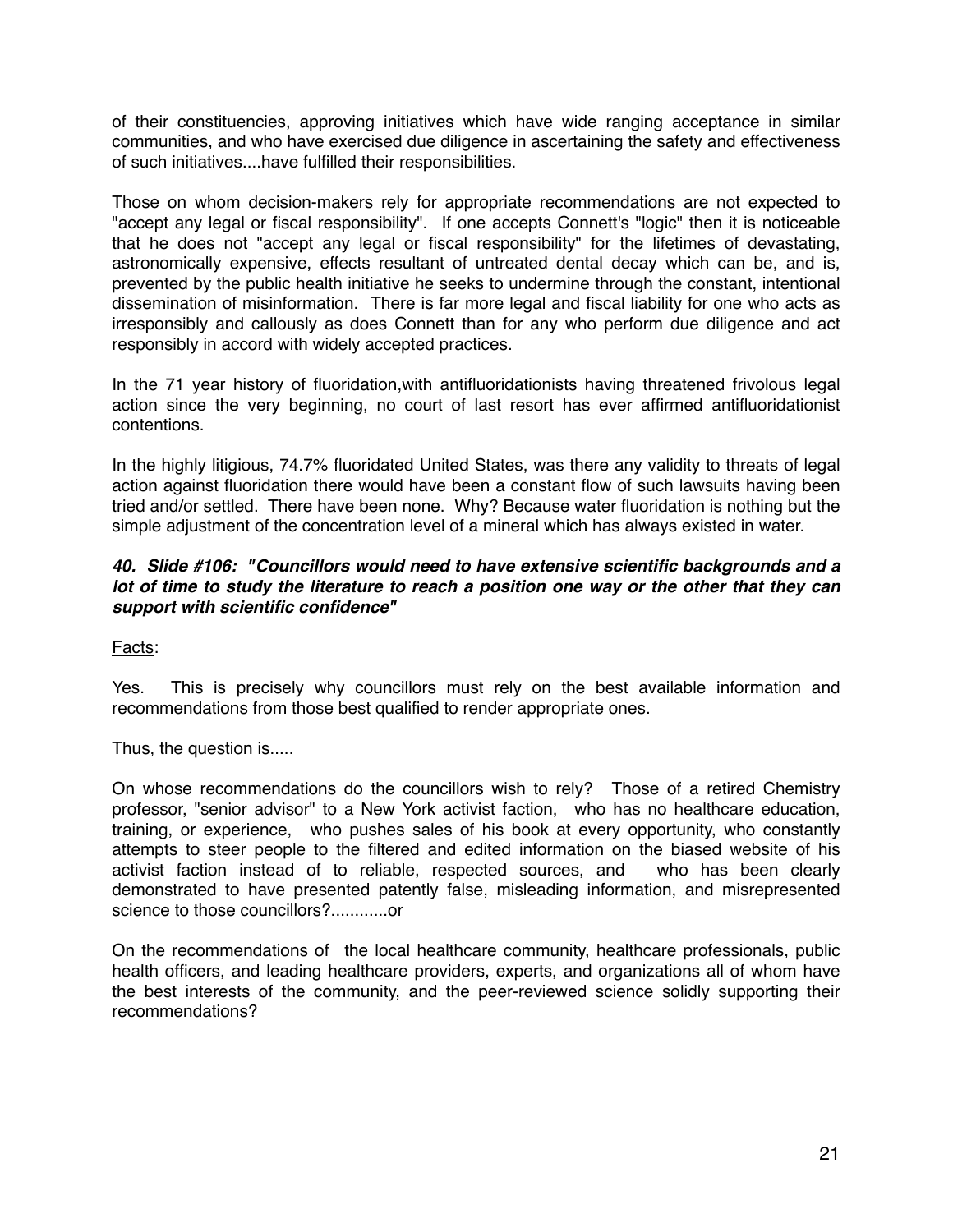#### **References**

**(1)** Water Fluoridation and the Environment: Current Perspective in the United States Howard F. Pollick, BDS, MPH Int J Occup Environ Health 2004;10:343–350

**(2)** Reexamination of Hexafluorosilicate Hydrolysis By F NMR and pH Measurement William F. Finney, Erin Wilson, Andrew Callender, Michael D. Morris, and Larry W. Beck Environmental Science and Technology/ Vol 40, No. 8, 2006

**(3)** Fact Sheet on Fluoridation Chemicals NSF International <http://www.nsf.org/newsroom/nsf-fact-sheet-on-fluoridation-chemicals>

**(4)** Harvard Statement [https://cdn1.sph.harvard.edu/wp-content/uploads/sites/21/2012/07/Media-](https://cdn1.sph.harvard.edu/wp-content/uploads/sites/21/2012/07/Media-Statement_Fluoride-9-12-12-Revised2.pdf)Statement\_Fluoride-9-12-12-Revised2.pdf

**(5)** No Evidence Supports the Claim That Water Fluoridation Causes Hypothyroidism J Evid Base Dent Pract 2015;15:137-139 1532-3382 Warren, J.J., Saraiva M.C.P.

**(6)** Commentary on "Are fluoride levels in drinking water associated with hypothyroidism prevalence in England? A large observational study of GP practice data and fluoride levels in drinking water" Grimes DR. J Epidemiol Community Health Published Online First: doi:10.1136/jech-2015-205708

**(7)** Atten Disord. 2015 Mar 25. pii: 1087054715577137. [Epub ahead of print] Association Between Altitude and Regional Variation of ADHD in Youth. Huber RS, Kim TS, Kim N, Kuykendall MD, Sherwood SN, Renshaw PF, Kondo DG.

**(8)** [http://www.fluoridescience.org/articles/exposure-to-fluoridated-water-and-attention-deficit](http://www.fluoridescience.org/articles/exposure-to-fluoridated-water-and-attention-deficit-)hyperactivity-disorder-prevalence-among-children-and-adolescents-in-the-united-states-anecological-association/#sthash.tQUCMKJi.dpuf

**(9)** Fluoride in Drinking Water: A Scientific Review of EPA's Standards Committee on Fluoride in Drinking Water, National Research Council 2006

**(10)** Doull email <http://www.ilikemyteeth.org/wp-content/uploads/2013/03/Doull-Email-on-CWF->March-2013.pdf (American Academy of Pediatrics)

**(11)** Dietary Reference Intakes (DRIs): Tolerable Upper Intake Levels, Vitamins Food and Nutrition Board, Institute of Medicine, National Academies [http://iom.edu/Activities/Nutrition/SummaryDRIs/~/media/Files/Activity%20Files/Nutrition/.](http://iom.edu/Activities/Nutrition/SummaryDRIs/~/media/Files/Activity%20Files/Nutrition/) DRIs/ ULs%20for%20Vitamins%20and%20Elements.pdf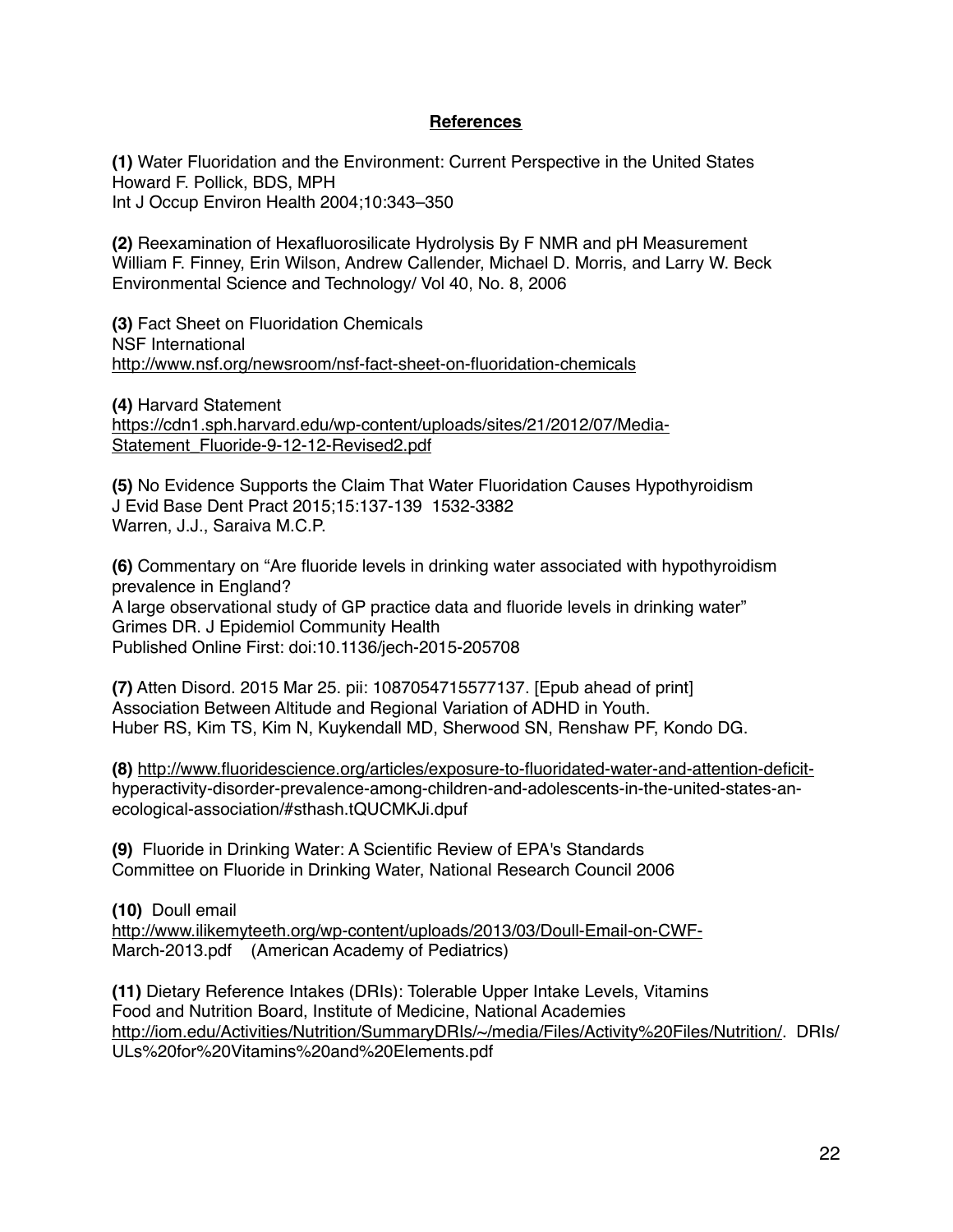**(12)** The Precautionary Principle [https://en.m.wikipedia.org/wiki/Precautionary\\_principle](https://en.m.wikipedia.org/wiki/Precautionary_principle)

**(13)** Water fluoridation for the prevention of dental caries (Review) Copyright © 2015 The Cochrane Collaboration. Published by John Wiley & Sons, Ltd.

**(14)** BRITISH FLUORIDATION SOCIETY STATEMENT (January 2006) on the absence of an association between water fluoridation and thyroid disorders.

This statement has been reviewed and endorsed by the British Thyroid Association (BTA); however, the BTA would recommend that appropriate monitoring of thyroid status should be considered in areas where fluoridation is introduced to enable an ongoing epidemiological evidence base for thyroid status with fluoridation to be created.

**(15)** Community Water Fluoridation and Intelligence: Prospective Study in New Zealand Jonathan M. Broadbent, PhD, W. Murray Thomson, BSc, PhD, Sandhya Ramrakha, PhD, Terrie E. Moffitt, PhD,Jiaxu Zeng, PhD, Lyndie A. Foster Page, BSc, PhD, and Richie Poulton, PhD

(Am J Public Health. Published online ahead of print May 15, 2014: e1–e5. doi:10.2105/AJPH. 2013.301857)

**(16)** Prevalence and Severity of Dental Fluorosis in the United States, 1999-2004 Eugenio D. Beltrán-Aguilar, D.M.D., M.S., Dr.P.H.; Laurie Barker, M.S.P.H.; and Bruce A. Dye, D.D.S., M.P.H.

**(17)** J Dent Res. 2014 Oct;93(10):972-9. doi: 10.1177/0022034514548705. Epub 2014 Aug 25. Effects of enamel fluorosis and dental caries on quality of life. Onoriobe U1, Rozier RG2, Cantrell J3, King RS4.

**(18)** Osterman JW. Evaluating the impact of municipal water fluoridation on the aquatic environment. Am J Public Health. 1990; 80:1230-5.

**(19)** Asia Pacific Rural Water, Not City Smog, May Be China's Pollution Nightmare Chris Buckley and Vanessa Piao April 11, 2016

**(20)** Paul Castle British Fluoridation Society

**(21)** Water fluoridation for the prevention of dental caries (Review) Iheozor-Ejiofor Z, Worthington HV, Walsh T, O'Malley L, Clarkson JE, Macey R, Alam R, Tugwell P, Welch V, Glenny AM The Cochrane Collaboration <http://onlinelibrary.wiley.com/doi/10.1002/14651858.CD010856.pub2/abstract>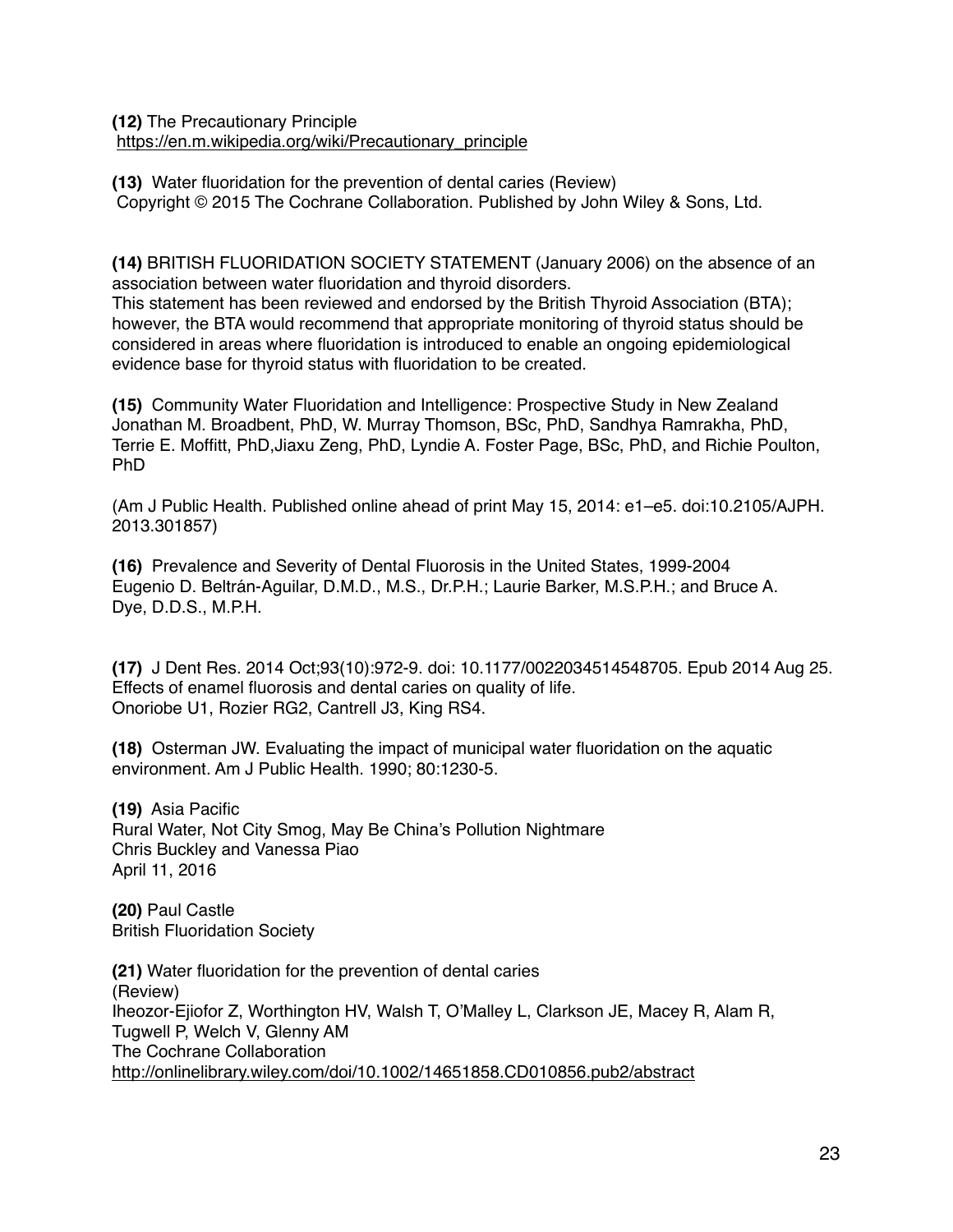# **Effectiveness Studies**

# 1) 2015

**Results** 

In the 3 areas the proportion of children who received a dental examination varied;  $77.5\%$  (n= 825) for the fluoridated area, 80.1% (n=781) for the pre-fluoridated area and 55.3% (n=523) for the non-fluoridated area. The mean dmft was 1.40 for the fluoridated area, 2.02 for the prefluoridated area and 2.09 for the non-fluoridated area. These differences were statistically significant (p<0.01). Differences were also noted in the proportion of children who were caries free, 62.6% fluoridated area, 50.8% for the pre-fluoride area and 48.6% for the non-fluoride location.

# **Conclusion**

The children living in the well-established fluoridated area had less dental caries and a higher proportion free from disease when compared with the other two areas which were not fluoridated. Fluoridation demonstrated a clear benefit in terms of better oral health for young children.

---The Dental Health of primary school children living in fluoridated, pre-fluoridated and nonfluoridated communities in New South Wales, Australia

Anthony S Blinkhorn, Roy Byun, George Johnson, Pathik Metha, Meredith Kay, and Peter Lewis BMC Oral Health 2015, 15:9 doi:10.1186/1472-6831-15-9http://www.biomedcentral.com/ 1472-6831/15/9

# 2) 2000

RESULTS:

The prevalence of dental caries was inversely related and the prevalence of fluorosis was directly related to the concentration of fluoride in the drinking water. The mean DMFS in the communities with 0.8 to 1.4 ppm fluoride was 53.9 percent to 62.4 percent lower than that in communities with negligible amounts of fluoride. Multivariate analysis showed that water fluoride level was the strongest factor influencing DMFS scores. The prevalence of fluorosis ranged from 1.7 percent to 15.4 percent, and the increase in fluorosis with increasing fluoride exposure was limited entirely to the milder forms.

-----J Public Health Dent. 2000 Summer;60(3):147-53.

The prevalence of dental caries and fluorosis in Japanese communities with up to 1.4 ppm of naturally occurring fluoride.

Tsutsui A, Yagi M, Horowitz AM.

Department of Preventive Dentistry, Fukuoka Dental College, Fukuoka, Japan. tutuia@college.fdcnet.ac.jp

http://www.ncbi.nlm.nih.gov/pubmed/11109211

3) 2000

CONCLUSIONS: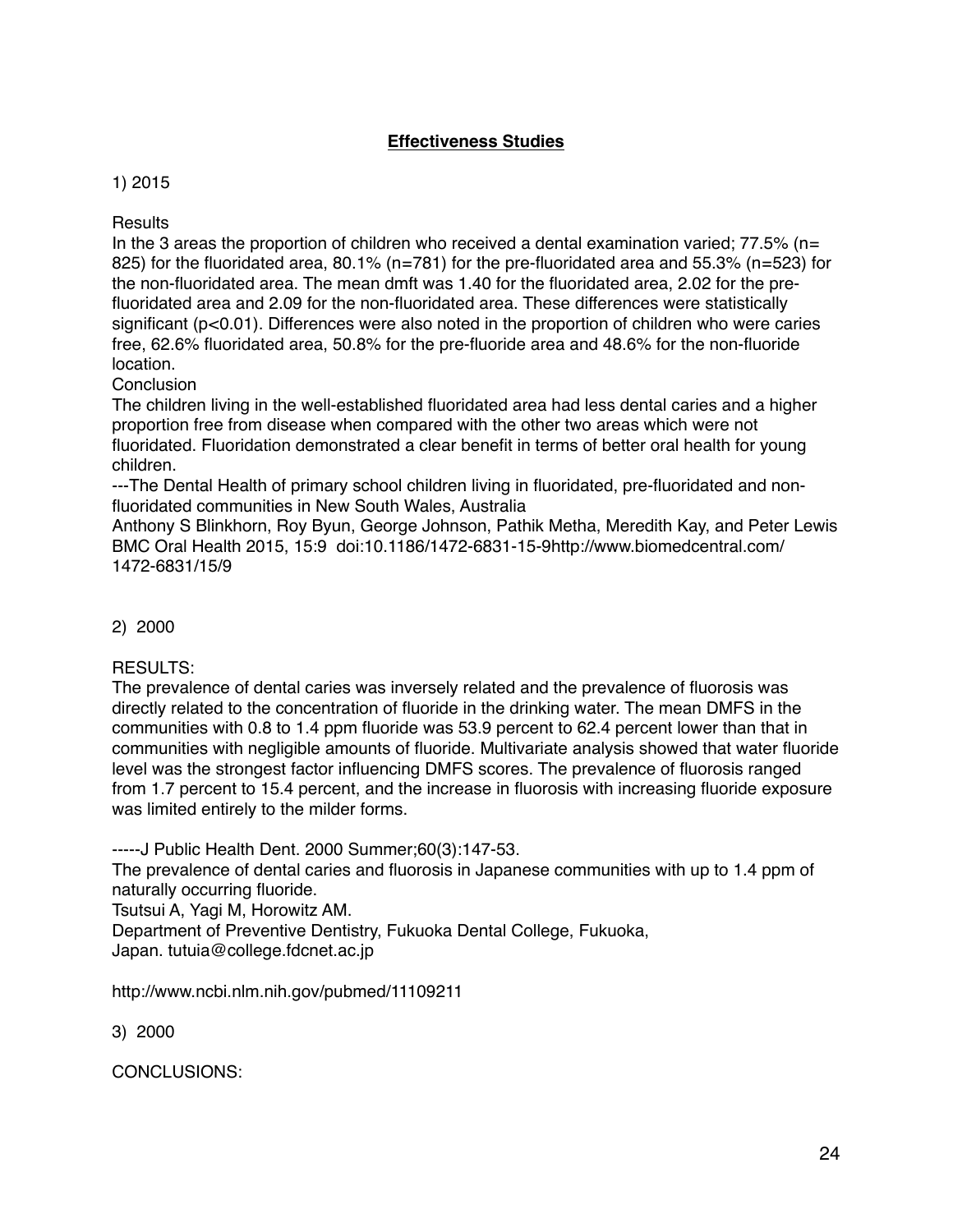Caries levels are lower among children with fluoridated domestic water supplies. Decay levels are much lower in 2002 than they were in 1984 and in the 1960s. The oral health of the less well off is worse than that of the rest of the population. The prevalence of dental fluorosis is higher amongst children and adolescents with fluoridated water supplies. Comparisons with 1984 data show an increase in the prevalence of fluorosis since that time.

----Community Dent Health. 2004 Mar;21(1):37-44.

Dental caries and enamel fluorosis among the fluoridated and non-fluoridated populations in the Republic of Ireland in 2002.

Whelton H, Crowley E, O'Mullane D, Donaldson M, Kelleher V, Cronin M.

Source

Oral Health Services Research Centre, University Dental School and Hospital, Wilton, Cork, Ireland.

4) 1995

http://www.ncbi.nlm.nih.gov/pubmed/7643331

CONCLUSIONS:

The ingestion of water containing 1 ppm or less fluoride during the time of tooth development may result in dental fluorosis, albeit in its milder forms. However, in these times of numerous products containing fluoride being available, children ingesting water containing 1 ppm fluoride continue to derive caries protection compared to children ingesting water with negligible amounts of fluoride. Thus, the potential for developing a relatively minor unesthetic condition must be weighed against the potential for reducing dental disease.

-----J Public Health Dent. 1995 Spring;55(2):79-84. Dental fluorosis and caries prevalence in children residing in communities with different levels of fluoride in the water. Jackson RD, Kelly SA, Katz BP, Hull JR, Stookey GK.

Source

Oral Health Research Institute, Indianapolis, IN 46202-2876, USA.

http://www.ncbi.nlm.nih.gov/pubmed/15074871

5) 2004

Conclusions:

The results of this study support existing work suggesting water fluoridation together with the use of fluoridated dentifrice provides improved caries prevention over the use of fluoridated dentifrice alone. The social gradient between caries and deprivation appears to be lower in the fluoridated population compared to the non-fluoridated population, particularly when considering caries into dentine, demonstrating a reduction in inequalities of oral health for the most deprived individuals in the population.

----The association between social deprivation and the prevalence and severity of dental caries and fluorosis in populations with and without water fluoridation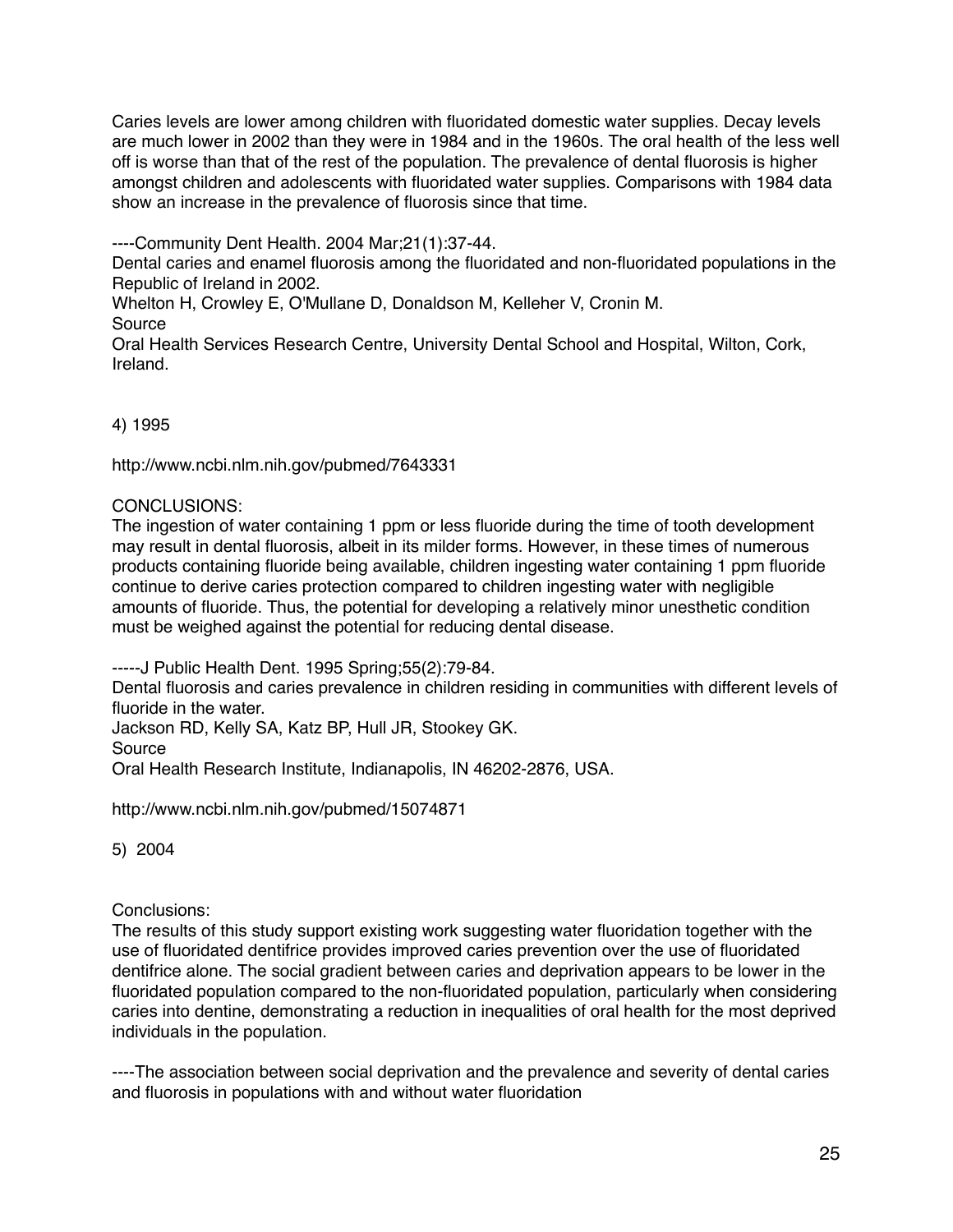# Michael G McGrady, Roger P Ellwood, [...], and Iain A Pretty

http://www.ncbi.nlm.nih.gov/pmc/articles/PMC3543717/

### 6) 2012

#### CONCLUSIONS:

Fewer studies have been published recently. More of these have investigated effect at the multicommunity, state or even national level. The dmf/DMF index remains the most widely used measure of effect. % CR were lower in recent studies, and the 'halo' effect was discussed frequently. Nevertheless, reductions were still substantial. Statistical control for confounding factors is now routine, although the effect on per cent reductions tended to be small. Further thought is needed about the purpose of evaluation and whether measures of effect and study design are appropriate for that purpose.

-----Community Dent Oral Epidemiol. 2012 Oct;40 Suppl 2:55-64. doi: 10.1111/j. 1600-0528.2012.00721.x. Effectiveness of water fluoridation in caries prevention. Rugg-Gunn AJ, Do L. Source Newcastle University, UK. andrew@rugg-gunn.net

http://www.ncbi.nlm.nih.gov/pubmed/22998306

7) 2012

### CONCLUSIONS:

Data showed a significant decrease in dental caries across the entire country, with an average reduction of 25% occurring every 5 years. General trends indicated that a reduction in DMFT index values occurred over time, that a further reduction in DMFT index values occurred when a municipality fluoridated its water supply, and mean DMFT index values were lower in larger than in smaller municipalities.

----Int Dent J. 2012 Dec;62(6):308-14. doi: 10.1111/j.1875-595x.2012.00124.x. Decline in dental caries among 12-year-old children in Brazil, 1980-2005. Lauris JR, da Silva Bastos R, de Magalhaes Bastos JR. Source Department of Paediatric Dentistry, University of São Paulo, Bauru, São Paulo, Brazil. jrlauris@fob.usp.br

http://www.ncbi.nlm.nih.gov/pubmed/23252588

### 8). 2012

### **Abstract**

The effectiveness of fluoridation has been documented by observational and interventional studies for over 50 years. Data are available from 113 studies in 23 countries. The modal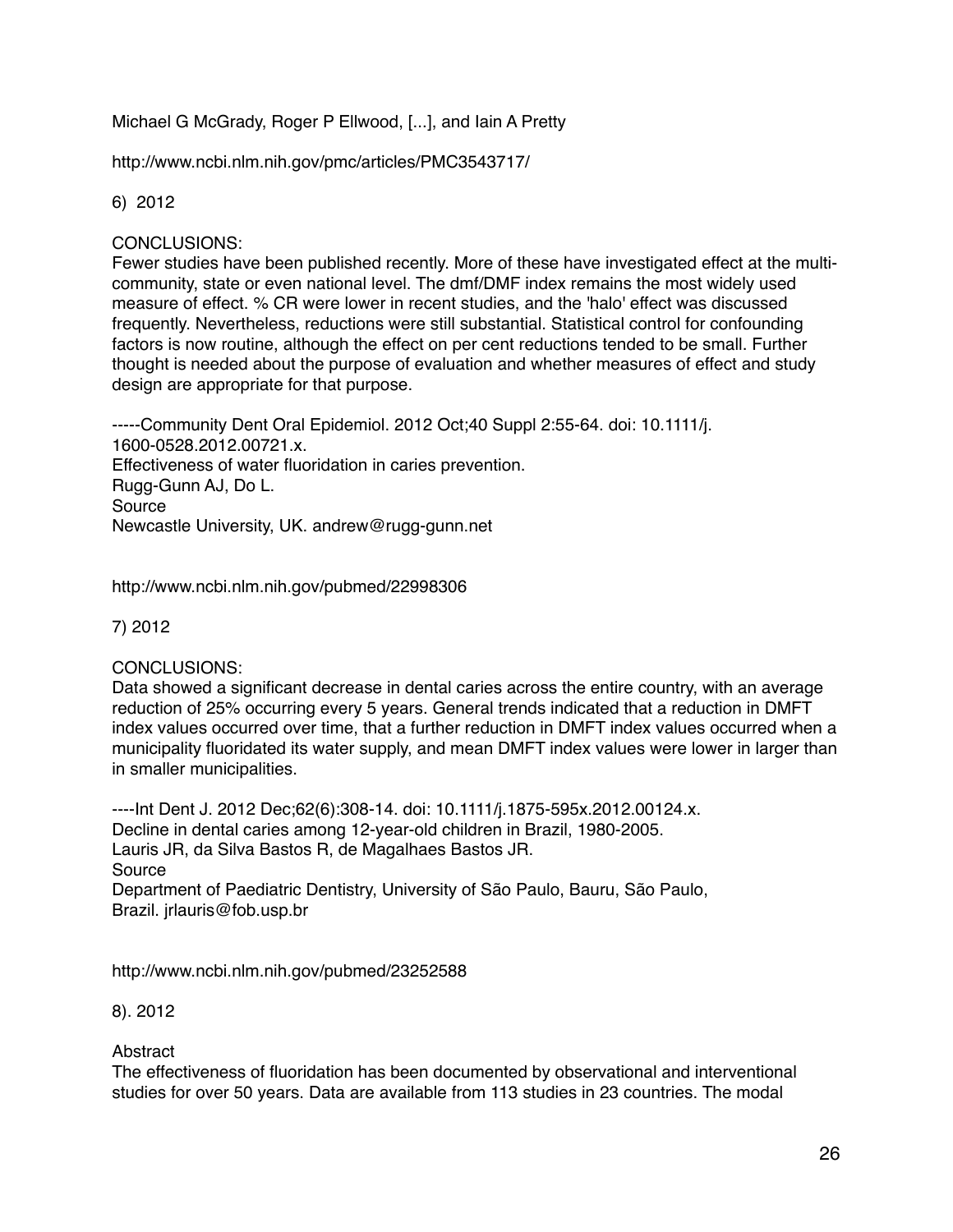reduction in DMFT values for primary teeth was 40-49% and 50-59% for permanent teeth. The pattern of caries now occurring in fluoride and low-fluoride areas in 15- to 16-year-old children illustrates the impact of water fluoridation on first and second molars.

----Caries Res. 1993;27 Suppl 1:2-8.

Efficacy of preventive agents for dental caries. Systemic fluorides: water fluoridation. Murray JJ.

Source

Department of Child Dental Health, Dental School, University of Newcastle upon Tyne, UK.

http://www.ncbi.nlm.nih.gov/pubmed/8500120

### 9) 1993

# CONCLUSIONS:

The survey provides further evidence of the effectiveness in reducing dental caries experience up to 16 years of age. The extra intricacies involved in using the Percentage Lifetime Exposure method did not provide much more information when compared to the simpler Estimated Fluoridation Status method.

-----Community Dent Health. 2012 Dec;29(4):293-6.

Caries status in 16 year-olds with varying exposure to water fluoridation in Ireland. Mullen J, McGaffin J, Farvardin N, Brightman S, Haire C, Freeman R. Source Health Service Executive, Sligo, Republic of Ireland. joej.mullen@hse.ie

http://www.ncbi.nlm.nih.gov/pubmed/23488212

10). 2012

### CONCLUSIONS:

Children with severe dental caries had statistically significantly lower numbers of lesions if they lived in a fluoridated area. The lower treatment need in such high-risk children has important implications for publicly-funded dental care.

------Community Dent Health. 2013 Mar;30(1):15-8.

Fluoridation and dental caries severity in young children treated under general anaesthesia: an analysis of treatment records in a 10-year case series.

Kamel MS, Thomson WM, Drummond BK.

Source

Department of Oral Sciences, Sir John Walsh Research Institute, School of Dentistry, The University of Otago, Dunedin, New Zealand.

Research Design: Consecutive clinical case series: clinical details (diagnoses and the treatments provided) were recorded for children who had received comprehensive dental care under GA between 2000 and 2009. Age, gender, ethnicity, socio-economic status and fluoridation status (determined from the residential address) were also recorded. http://www.ncbi.nlm.nih.gov/pubmed/23550501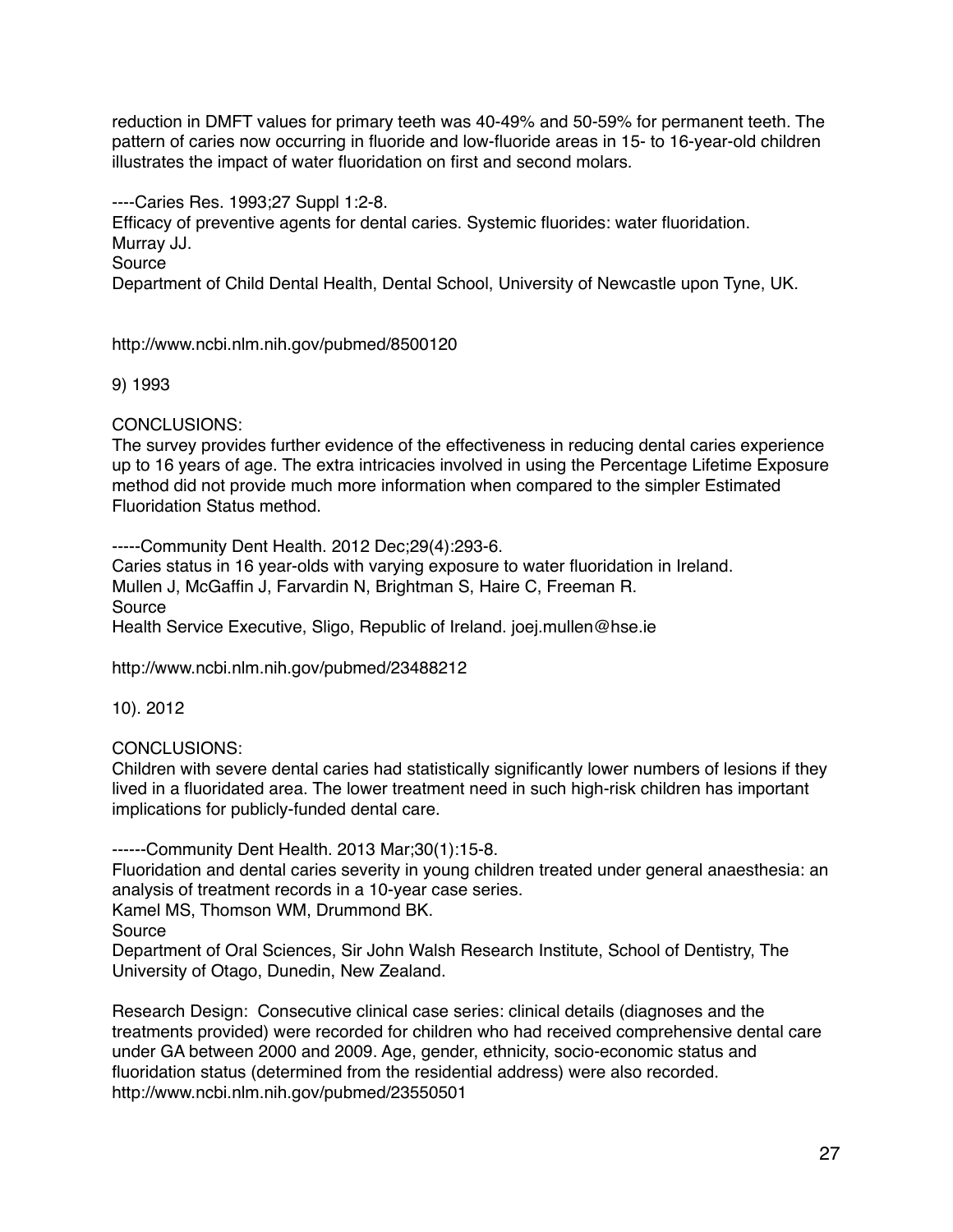### **Scientific Rebuke of Claims of Disorders**

1. Cancer? No.

There is overwhelming consensus that there is no valid evidence linking water fluoridation to ANY cancer.

A review of worldwide studies by The International Agency for Research on Cancer (IARC) concluded there was no evidence of an increase in cancer rates associated with fluoride in drinking water.

------International Agency for Research on Cancer, IARC Mondographs on the Evaluation of Carcinogenic Risks of Chemicals to Humans, Volume 27. 1982

• The San Francisco Department of Public Health Occupational Health and Environmental Health Section states that within a search of relevant peer reviewed medical literature to September 2005, a total of seven (7) epidemiological studies were discovered, none of which showed a relationship between fluoride exposure and osteosarcoma

------ (Moss et al. 1995, Gelberg et al. 1995, Freni and Gaylor 1992, Grandjean et al. 1992, McGuire et al. 1991, Mahoney et al. 1991, Hrudey et al. 1990). ------San Francisco Department of Public Health, Current Scientific Evidence: Water Fluoridation is not associated with osteosarcoma. 2005,

Three small case control studies of osteosarcoma (McGuire et al 1995, Gelberg et al 1995, Moss et al 1995) have been reviewed by the Australian National Health and Medical Research Council in 1999. None of these studies found any evidence of fluoride increasing the risk of osteosarcoma.

-------Ahokas, J., et al., Review of water fluoridation and fluoride intake from discretionary fluoride supplements: review for NHMRC. 1999. Royal Melbourne Institute of Technology and Monash University: Melbourne.

The York Review (2000), a systematic review of 214 studies of varying quality, found no clear association between fluoridation of water and osteosarcoma.

-------McDonagh M S, et al., Systemic review of water fluoridation. BMJ, 2000. 321.

A study by Hoover et al found no relationship between osteosarcoma and fluoridation. This study is important because of the large numbers involved (125,000 incident cancers, and 2.3 million cancer deaths).

------Medical Research Council Working Group, Water fluoridation and health. 2002, Medical Research Council: United Kingdom.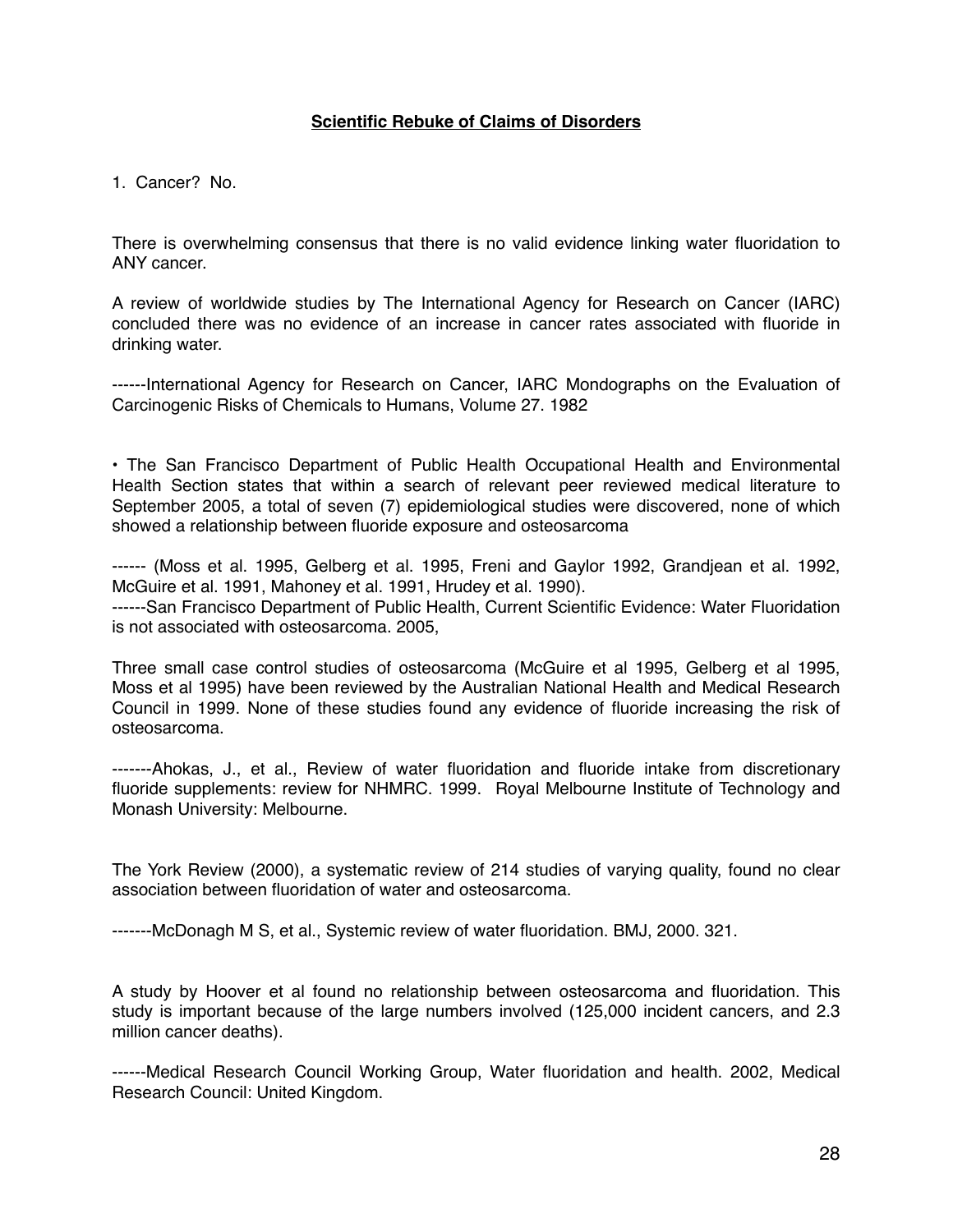In 2002 the British Medical Research Council agreed that overall, evidence does not suggest that artificially fluoridated water increase the risk of cancer.

-------Medical Research Council Working Group, Water fluoridation and health. 2002, Medical Research Council: United Kingdom.

A review of fluoride by the Scientific Panel on Dietetic Products, Nutrition and Allergies published by the European Food Safety Authority in 2005, found no increased risk of cancer from drinking fluoridated water.

------European Food Safety Authority, Opinion of the Scientific Panel on Dietetic products, Nutrition and Allergies on a request from the Commission related to the Tolerable Upper Intake Level of Fluoride. The EFSA Journal, 2005. 192: p. 1-65.

#### 2. Kidney? No

"Because the kidneys are constantly exposed to various fluoride concentrations, any health effects caused by fluoride would likely manifest themselves in kidney cells. However, several large community-based studies of people with long-term exposure to drinking water with fluoride concentrations up to 8 ppm have failed to show an increase in kidney disease."

#### ------https://www.kidney.org/atoz/pdf/Fluoride\_Intake\_in\_CKD.pdf

"People exposed to optimally fluoridated water will consume 1.5mg of fluoride per day. Available studies found no difference in kidney function between people drinking optimally fluoridated and non-fluoridated water. There is discrepant information in studies relating to the potential negative effects of consuming water with greater than 2.0ppm of fluoride."

"Available literature indicated that impaired kidney function results in changes in fluoride retention and distribution in the body. People with kidney impairment showed a decreased urine fluoride and increased serum and bone fluoride correlated with degree of impairment; however, there was no consistent evidence that the retention of fluoride in people with stage four or stage five CKD, consuming optimally fluoridated water, resulted in negative health consequences."

-----Ludlow M, Luxton G, Mathew T. Effects of fluoridation of community water supplies for people with chronic kidney disease. Nephrol Dial Transplant 2007; 22:2763-2767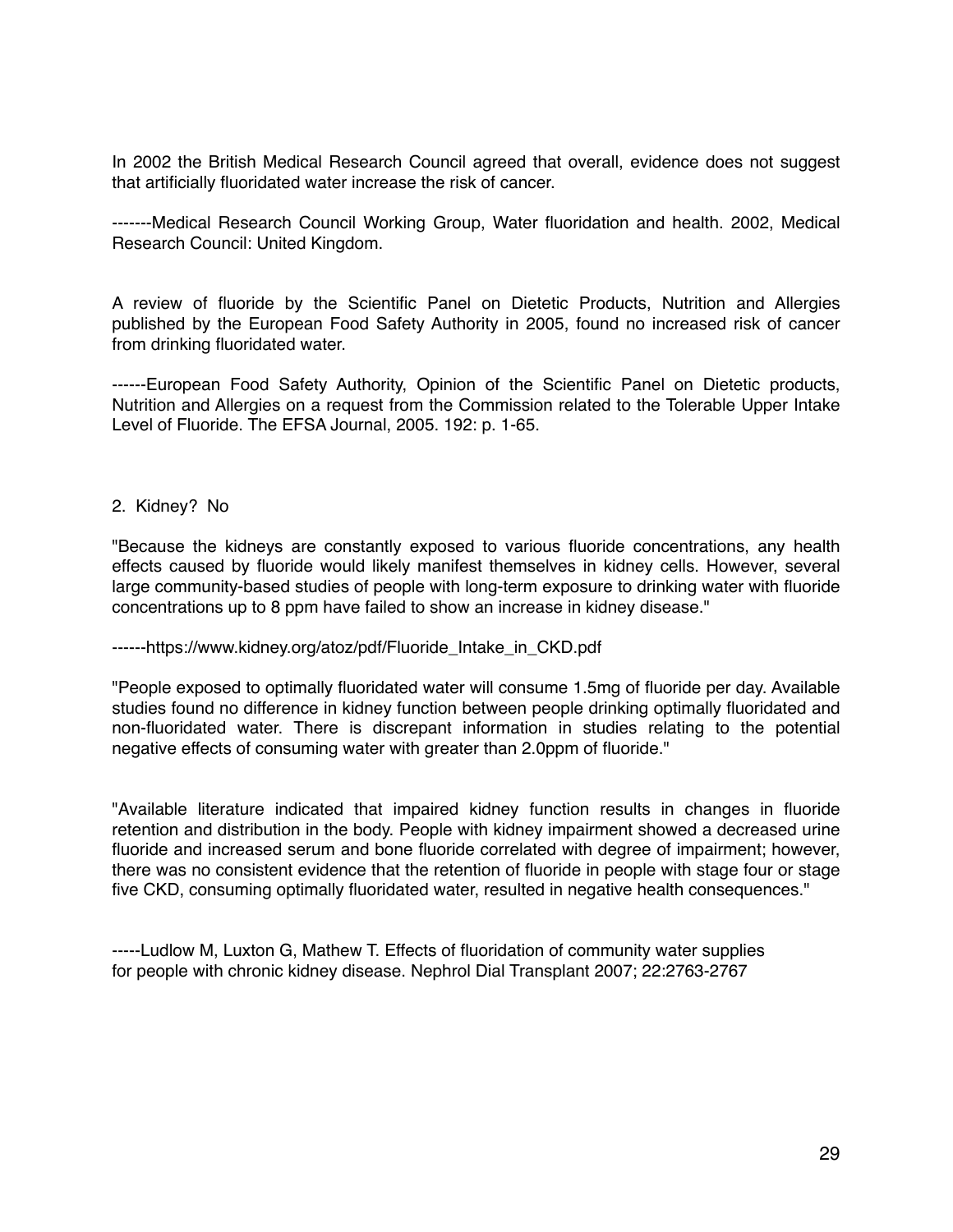#### 3. IQ Reduction? No

Results.

No significant differences in IQ because of fluoride exposure were noted.These findings held after adjusting for potential confounding variables, including sex, socioeconomic status, breastfeeding, and birth weight (as well as educational attainment for adult IQ outcomes).

#### Conclusions.

These findings do not support the assertion that fluoride in the context of CWF programs is neurotoxic. Associations between very high fluoride exposure and low IQ reported in previous studies may have been affected by confounding, particularly by urban or rural status.

---Community Water Fluoridation and Intelligence:

Prospective Study in New Zealand

Jonathan M. Broadbent, PhD, W. Murray Thomson, BSc, PhD, Sandhya Ramrakha, PhD, Terrie E. Moffitt, PhD,Jiaxu Zeng, PhD, Lyndie A. Foster Page, BSc, PhD, and Richie Poulton, PhD (Am J Public Health. Published online ahead of print May 15, 2014: e1–e5. doi:10.2105/AJPH. 2013.301857

(4) Thyroid? No.

BRITISH FLUORIDATION SOCIETY STATEMENT (January 2006) on the absence of an association between water fluoridation and thyroid disorders.

This statement has been reviewed and endorsed by the British Thyroid Association (BTA); however, the BTA would recommend that appropriate monitoring of thyroid status should be considered in areas where fluoridation is introduced to enable an ongoing epidemiological evidence base for thyroid status with fluoridation to be created.

The available medical and scientific evidence suggests an absence of an association between water fluoridation and thyroid disorders.

Many major reviews of the relevant scientific literature around the world support this conclusion. Of particular importance are:

an exhaustive review conducted in 1976 by an expert scientific committee of the Royal College of Physicians of England;

a systematic review in 2000 by the NHS Centre for Reviews and Dissemination at the University of York; and,

a 2002 review by an international group of experts for the International Programme on Chemical Safety (IPCS), under the joint sponsorship of the World Health Organisation (WHO), the United Nations Environment Programme (UNEP), and the International Labour Organisation (ILO).

None has found any credible evidence of an association between water fluoridation and any disorder of the thyroid.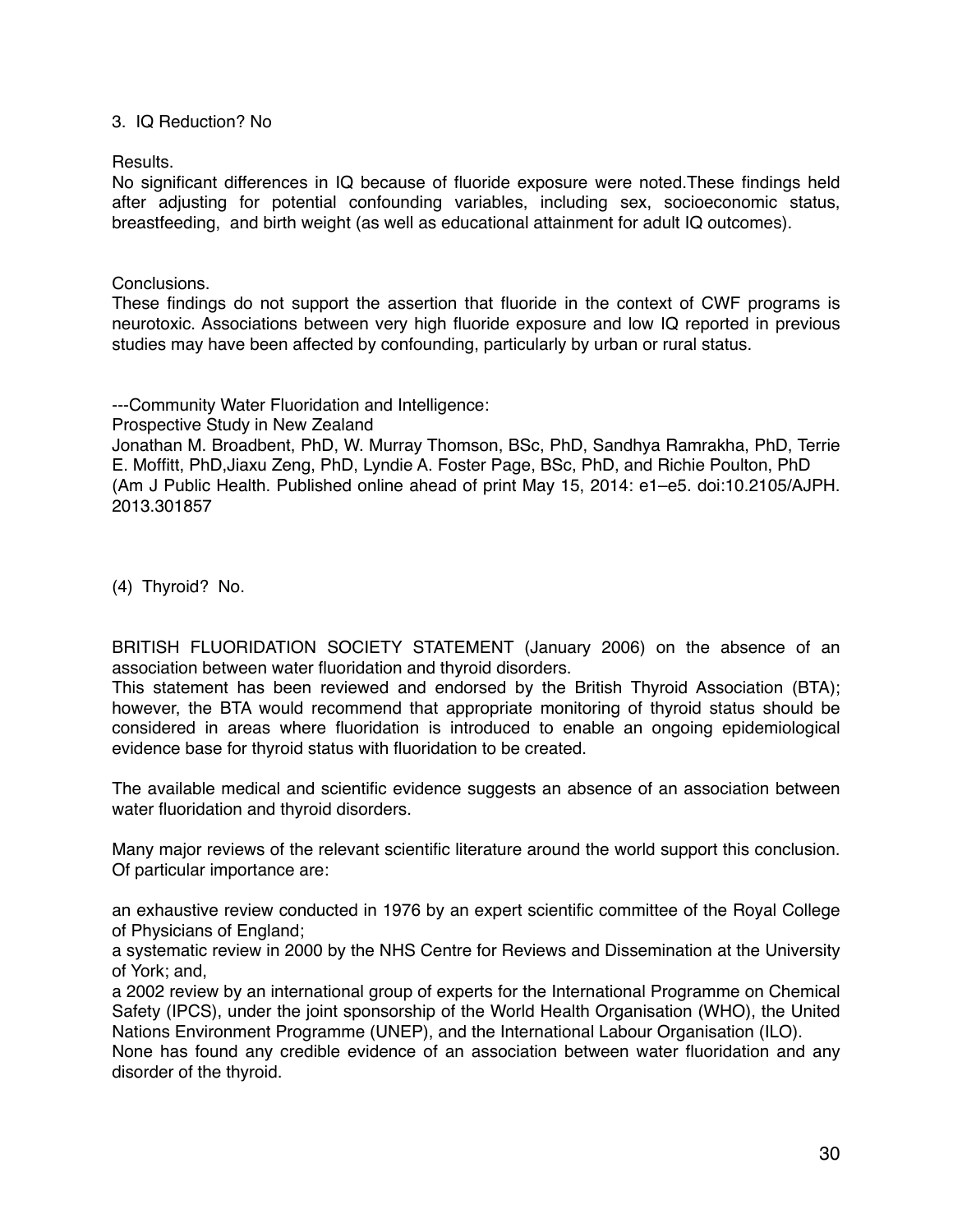Report of Royal College of Physicians:

A scientific committee was established by the Royal College of Physicians to review whether, and to what extent, water fluoridation benefited people's teeth and whether there were any harmful effects to general human health. As well as confirming that water fluoridation reduces levels of tooth decay, the review also found that it was safe.

Specifically, the report concluded that "there is no evidence that fluoride is responsible for any disorder of the thyroid". It also confirmed that iodine deficiency was the root cause of goitre, and that fluoride does not significantly influence the thyroid's uptake of iodine.

The University of York Review:

Published in 2000, the York Systematic review identified over three thousand references in total. However, they found no scientific studies of an acceptable scientific standard that would support suggestions of an association between water fluoridation and thyroid disorders, including goiter, in the populations drinking fluoridated water.

When the Medical Research Council subsequently used the York report as a basis for determining whether further research on any aspect of water fluoridation was needed, it concluded on the basis of the evidence already available that new research on fluoride and thyroid disorders should be regarded as a low priority.

Review by the International Programme on Chemical Safety (IPCS):

The IPCS review of fluoride was one of several published by the World Health Organisation intended to "provide critical reviews on the effects on human health and the environment of chemicals and of combinations of chemicals …", and to "assist national and international authorities in making risk assessments and subsequent risk management decisions." As such, it examined evidence on fluoride relevant to all aspects of human health.

The review, which included 788 original studies from the worldwide scientific literature – both published and unpublished - identified no evidence of an association between fluoride and thyroid dysfunction in humans.

Experience in the UK's most extensively fluoridated region:

The conclusions of these authoritative reviews are mirrored by the experience of specialist doctors diagnosing and treating thyroid disorders in hospitals in the West Midlands, which has had fluoridation schemes in operation since the mid-1960s and which is today the most extensively fluoridated region of the United Kingdom. Around seven out of ten people in the West Midlands now drink water whose natural fluoride content has been topped up to the optimum for dental health of one part of fluoride per million parts of water.

Dr. Andy Toogood, a consultant endocrinologist in the Department of Medicine at the Queen Elizabeth Hospital in Birmingham, says that he and his colleagues have seen nothing to suggest a rise in thyroid disorder cases resulting from water fluoridation.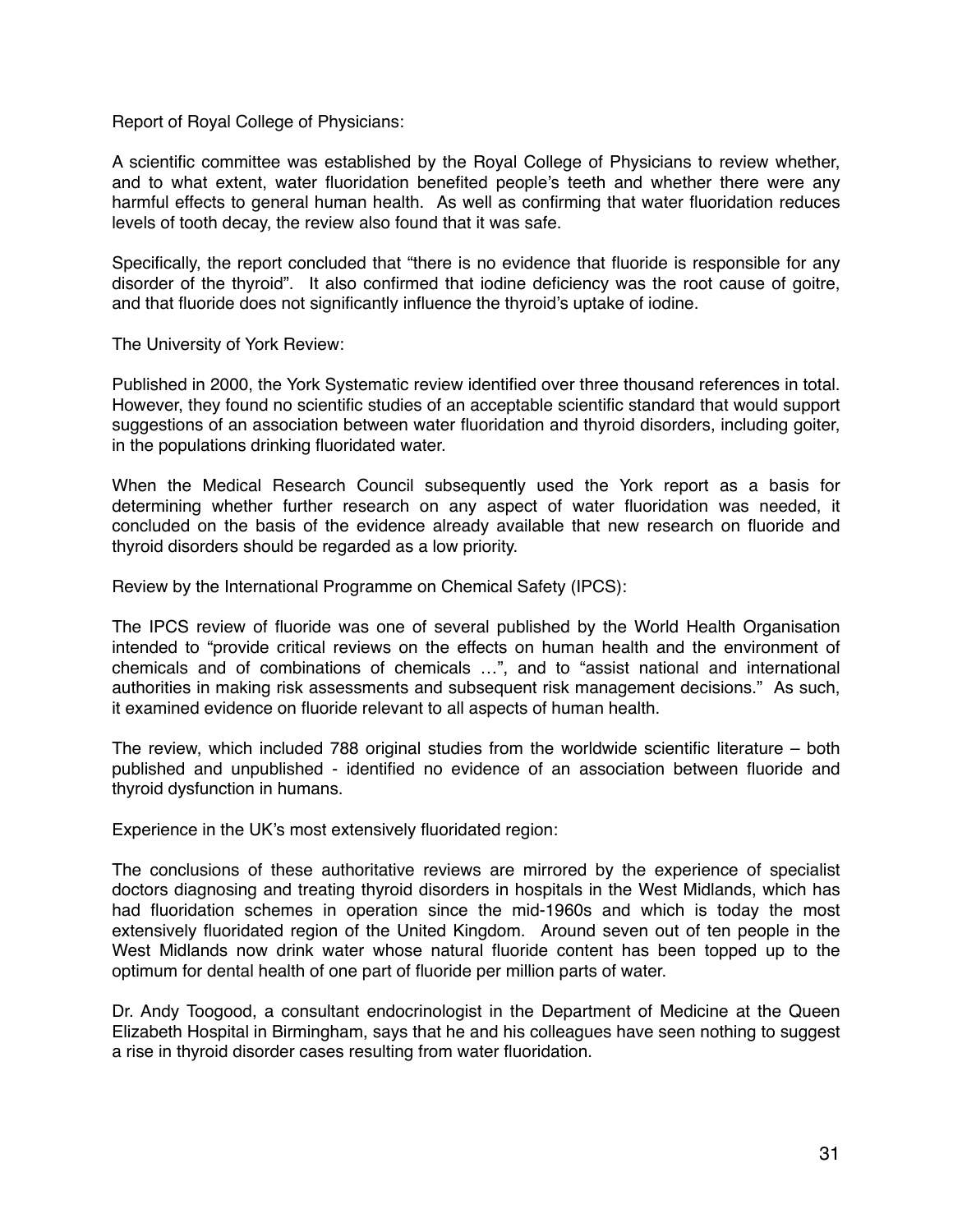Nor have public health officials who monitor trends in disease across the West Midlands detected any impact on the health of local populations drinking fluoridated water - other than a reduction in tooth decay levels which puts children living in the West Midlands among the best in the country for dental health.

---------------------------------------------------------------------------------------

**Notes** 

Sources of fluoride

All drinking water and virtually all foodstuffs contain measurable amounts of fluoride; tea leaves are particularly rich in fluoride, as is fish. We are all, therefore, exposed to fluoride from natural sources on a daily basis.

Furthermore, around 400 million people worldwide drink fluoridated water – including 150 million in the US. Water supplies for many communities have been fluoridated for over 60 years. If fluoridation caused any adverse effects – including thyroid disorders - it is inconceivable that the reviews to date would have missed them.

Water fluoridation: Fluoride occurs naturally in all water supplies. In many parts of the world – for example Hartlepool in the North East of England, and many parts of East Anglia and Essex the level is around the optimal for dental health (one part of fluoride per million parts of water – 1ppm). However many communities lack sufficient natural fluoride in their drinking water to prevent tooth decay, and because of the significant health benefits of the right amount of fluoride, the World Health Organisation recommends water fluoridation.

Water fluoridation takes place at the water treatment works. It is the controlled adjustment of the naturally occurring fluoride in the water to a level known to be safe, and to benefit dental health (1ppm).

References:

McDonagh, M., et al. (2000): A systematic review of public water fluoridation. York, The University of York NHS Centre for Reviews and Dissemination. Report 18.

Medical Research Council (2002): Working Group Report: Water fluoridation and health. London, MRC.

Royal College of Physicians (1976): Fluoride Teeth and Health. London, Pitman Medical: 83. International Programme on Chemical Safety (2002): Environmental Health Criteria 227 FLUORIDES. Geneva, World Health Organisation.

Copyright © British Fluoridation Society. All rights reserved. Copyright and Disclaimer

http://www.bfsweb.org/facts/sof\_effects/statementofflo.htm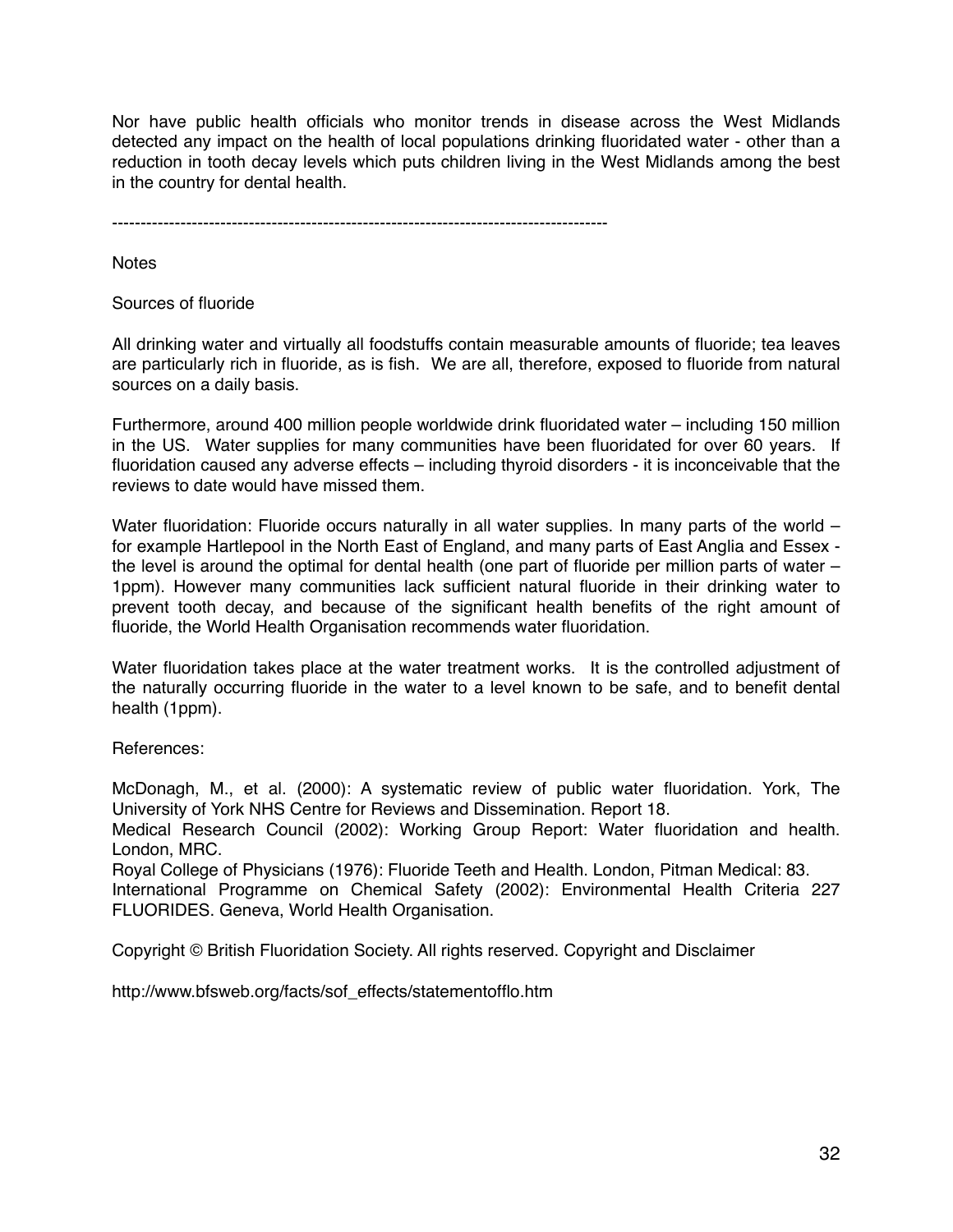### **Statements of Support**

"Numerous reputable studies over the years have consistently demonstrated that community water fluoridation is safe, effective, and practical. Fluoridation has made an enormous impact on improving the oral health of the American people. "

"Our country is fortunate to have over 204 million Americans living in fluoridated communities and having access to the health and economic benefits of this vital public health measure."

Sincerely,

Jeffrey S. Flier, MD Dean of the Faculty of Medicine Caroline Shields Walker Professor of Medicine Harvard Medical School

R. Bruce Donoff, DMD, MD Dean and Walter C. Guralnick Distinguished Professor of Oral and Maxillofacial Surgery Harvard School of Dental Medicine

Julio Frenk, MD, MPH, PhD

Dean of the Faculty, Harvard School of Public Health T & G Angelopoulos Professor of Public Health and International Development, Harvard School of Public Health and Harvard Kennedy School

-----------------------------------------------

"I do not believe there is any valid, scientific reason for fearing adverse health conditions from the consumption of water fluoridated at the optimal level"

---John Doull, MD, PhD, Chair of the National Academy of Sciences, National Research Council 2006 Committee Report on Fluoride in Drinking Water

-----------------------------------------------

"With the development of fluoridated drinking water and dental sealants, Americans are less likely to experience tooth loss and gingivitis by middle age … Community water fluoridation continues to be a vital, cost-effective method of preventing dental [cavities]."

Dr. Regina Benjamin, Surgeon General (2009-current)

\* \* \* \* \* \* \* \* \* \* \* \* \*

"Water fluoridation has helped improve the quality of life in the United States by reducing pain and suffering related to tooth decay, time lost from school and work, and money spent to restore, remove or replace decayed teeth."

Dr. Richard Carmona, Surgeon General (2002-2006)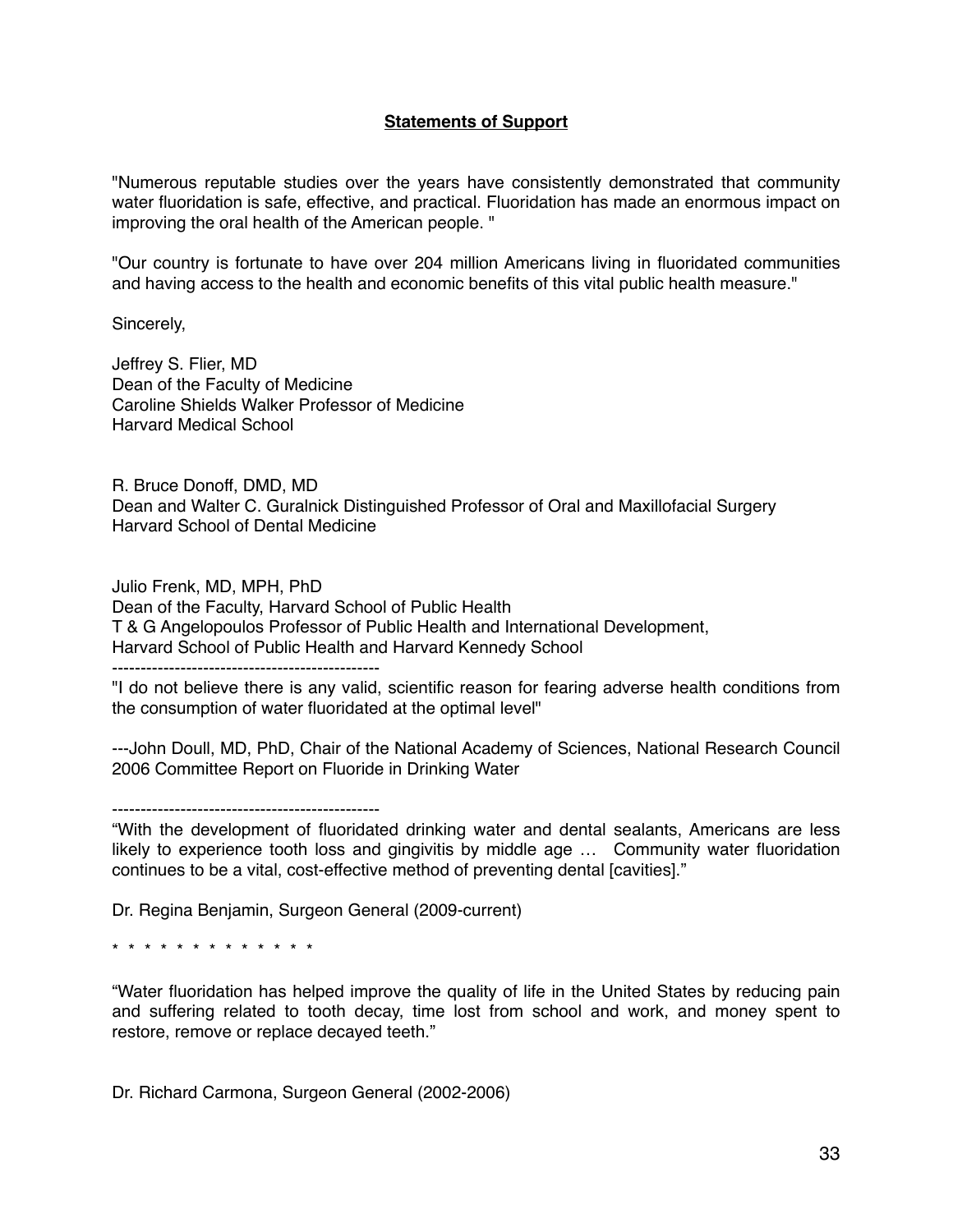\* \* \* \* \* \* \* \* \* \* \* \* \*

"More than 50 years of scientific research has found that people living in communities with fluoridated water have healthier teeth and fewer cavities than those living where the water is not fluoridated. … A significant advantage of water fluoridation is that anyone, regardless of socioeconomic level, can enjoy these health benefits during their daily lives — at home, work, or at school or play — simply by drinking fluoridated water or beverages prepared with fluoridated water."

Dr. David Satcher, Surgeon General (1998-2002)

\* \* \* \* \* \* \* \* \* \* \* \* \*

"Data consistently have indicated that water fluoridation is the most cost-effective, practical, and safe means for reducing the occurrence of tooth decay in a community."

Dr. Audrey Manley, Surgeon General (1995-1997)

\* \* \* \* \* \* \* \* \* \* \* \* \*

Fluoridation is "the single most important commitment a community can make to the oral health of its children and to future generations."

Dr. C. Everett Koop, Surgeon General (1982-1989)

------------------------------------

The American Dental Association

"Studies conducted throughout the past 65 years have consistently shown that fluoridation of community water supplies is safe and effective in preventing dental decay in both children and adults."

------------------------------------

The American Academy of Pediatrics

"Fluoride plays a very important role in the prevention of dental [decay]. Although the primary mechanism of action of fluoride in preventing dental [decay] is topical, systemic mechanisms are also important."

------------------------------------

The Centers for Disease Control and Prevention

"For many years, panels of experts from different health and scientific fields have provided strong evidence that water fluoridation is safe and effective." ------------------------------------

The American Academy of Family Physicians

"Fluoridation of public water supplies is a safe, economical and effective measure to prevent dental [decay]."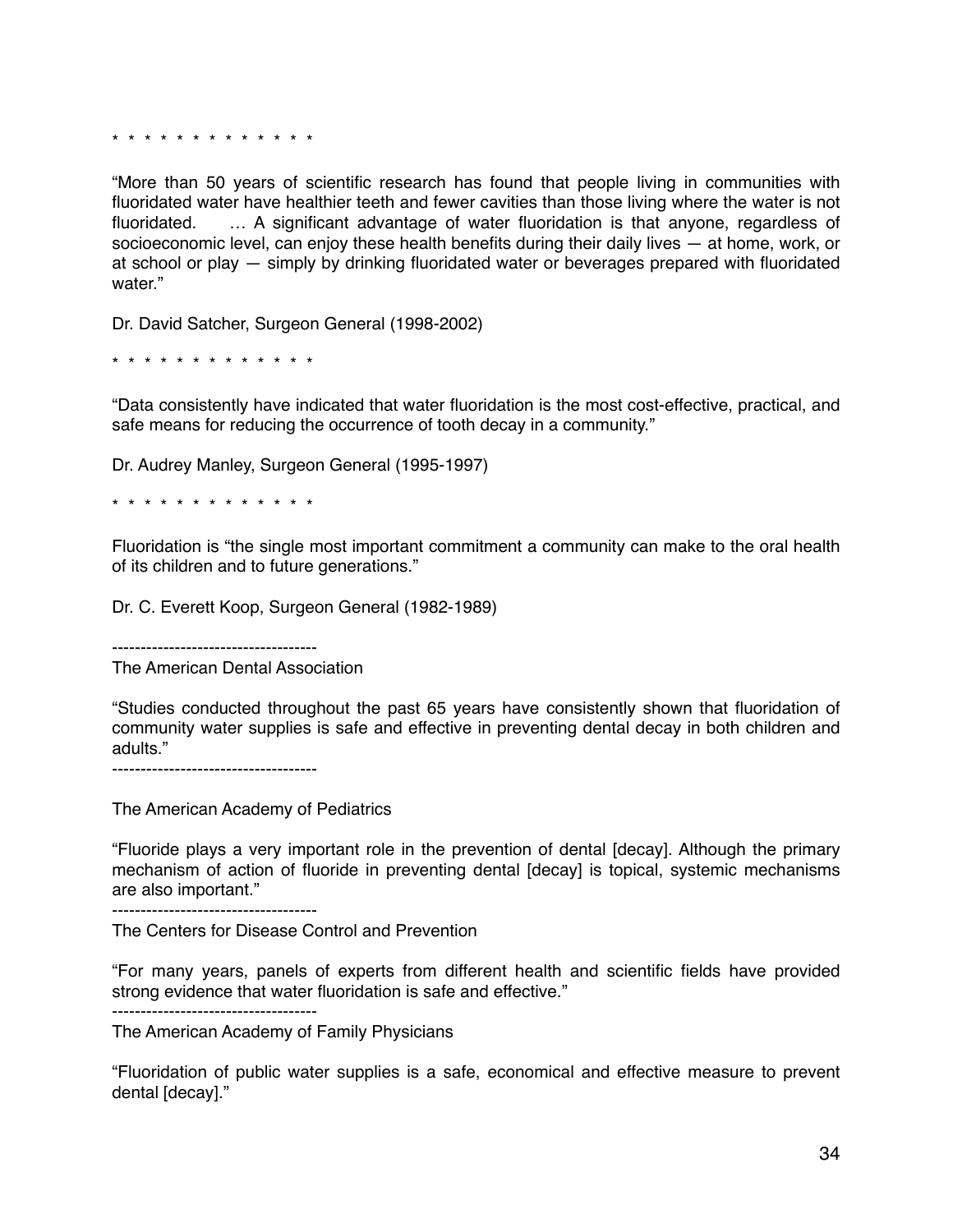--------------------------------------------

The Institute of Medicine

"Evidence continues to reaffirm that community water fluoridation is effective, safe, inexpensive, and is associated with significant cost savings."

---------------------------------------

The American Public Health Association

"Much of the credit for the nation's better oral health can be attributed to the decision in the 1940s to begin adding fluoride to public drinking water systems."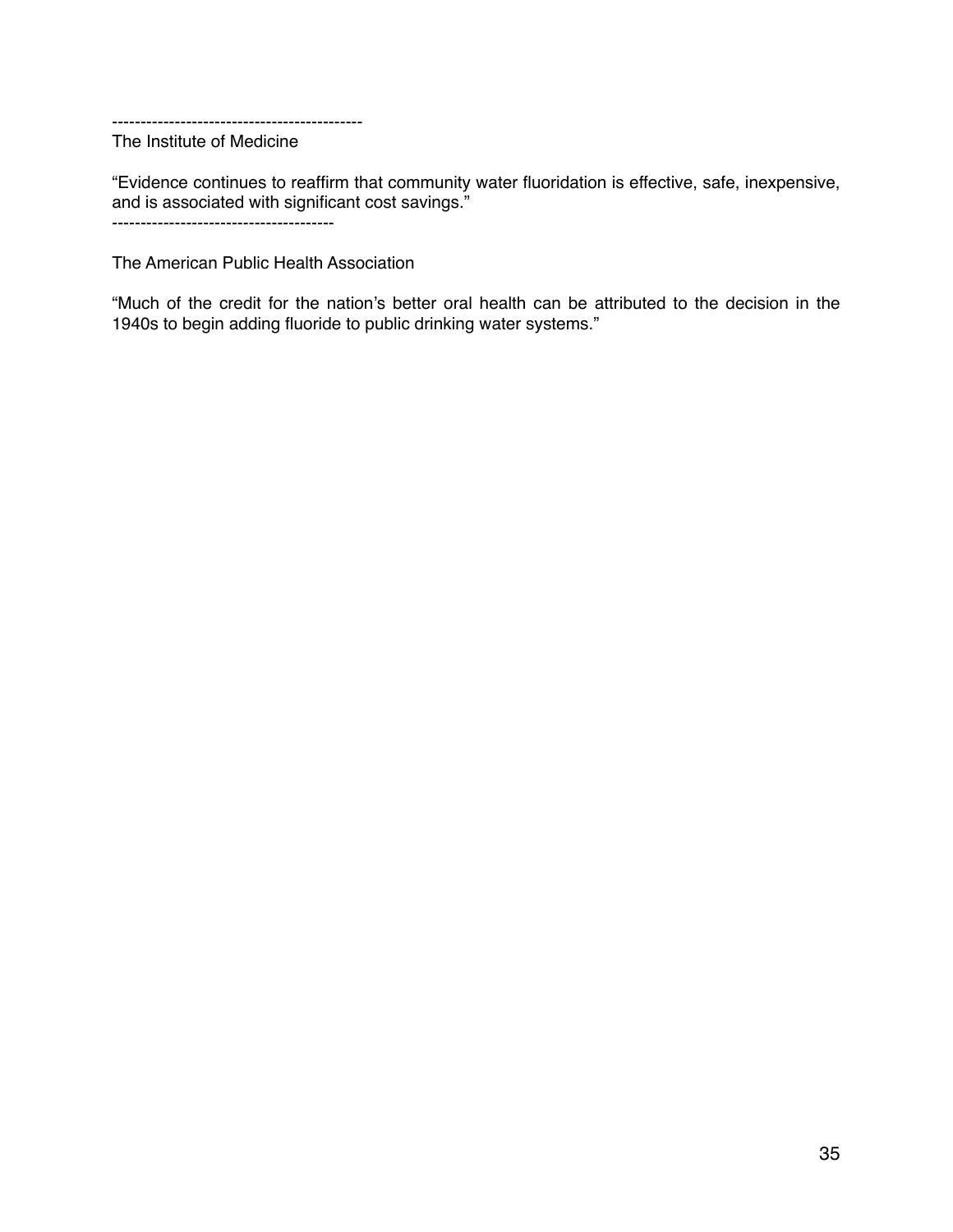# **Organizations Which Fully Understand The Importance of Fluoridation**

The following is a list of over 150 prestigious fluoridation supporting organizations compiled by the Quebec National Institute of Public Health:

Academy of Dentistry International

Academy of General Dentistry

Academy for Sports Dentistry

Alzheimer's Association

America's Health Insurance Plans

American Academy of Family Physicians

American Academy of Nurse Practitioners

American Academy of Oral and Maxillofacial Pathology

American Academy of Orthopaedic Surgeons

American Academy of Pediatrics

American Academy of Pediatric Dentistry

American Academy of Periodontology

American Academy of Physician Assistants

American Association for Community Dental Programs

American Association for Dental Research

American Association for Health Education

American Association for the Advancement of Science

Institut national de santé publique du Québec 37

American Association of Endodontists

American Association of Oral and Maxillofacial Surgeons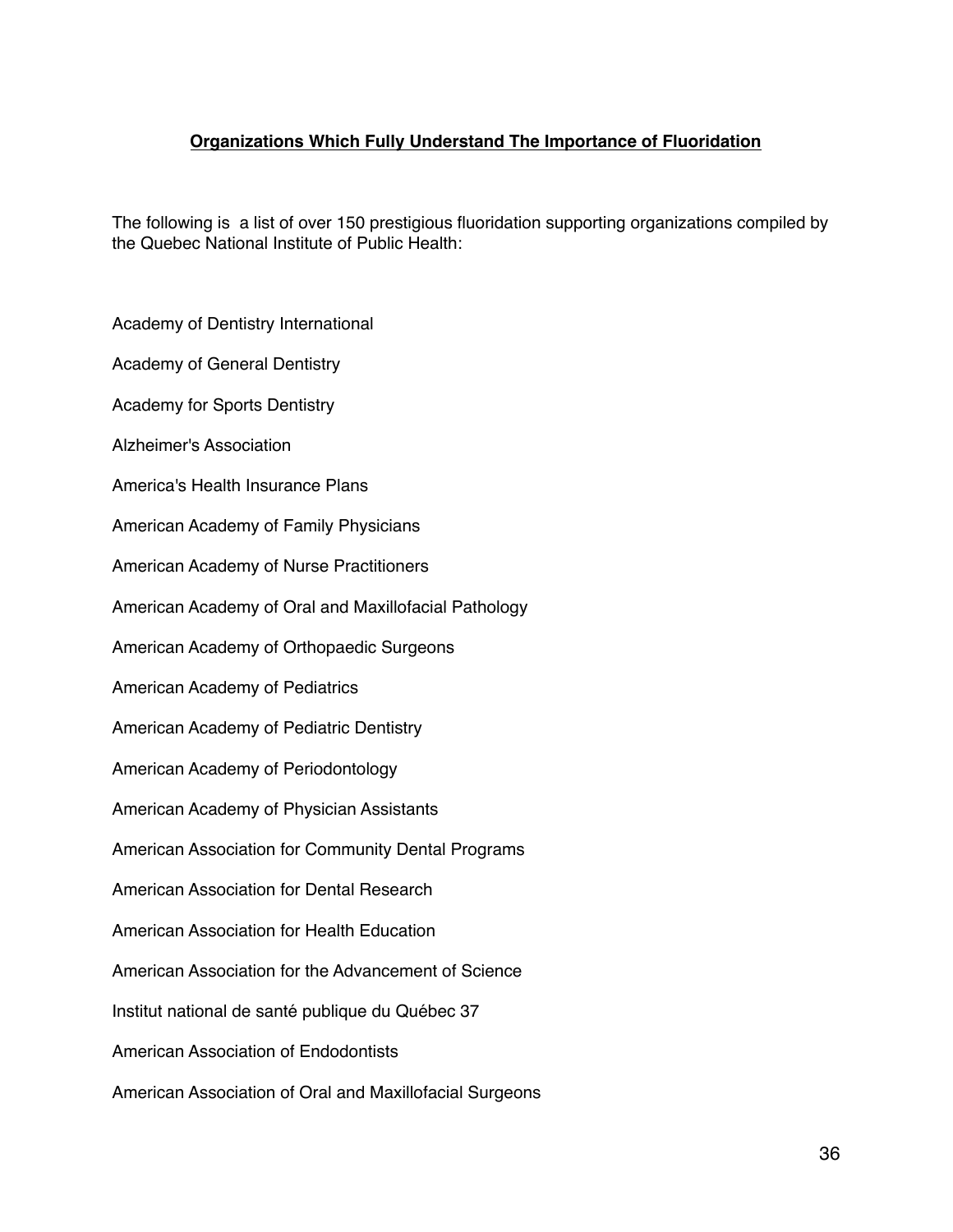American Association of Orthodontists American Association of Public Health Dentistry American Association of Women Dentists American Cancer Society American College of Dentists American College of Physicians-American Society of Internal Medicine American College of Preventive Medicine American College of Prosthodontists American Council on Science and Health American Dental Assistants Association American Dental Association American Dental Education Association American Dental Hygienists' Association American Dietetic Association American Federation of Labor and Congress of Industrial Organizations American Hospital Association American Institute of Nutrition American Legislative Exchange Council American Medical Association American Nurses Association American Osteopathic Association American Pharmaceutical Association American Pharmacists Association American Public Health Association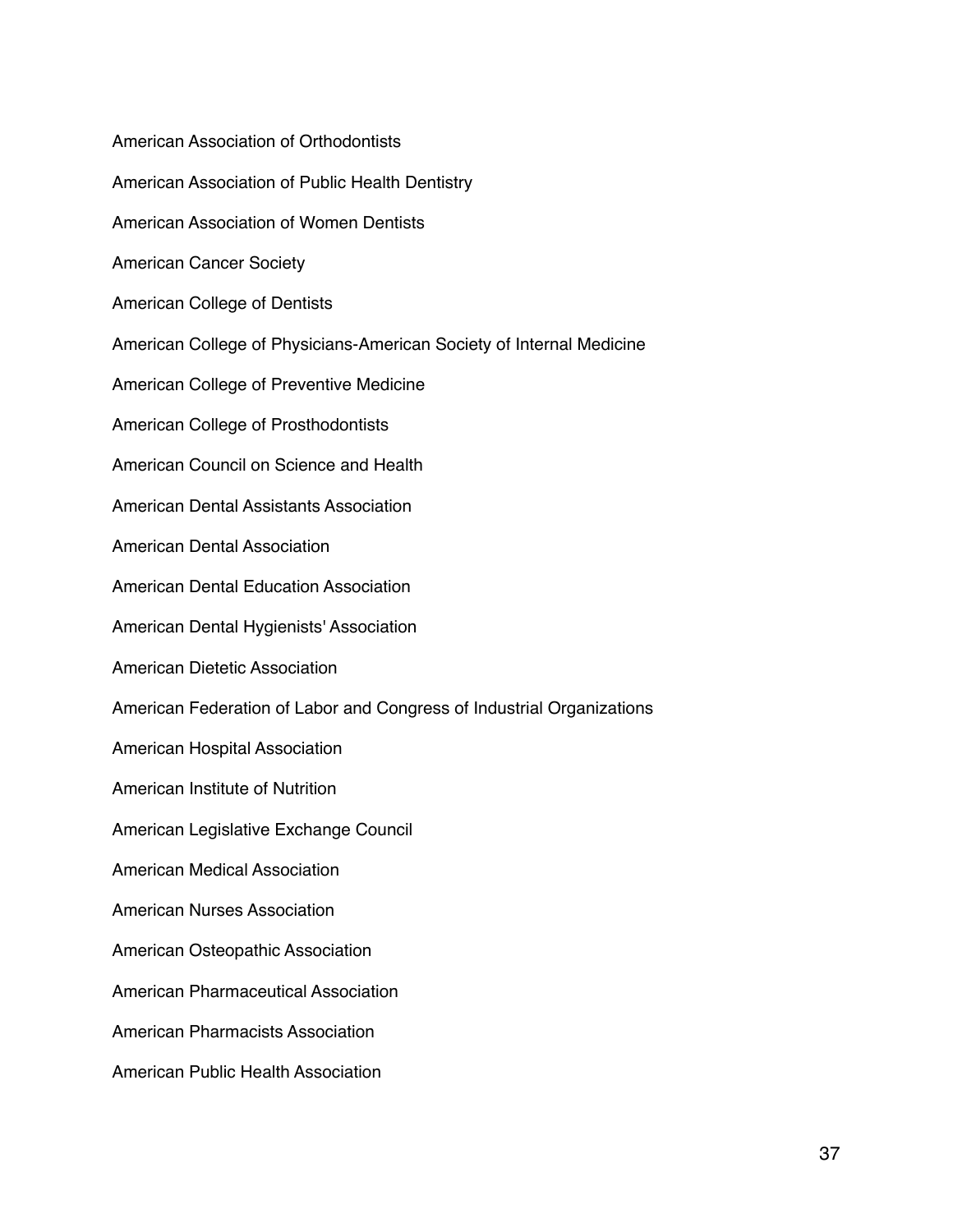American School Health Association American Society for Clinical Nutrition American Society for Nutritional Sciences American Student Dental Association American Veterinary Medical Association American Water Works Association

Association for Academic Health Centers Association of American Medical Colleges Association of Clinicians for the Underserved Association of Maternal and Child Health Programs Association of State and Territorial Dental Directors Association of State and Territorial Health Officials Association of State and Territorial Public Health Australian National Health and Medical Research Council NHMRC Australian Dental Association ADA Australian Health Ministers' Conference Australia New South Wales Department of Health Nutrition Directors British Dental Association British Fluoridation Society British Medical Association Center for Science in the Public Interest Child Welfare League of America Consumer Federation of America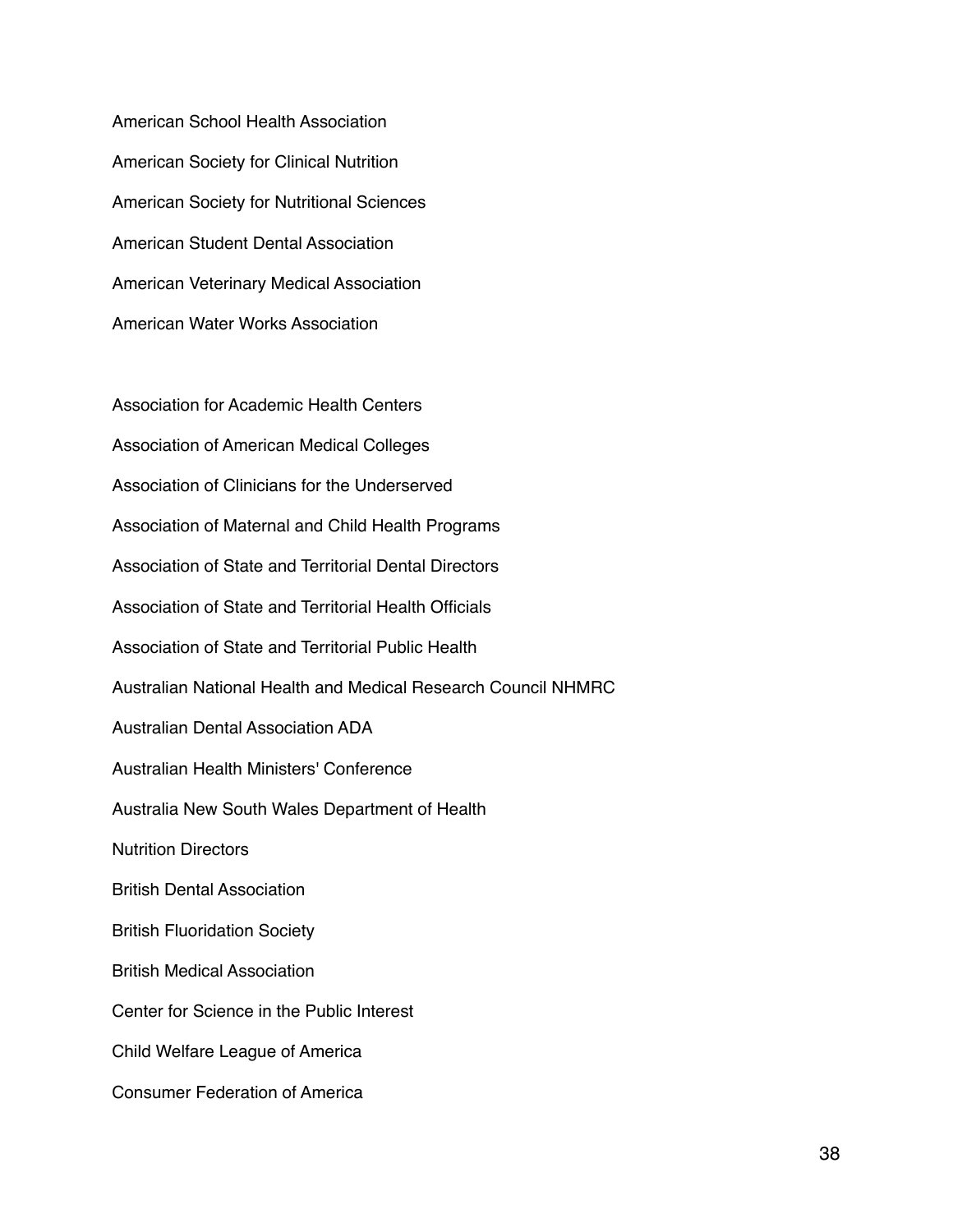Children's Dental Health Project Consumer Federation of America Council of State and Territorial Epidemiologists Delta Dental Plans Association European Organization for Caries Research Fédération Dentaire Internationale FDI Federation of American Hospitals Food and Nutrition Board Great Britain Ministry of Health Health Insurance Association of America Hispanic Dental Association Indian Dental Association U.S.A. Institute of Medicine International Association for Dental Research International Association for Orthodontics International College of Dentists March of Dimes Birth Defects Foundation Mayo Clinic National Academy of Science National Association of Community Health Centers National Association of County and City Health Officials National Association of Dental Assistants National Association of Local Boards of Health National Association of Social Workers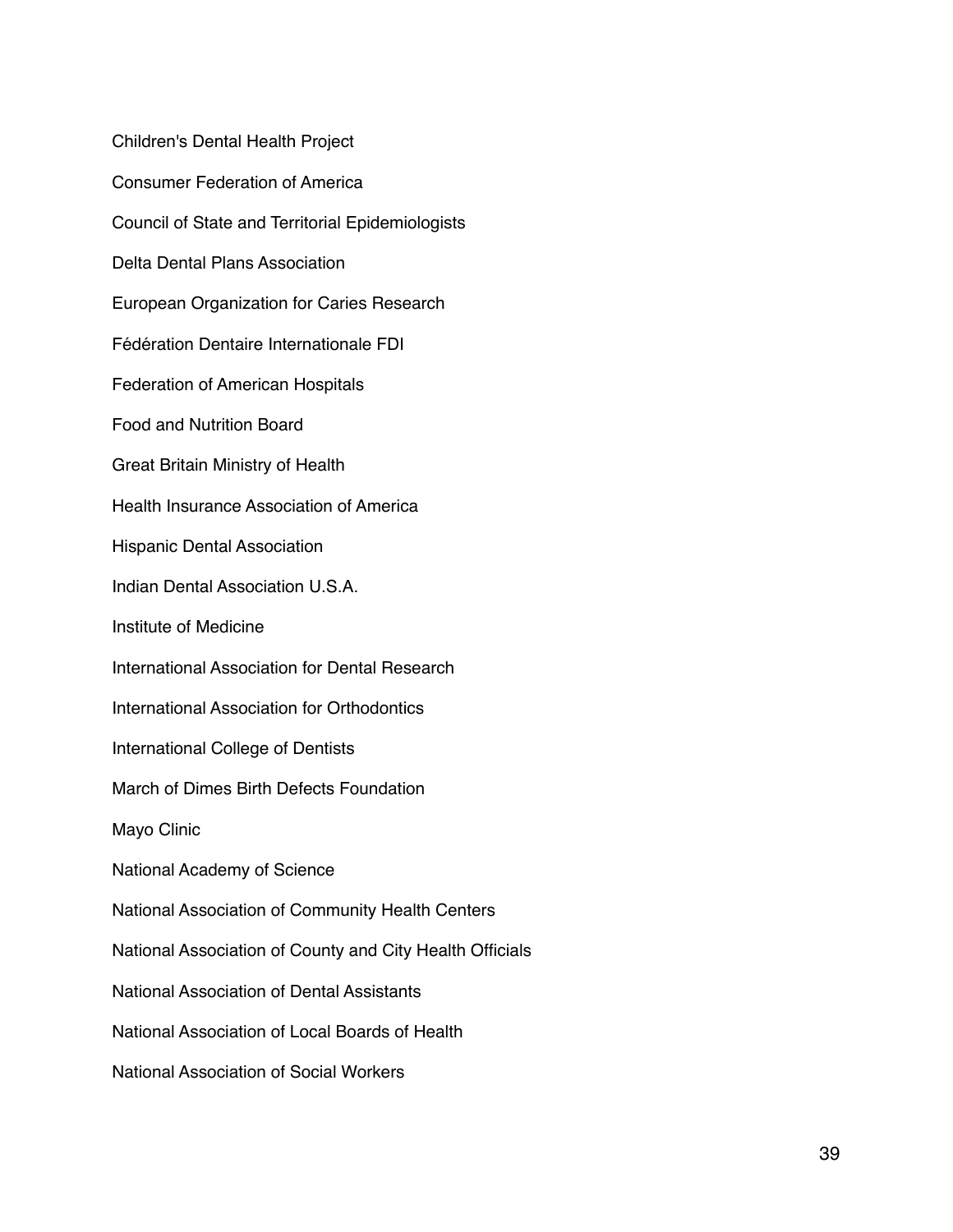National Cancer Institute National Council Against Health Fraud National Dental Assistants Association National Dental Association National Dental Hygienists' Association National Down Syndrome Congress National Down Syndrome Society National Eating Disorders Association National Foundation of Dentistry for the Handicapped National Health Council National Head Start Association National Health Law Program National Healthy Mothers, Healthy Babies Coalition New Zealand Ministry of Health Oral Health America Pan American Health Organization Public Health Association of Australia Robert Wood Johnson Foundation Royal College of Physicians London Society for Public Health Education Society of American Indian Dentists Special Care Dentistry The Children's Health Fund The Dental Health Foundation of California U.S. Department of Defense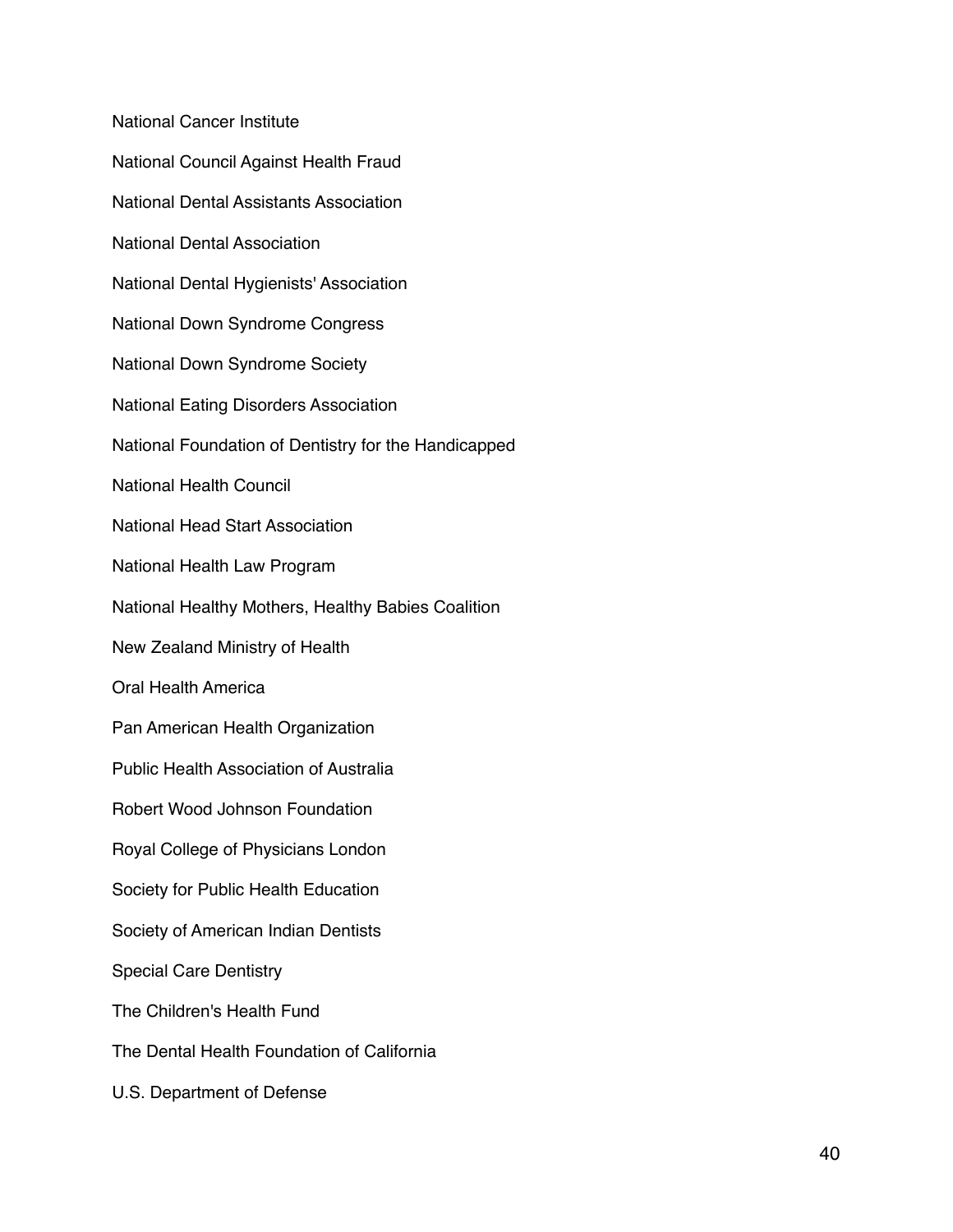U.S. Department of Veterans Affairs U.S. Public Health Service U.S. Surgeon General Health Resources and Services Administration HRSA Centers for Disease Control and Prevention CDC Food and Drug Administration FDA Indian Health Service Health Resources and Services Administration HRSA National Institute of Dental and Craniofacial Research NIDCR World Federation of Orthodontists World Health Organization Quebec Order of dentists Quebec order of dental hygienists Quebec college of physicians Québec Association of Pediatricians Quebec order of pharmacists Quebec Federation of family physicians Coalition Of Physicians for Social Justice McGill University Faculty of Dentistry Montreal Public Health Department Quebec association of public health dentists Montreal Children's Hospital Council of Community Pediatricians Montreal Children' Hospital Child Development Program Quebec dental academy